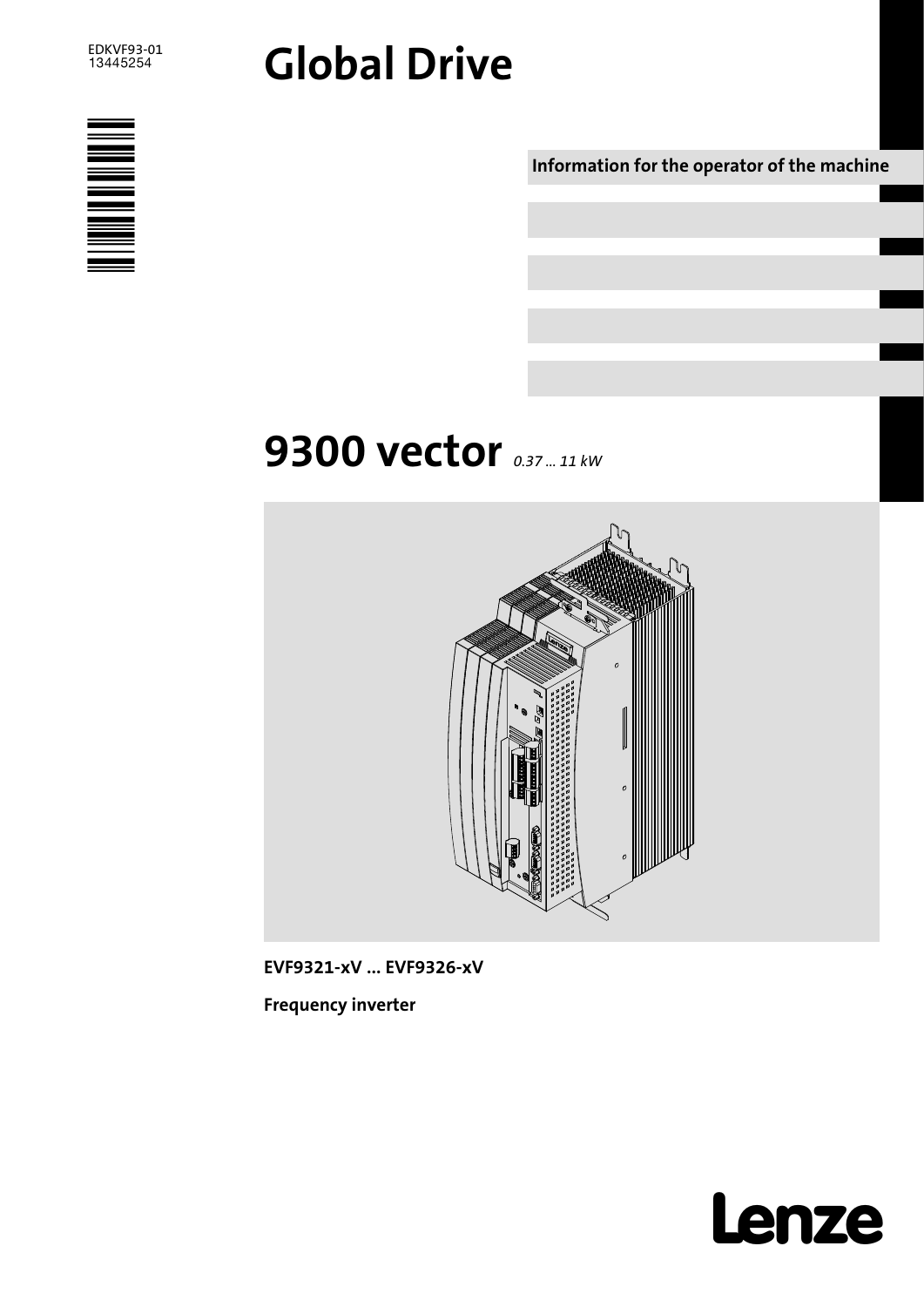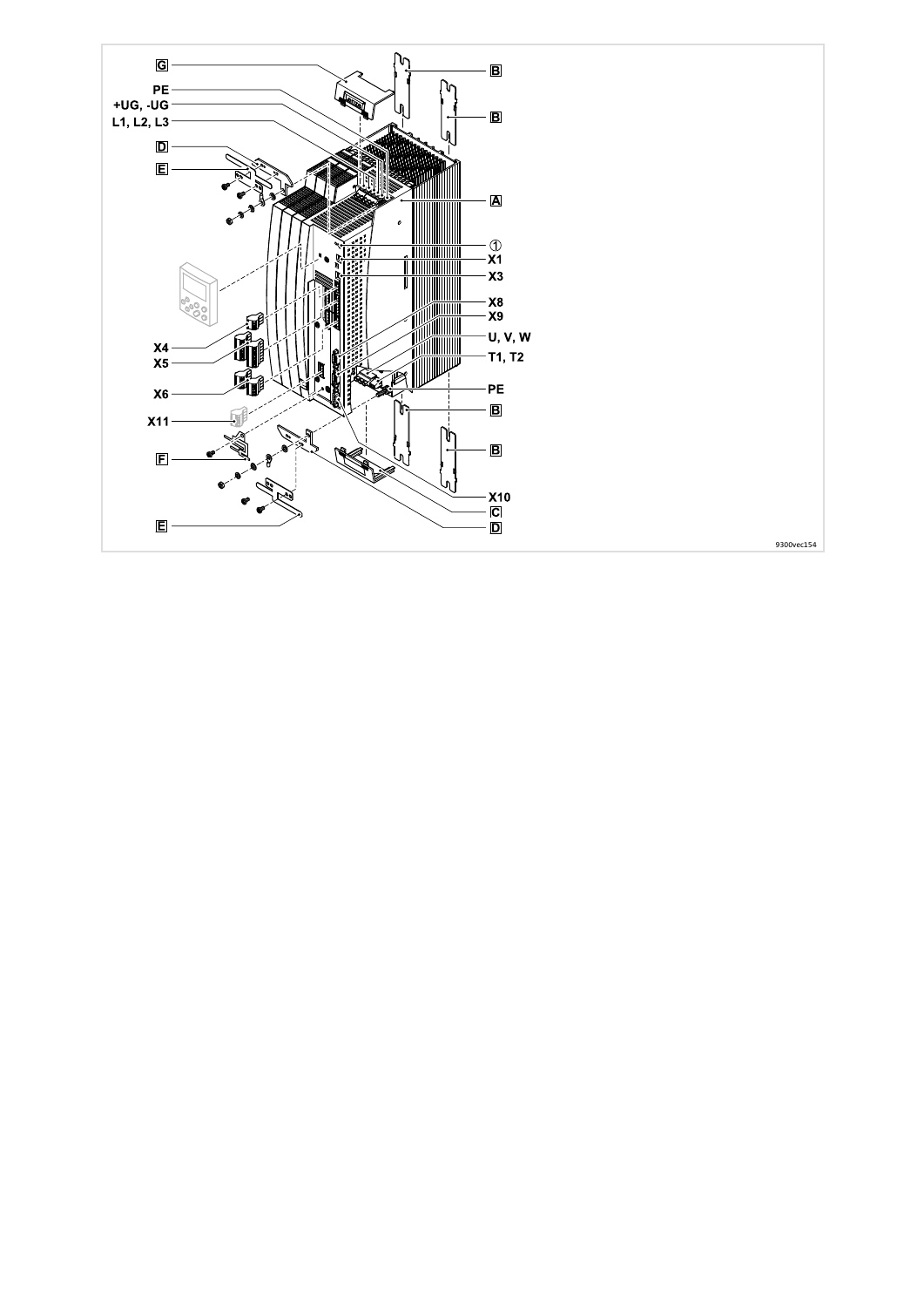# Key for overview

| <b>Position</b> | <b>Description</b>                                                                                                                                                                                                                                |
|-----------------|---------------------------------------------------------------------------------------------------------------------------------------------------------------------------------------------------------------------------------------------------|
| $\blacksquare$  | Controller                                                                                                                                                                                                                                        |
| B               | Fixing rails for standard mounting                                                                                                                                                                                                                |
| $\overline{c}$  | Cover for the motor connection                                                                                                                                                                                                                    |
| D               | Shield connection support with fixing screws (2 items)<br>1 support for the shield sheet for the supply connections<br>1 support for the shield sheet for the motor cable                                                                         |
| E               | EMC shield sheet with fixing screws (2 items)<br>1 shield sheet for the supply connections<br>1 shield sheet for the motor cable and the feed cable for the motor temperature monitoring with PTC ther-<br>mistor or thermal contact (NC contact) |
| 间               | EMC shield sheet with fixing screws for shielded control cables                                                                                                                                                                                   |
| G               | Cover for the supply connections                                                                                                                                                                                                                  |

# Connections and interfaces

| <b>Position</b>                 | <b>Description</b>                                                                                         |
|---------------------------------|------------------------------------------------------------------------------------------------------------|
| L1, L2, L3, PE                  | Mains connection                                                                                           |
| +UG, -UG                        | DC supply                                                                                                  |
| U, V, W, PE                     | Motor connection                                                                                           |
| T <sub>1</sub> , T <sub>2</sub> | Connection of PTC thermistor or thermal contact (NC contact) of the motor                                  |
| X1                              | AIF interface (automation interface)<br>Slot for communication module (e. g. XT EMZ9371BC keypad)          |
| X3                              | Jumper for setting analog input signal at X6/1, X6/2                                                       |
| X4                              | System bus (CAN) connection                                                                                |
| X5                              | Connection of digital inputs and outputs                                                                   |
| X6                              | Connection of analog inputs and outputs                                                                    |
| X8                              | Connection of incremental encoder with TTL level or SinCos encoder and KTY temperature sensor of the motor |
| X9                              | Connection of digital frequency input signal                                                               |
| X10                             | Connection of digital frequency output signal                                                              |
| X11                             | Connection of $K_{SR}$ relay output for "safe standstill" (for variants V004 and V024 only)                |

# Status displays

| <b>Position</b> | <b>LED</b> red         | LED green              | <b>Operating status</b>                               |
|-----------------|------------------------|------------------------|-------------------------------------------------------|
| $\circled{0}$   | Off                    | On                     | Controller is enabled                                 |
|                 | On                     | On                     | Mains is switched on and automatic start is inhibited |
|                 | Off                    | <b>Blinking slowly</b> | Controller is inhibited                               |
|                 | Off                    | On                     | Motor data identification is active                   |
|                 | Blinking quickly       | Off                    | Undervoltage or overvoltage                           |
|                 | <b>Blinking slowly</b> | Off                    | Active fault                                          |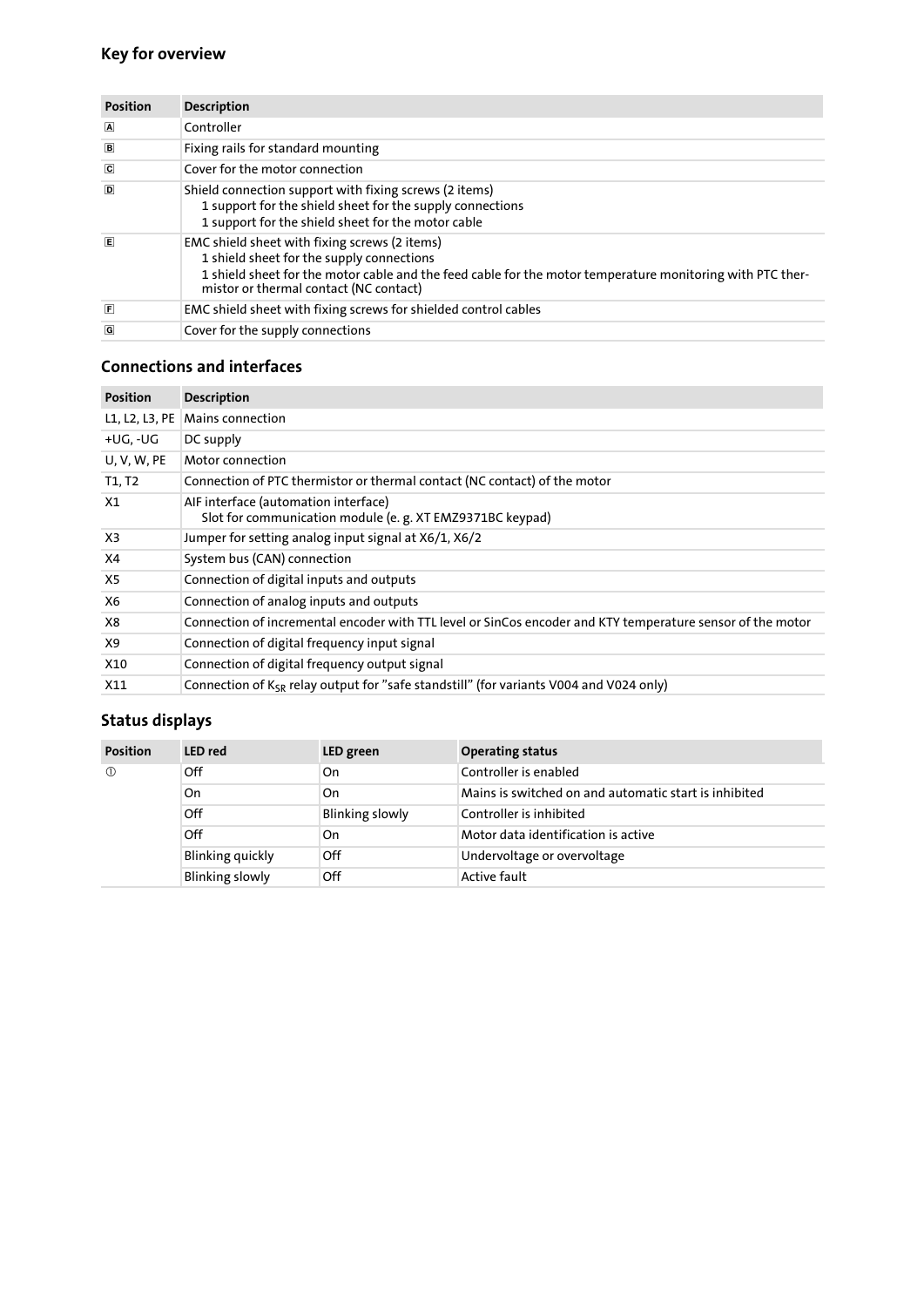# i Contents

| 1            |     |                |                                                                                                                  | 5              |  |  |  |
|--------------|-----|----------------|------------------------------------------------------------------------------------------------------------------|----------------|--|--|--|
|              | 1.1 |                |                                                                                                                  | 5              |  |  |  |
|              | 1.2 |                |                                                                                                                  | 5              |  |  |  |
|              | 1.3 |                |                                                                                                                  | 6              |  |  |  |
|              | 1.4 |                |                                                                                                                  | $\overline{7}$ |  |  |  |
|              | 1.5 |                |                                                                                                                  | 8              |  |  |  |
|              |     |                |                                                                                                                  |                |  |  |  |
| $\mathbf{2}$ |     |                |                                                                                                                  | 9              |  |  |  |
|              | 2.1 |                | General safety and application notes for Lenze controllers                                                       | 9              |  |  |  |
|              | 2.2 |                |                                                                                                                  | 12             |  |  |  |
|              |     | 2.2.1          | Forced ventilated or naturally ventilated motors                                                                 | 13             |  |  |  |
|              |     | 2.2.2          |                                                                                                                  | 14             |  |  |  |
|              | 2.3 |                |                                                                                                                  | 16             |  |  |  |
|              | 2.4 |                | Safety instructions for the installation according to UL                                                         | 18             |  |  |  |
|              |     |                |                                                                                                                  |                |  |  |  |
| 3            |     |                |                                                                                                                  | 20             |  |  |  |
|              | 3.1 |                | Parameter setting with the XT EMZ9371BC keypad                                                                   | 20             |  |  |  |
|              |     | 3.1.1          | General data and operating conditions                                                                            | 20             |  |  |  |
|              |     | 3.1.2          |                                                                                                                  | 21             |  |  |  |
|              |     | 3.1.3          | Display elements and function keys                                                                               | 21             |  |  |  |
|              |     | 3.1.4          |                                                                                                                  | 23             |  |  |  |
|              |     | 3.1.5          |                                                                                                                  | 25             |  |  |  |
|              |     | 3.1.6          | Transferring parameters to other standard devices                                                                | 26<br>28       |  |  |  |
|              |     | 3.1.7<br>3.1.8 |                                                                                                                  | 29             |  |  |  |
|              |     | 3.1.9          | Menu structure (all contains and contained all contains and menu structure and menu structure and menu structure | 30             |  |  |  |
|              |     |                |                                                                                                                  |                |  |  |  |
| 4            |     |                |                                                                                                                  | 32             |  |  |  |
|              | 4.1 |                |                                                                                                                  | 32             |  |  |  |
|              |     | 4.1.1          |                                                                                                                  | 32             |  |  |  |
|              |     | 4.1.2          |                                                                                                                  | 33             |  |  |  |
|              | 4.2 |                |                                                                                                                  | 34             |  |  |  |
|              |     | 4.2.1          |                                                                                                                  | 34             |  |  |  |
|              |     | 4.2.2          | Fault analysis with the history buffer                                                                           | 35             |  |  |  |
|              | 4.3 |                |                                                                                                                  |                |  |  |  |
|              | 4.4 |                |                                                                                                                  | 37             |  |  |  |
|              |     | 4.4.1          |                                                                                                                  | 37             |  |  |  |
|              |     | 4.4.2          |                                                                                                                  | 38             |  |  |  |
|              |     | 4.4.3          | Behaviour in case of overvoltage in the DC bus (OU message)                                                      | 39             |  |  |  |
|              | 4.5 |                |                                                                                                                  | 40             |  |  |  |
|              |     | 4.5.1          |                                                                                                                  | 40             |  |  |  |
|              |     | 4.5.2          |                                                                                                                  | 45             |  |  |  |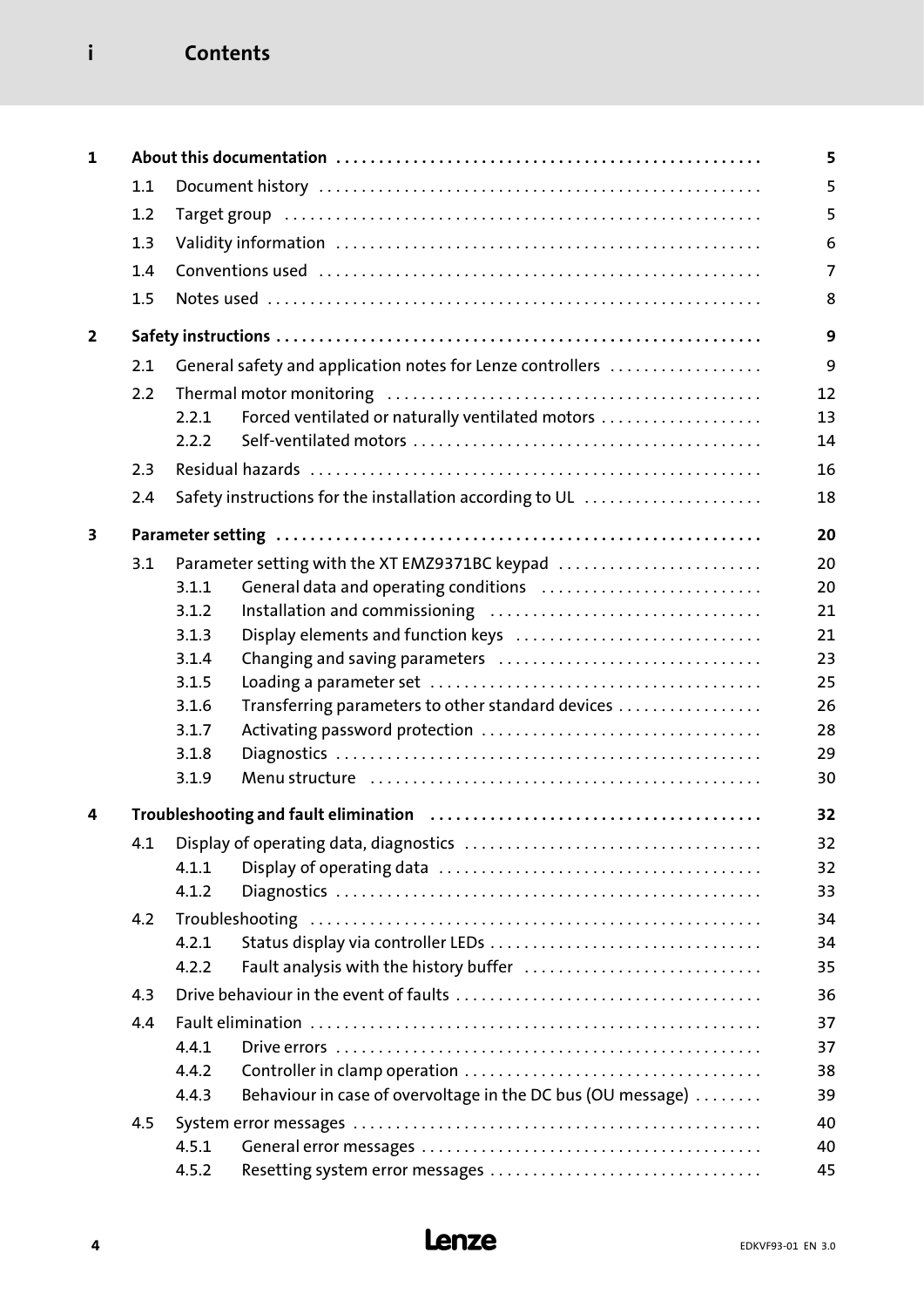# <span id="page-4-0"></span>1 About this documentation

#### $\vert \cdot \vert$ Note!

This documentation contains all the information required by the machine operator to run the drive controllers of the 9300 vector series installed in your machine/system.

You may make further use of the information contained in this documentation without asking Lenze for permission if you do not change the contents.

# 1.1 Document history

#### What is new / what has changed?

| <b>Material number</b> | <b>Version</b> |         |                  | <b>Description</b>                                                                                          |
|------------------------|----------------|---------|------------------|-------------------------------------------------------------------------------------------------------------|
| 13445254               | 3.0            | 11/2013 | TD <sub>06</sub> | <b>Error corrections</b>                                                                                    |
| 13330574               | 2.1            | 03/2010 | TD14             | Change of the company's address                                                                             |
| 13330574               | 2.0            | 03/2010 | TD14             | New edition due to reorganisation of the company<br>UL-warnings updated<br>Revision for software version 8x |
| 13217739               | 1.0            | 07/2007 | TD23             | First edition                                                                                               |



Information and auxiliary devices related to the Lenze products can be found in the download area at

http://www.Lenze.com

### 1.2 Target group

This documentation is directed at qualified skilled personnel according to IEC 60364.

Qualified skilled personnel are persons who have the required qualifications to carry out all activities involved in installing, mounting, commissioning, and operating the product.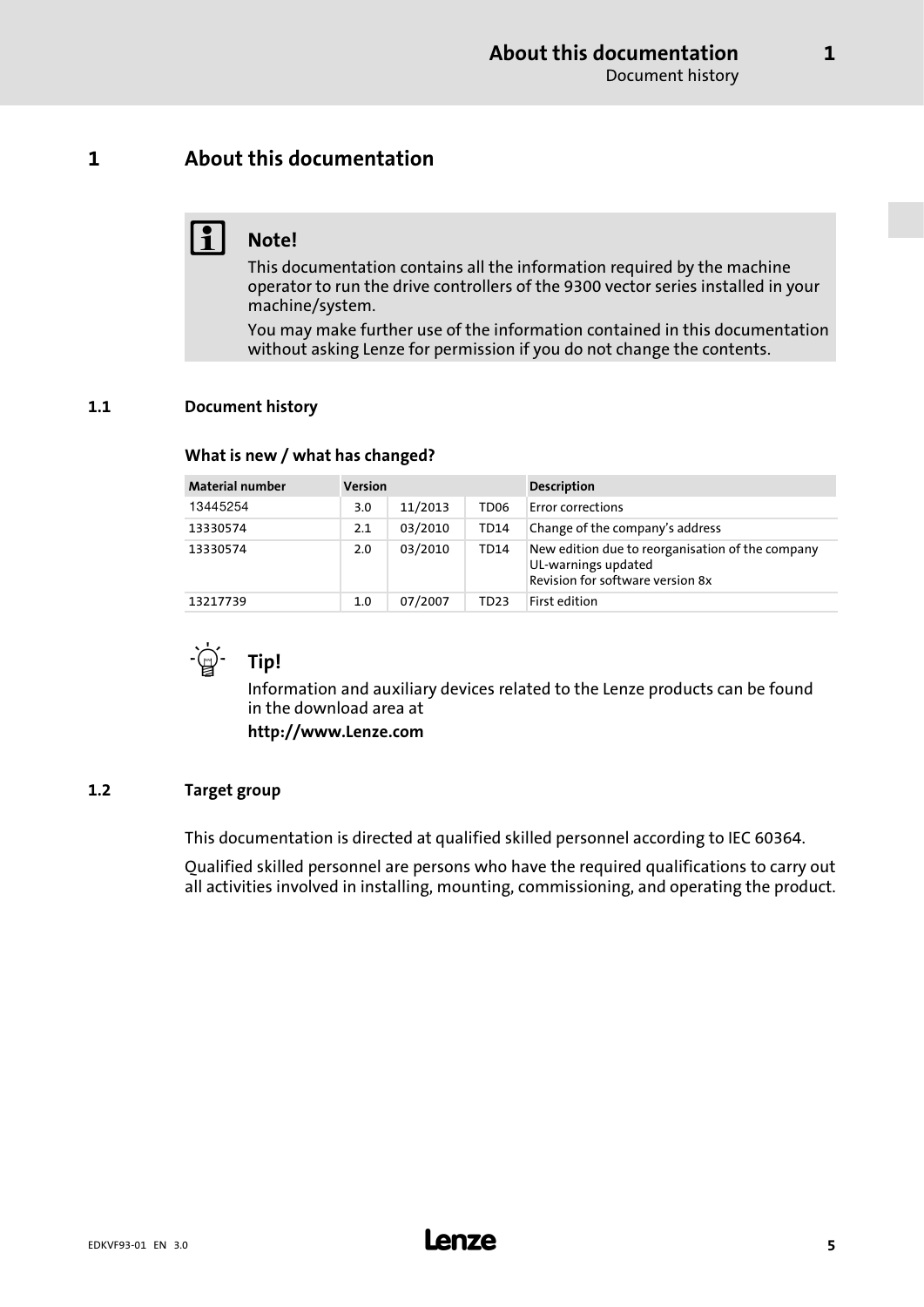#### <span id="page-5-0"></span>About this documentation [1](#page-4-0)

Validity information

# 1.3 Validity information

# ... 9300 vector frequency inverters as of nameplate data:

|                       |                         |                                                         |            |      | $\odot$ |                | $\circledcirc$ | $\circledS$ | Nameplate  |
|-----------------------|-------------------------|---------------------------------------------------------|------------|------|---------|----------------|----------------|-------------|------------|
|                       |                         |                                                         | <b>EVF</b> | 93xx |         | x V Vxxx 1x 8x |                |             |            |
| <b>Product series</b> |                         |                                                         |            |      |         |                |                |             |            |
| $EVF =$               | Frequency inverter      |                                                         |            |      |         |                |                |             |            |
|                       | Type no. / rated power  |                                                         |            |      |         |                |                |             |            |
|                       | 400 V                   | 480 V                                                   |            |      |         |                |                |             |            |
|                       | $9321 = 0.37$ kW        | 0.37 kW                                                 |            |      |         |                |                |             |            |
|                       | $9322 = 0.75$ kW        | 0.75 kW                                                 |            |      |         |                |                |             |            |
|                       | $9323 = 1.5$ kW         | 1.5 kW                                                  |            |      |         |                |                |             |            |
|                       | $9324 = 3.0$ kW         | 3.0 kW                                                  |            |      |         |                |                |             |            |
|                       | $9325 = 5.5$ kW         | 5.5 kW                                                  |            |      |         |                |                |             |            |
|                       | $9326 = 11$ kW          | 11 kW                                                   |            |      |         |                |                |             |            |
|                       |                         |                                                         |            |      |         |                |                |             |            |
| <b>Type</b>           |                         |                                                         |            |      |         |                |                |             |            |
| $E =$                 |                         | Panel-mounted unit                                      |            |      |         |                |                |             |            |
| $C =$                 |                         | Built-in unit in "cold plate" technique                 |            |      |         |                |                |             | 9300vec112 |
| Design                |                         |                                                         |            |      |         |                |                |             |            |
| $V =$                 |                         | Vector-controlled frequency inverter                    |            |      |         |                |                |             |            |
| Variant               |                         |                                                         |            |      |         |                |                |             |            |
|                       | Standard                |                                                         |            |      |         |                |                |             |            |
|                       |                         | V003 = In "cold plate" technique                        |            |      |         |                |                |             |            |
|                       |                         | V004 = With "safe standstill" function                  |            |      |         |                |                |             |            |
|                       |                         | V024 = With "safe standstill" function and for IT mains |            |      |         |                |                |             |            |
|                       | $V100 =$ For IT mains   |                                                         |            |      |         |                |                |             |            |
|                       | <b>Hardware version</b> |                                                         |            |      |         |                |                |             |            |
|                       | <b>Software version</b> |                                                         |            |      |         |                |                |             |            |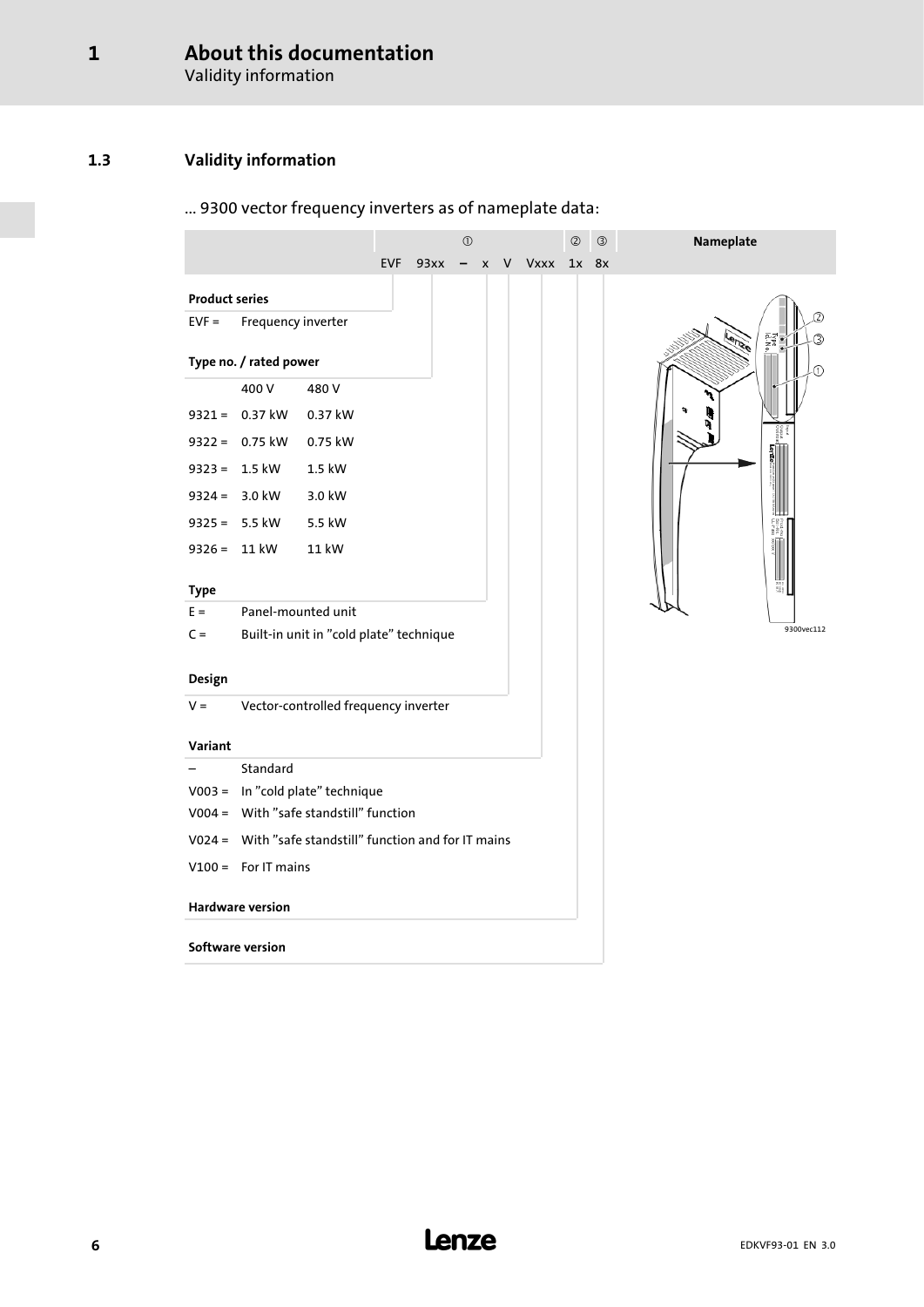[1](#page-4-0)

# <span id="page-6-0"></span>1.4 Conventions used

This documentation uses the following conventions to distinguish between different types of information:

| <b>Type of information</b> | <b>Identification</b> | Examples/notes                                                                                                                     |  |
|----------------------------|-----------------------|------------------------------------------------------------------------------------------------------------------------------------|--|
| Spelling of numbers        |                       |                                                                                                                                    |  |
| Decimal separator          | language-dependen     | In each case, the signs typical for the target<br>language are used as decimal separators.<br>For example: 1234.56 or 1234,56      |  |
| Warnings                   |                       |                                                                                                                                    |  |
| UL warnings                | $^{\circledR}$        |                                                                                                                                    |  |
| UR warnings                | w                     | Given in English and French                                                                                                        |  |
| Text                       |                       |                                                                                                                                    |  |
| Program name               | >                     | PC software<br>For example: »Engineer«, »Global Drive<br>Control« (GDC)                                                            |  |
| Icons                      |                       |                                                                                                                                    |  |
| Page reference             | ◫                     | Reference to another page with additional<br>information<br>For instance: $\Box$ 16 = see page 16                                  |  |
| Documentation reference    | ⊛                     | Reference to another documentation with<br>additional information<br>For example: $\mathbb Q$ EDKxxx = see<br>documentation EDKxxx |  |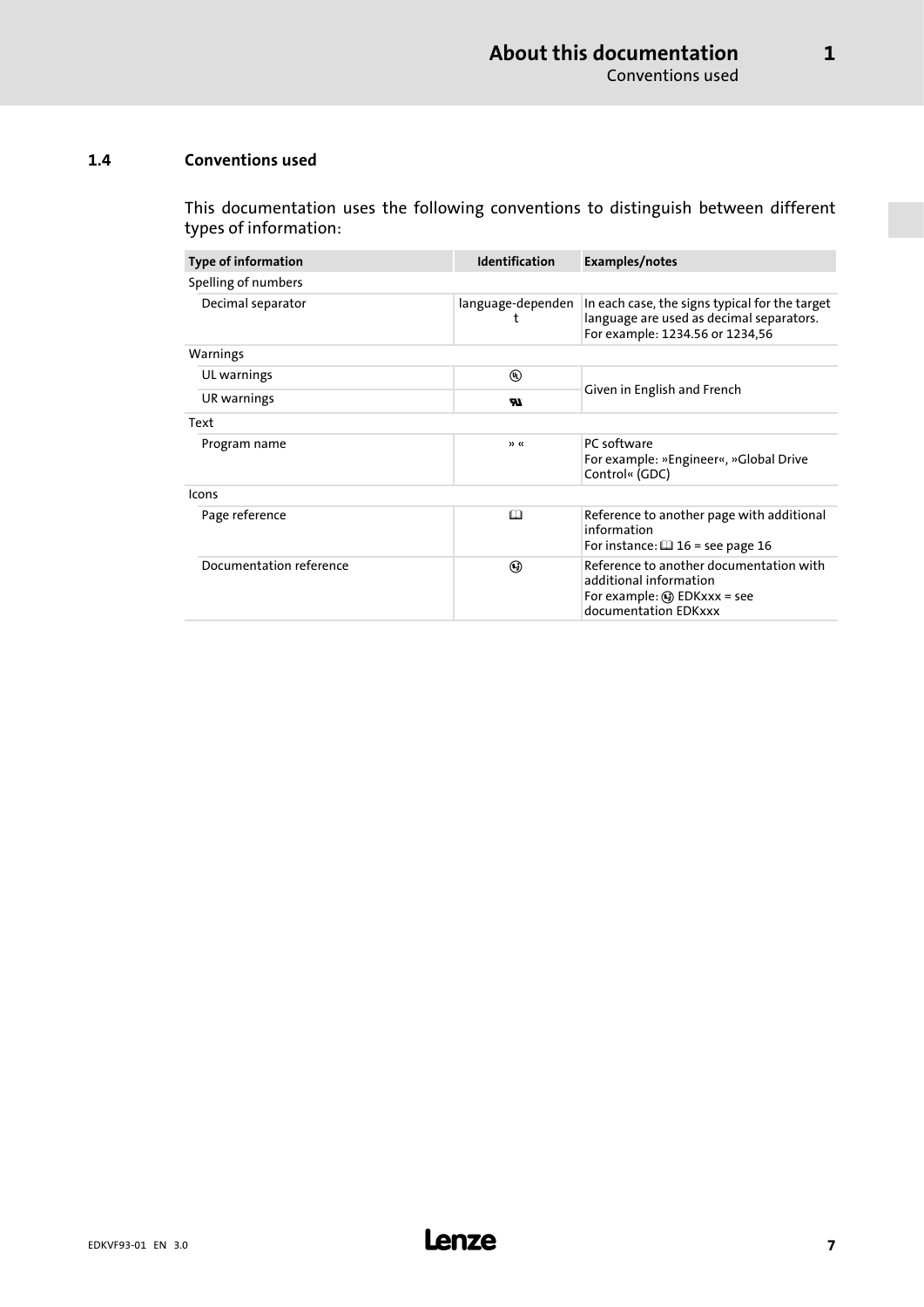Notes used

#### <span id="page-7-0"></span>1.5 Notes used

The following pictographs and signal words are used in this documentation to indicate dangers and important information:

### Safety instructions

Structure of safety instructions:

| Danger!<br>(characterises the type and severity of danger)<br><b>Note</b><br>(describes the danger and gives information about how to prevent dangerous<br>situations) |                                                                                                                                                                                                           |  |  |  |  |
|------------------------------------------------------------------------------------------------------------------------------------------------------------------------|-----------------------------------------------------------------------------------------------------------------------------------------------------------------------------------------------------------|--|--|--|--|
| Pictograph and signal word                                                                                                                                             | <b>Meaning</b>                                                                                                                                                                                            |  |  |  |  |
| Danger!                                                                                                                                                                | Danger of personal injury through dangerous electrical voltage.<br>Reference to an imminent danger that may result in death or<br>serious personal injury if the corresponding measures are not<br>taken. |  |  |  |  |
| Danger!                                                                                                                                                                | Danger of personal injury through a general source of danger.<br>Reference to an imminent danger that may result in death or<br>serious personal injury if the corresponding measures are not<br>taken.   |  |  |  |  |
|                                                                                                                                                                        | Danger of property damage.                                                                                                                                                                                |  |  |  |  |

# Application notes

(STOP) Stop!

|                       | Pictograph and signal word | <b>Meaning</b>                                 |
|-----------------------|----------------------------|------------------------------------------------|
| $\mathbf{1}$          | Note!                      | Important note to ensure troublefree operation |
| $-\underline{\omega}$ | Tip!                       | Useful tip for simple handling                 |
| $\mathbf{Q}$          |                            | Reference to another documentation             |

Reference to a possible danger that may result in property damage if the corresponding measures are not taken.

#### Special safety instructions and application notes

|                            | Pictograph and signal word | <b>Meaning</b>                                                                            |
|----------------------------|----------------------------|-------------------------------------------------------------------------------------------|
| $\circledR$                | <b>Warnings!</b>           | Safety note or application note for the operation according to<br>UL or CSA requirements. |
| $\boldsymbol{\mathcal{H}}$ | <b>Warnings!</b>           | The measures are required to meet the requirements according<br>to UL or CSA.             |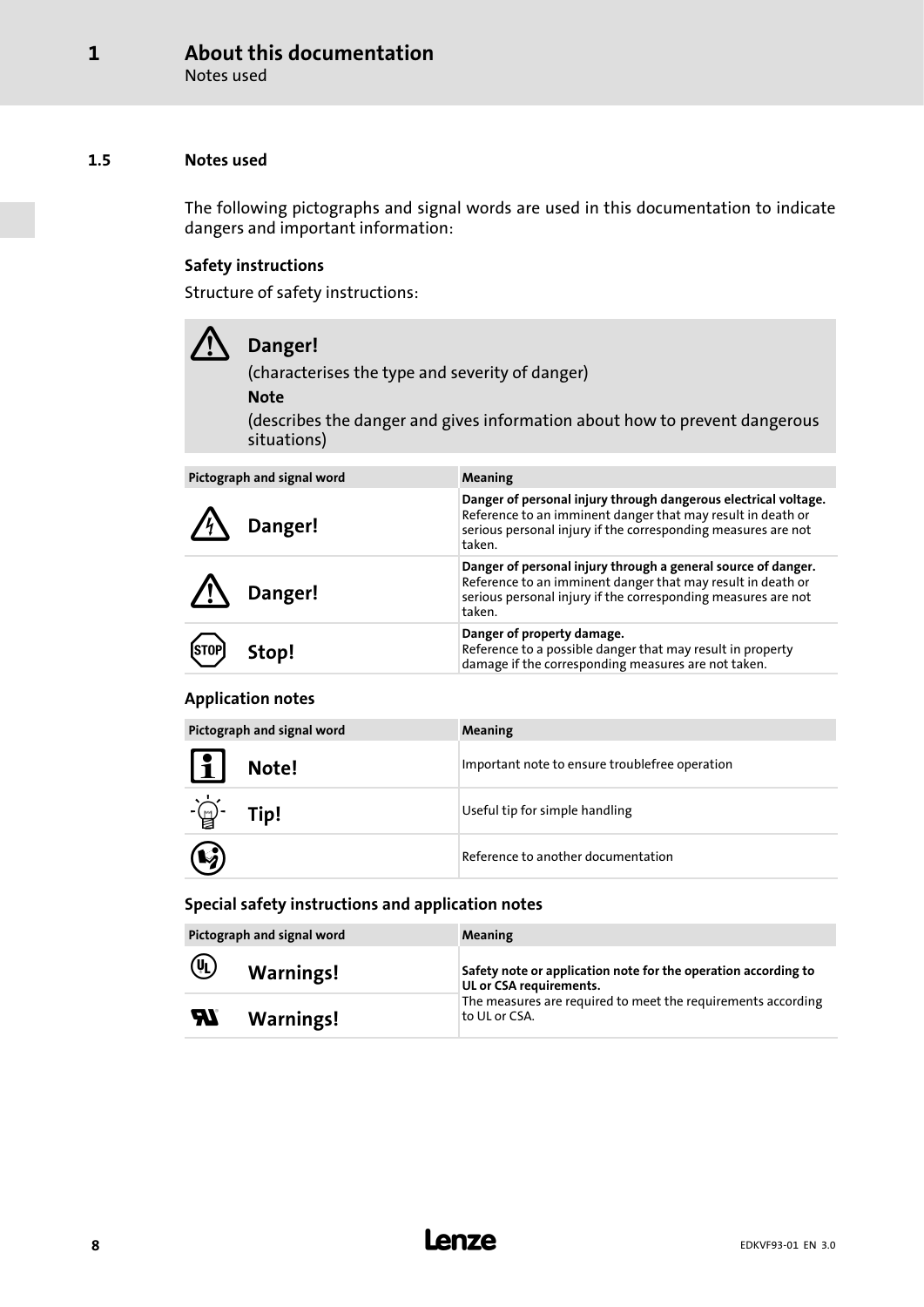# <span id="page-8-0"></span>2 Safety instructions

#### 2.1 General safety and application notes for Lenze controllers

(in accordance with Low−Voltage Directive 2006/95/EC)

#### For your personal safety

Disregarding the following safety measures can lead to severe injury to persons and damage to material assets:

- $\triangleright$  Only use the product as directed.
- $\blacktriangleright$  Never commission the product in the event of visible damage.
- $\blacktriangleright$  Never commission the product before assembly has been completed.
- $\triangleright$  Do not carry out any technical changes on the product.
- $\triangleright$  Only use the accessories approved for the product.
- $\triangleright$  Only use original spare parts from Lenze.
- $\triangleright$  Observe all regulations for the prevention of accidents, directives and laws applicable on site.
- $\blacktriangleright$  Transport, installation, commissioning and maintenance work must only be carried out by qualified personnel.
	- Observe IEC 364 and CENELEC HD 384 or DIN VDE 0100 and IEC report 664 or DIN VDE 0110 and all national regulations for the prevention of accidents.
	- According to this basic safety information, qualified, skilled personnel are persons who are familiar with the assembly, installation, commissioning, and operation of the product and who have the qualifications necessary for their occupation.
- $\triangleright$  Observe all specifications in this documentation.
	- This is the condition for safe and trouble−free operation and the achievement of the specified product features.
	- The procedural notes and circuit details described in this documentation are only proposals. It is up to the user to check whether they can be transferred to the particular applications. Lenze Automation GmbH does not accept any liability for the suitability of the procedures and circuit proposals described.
- ▶ Depending on their degree of protection, some parts of the Lenze controllers (frequency inverters, servo inverters, DC speed controllers) and their accessory components can be live, moving and rotating during operation. Surfaces can be hot.
	- Non−authorised removal of the required cover, inappropriate use, incorrect installation or operation, creates the risk of severe injury to persons or damage to material assets.
	- For more information, please see the documentation.
- $\blacktriangleright$  High amounts of energy are produced in the controller. Therefore it is required to wear personal protective equipment (body protection, headgear, eye protection, ear protection, hand guard).

# EDKVF93−01 EN 3.0 **Lenze**

2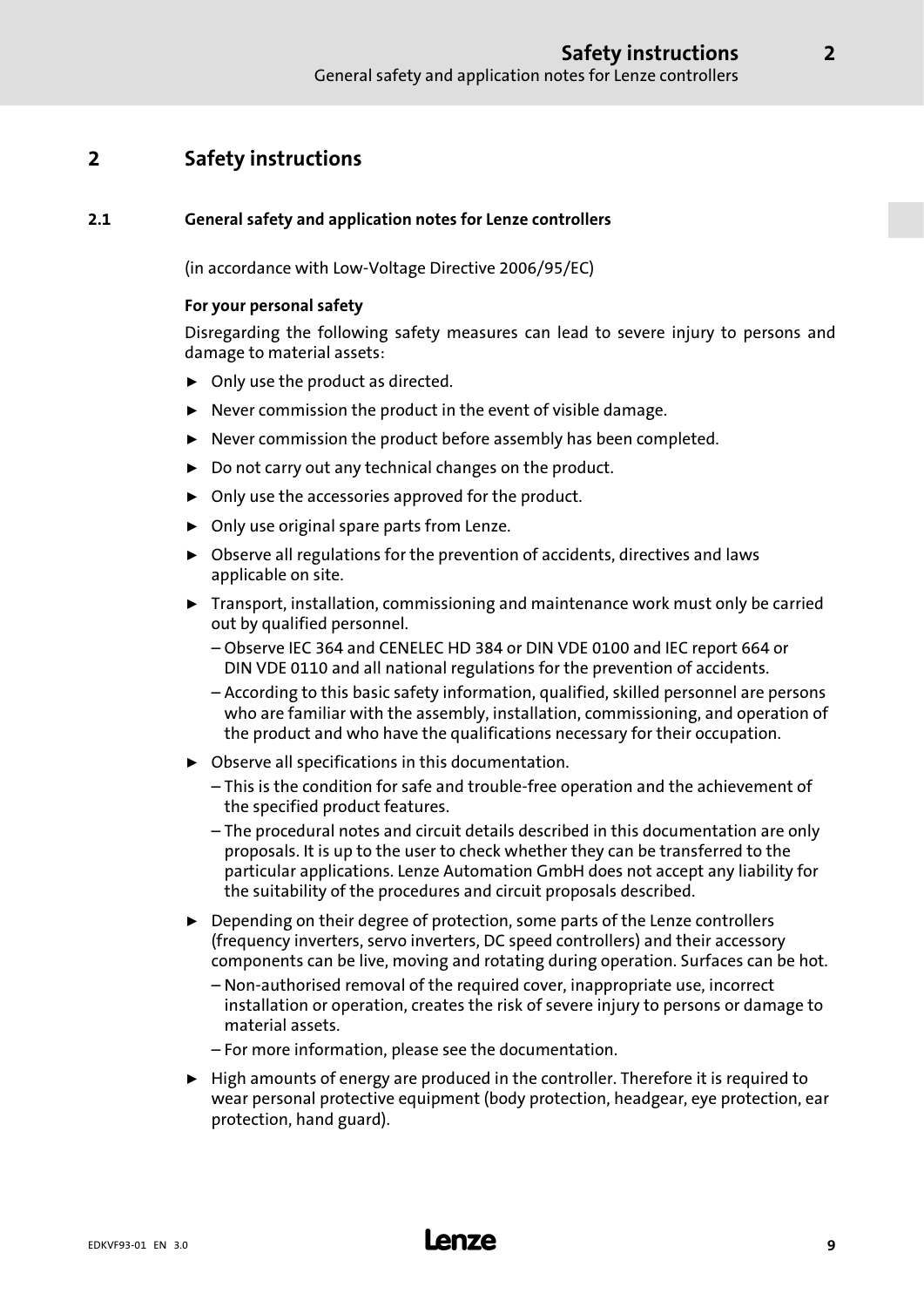### Application as directed

[2](#page-8-0)

Controllers are components which are designed for installation in electrical systems or machines. They are not to be used as domestic appliances, but only for industrial purposes according to EN 61000−3−2.

When controllers are installed into machines, commissioning (i.e. starting of the operation as directed) is prohibited until it is proven that the machine complies with the regulations of the EC Directive 2006/42/EC (Machinery Directive); EN 60204 must be observed.

Commissioning (i.e. starting of the operation as directed) is only allowed when there is compliance with the EMC Directive (2004/108/EC).

The controllers meet the requirements of the Low−Voltage Directive 2006/95/EC. The harmonised standard EN 61800−5−1 applies to the controllers.

The technical data and supply conditions can be obtained from the nameplate and the documentation. They must be strictly observed.

Warning: Controllers are products which can be installed in drive systems of category C2 according to EN 61800−3. These products can cause radio interferences in residential areas. In this case, special measures can be necessary.

#### Transport, storage

Please observe the notes on transport, storage, and appropriate handling.

Observe the climatic conditions according to the technical data.

#### Installation

The controllers must be installed and cooled according to the instructions given in the corresponding documentation.

The ambient air must not exceed degree of pollution 2 according to EN 61800−5−1.

Ensure proper handling and avoid excessive mechanical stress. Do not bend any components and do not change any insulation distances during transport or handling. Do not touch any electronic components and contacts.

Controllers contain electrostatic sensitive devices which can easily be damaged by inappropriate handling. Do not damage or destroy any electrical components since this might endanger your health!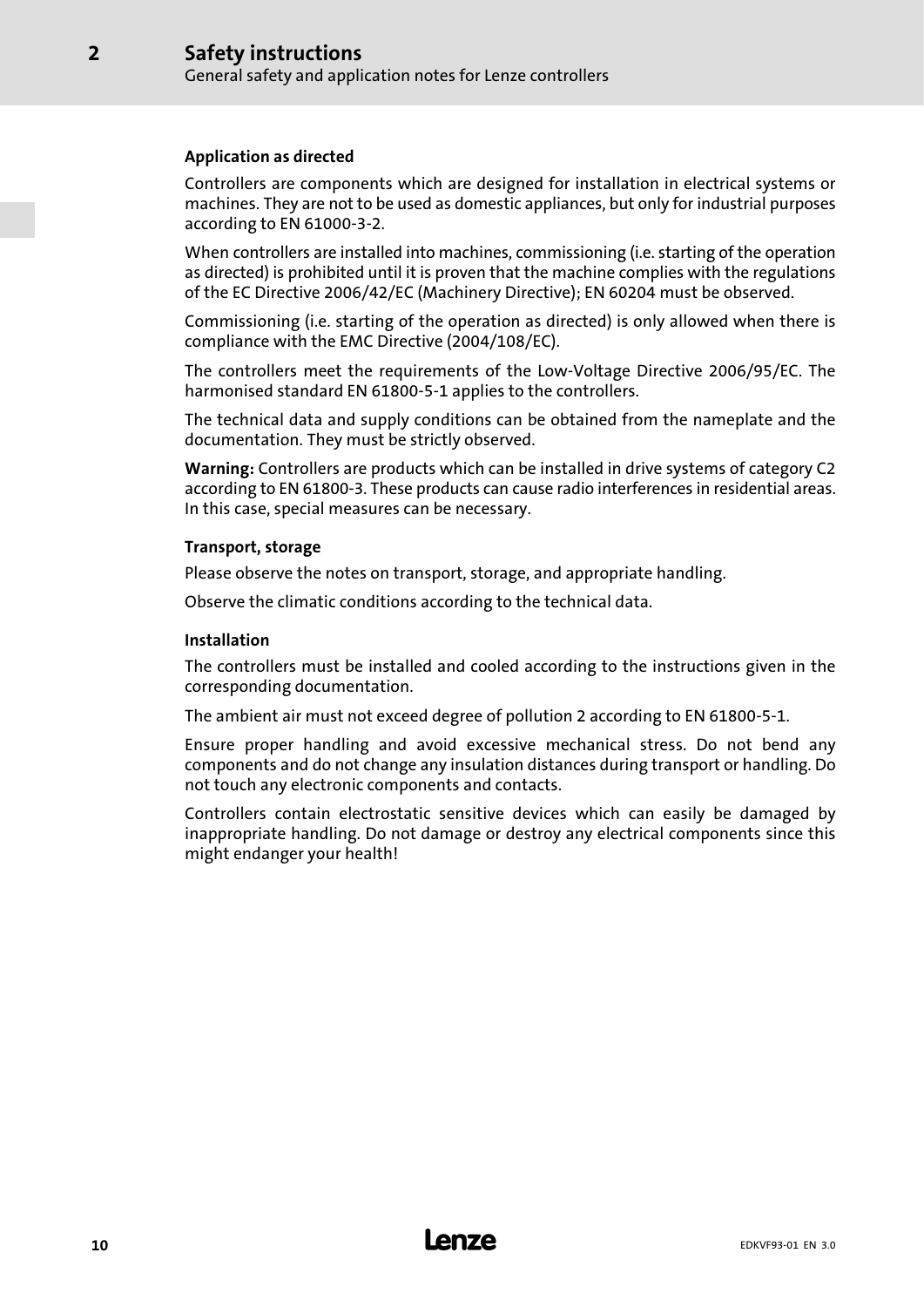#### Electrical connection

When working on live controllers, observe the applicable national regulations for the prevention of accidents (e.g. VBG 4).

The electrical installation must be carried out according to the appropriate regulations (e.g. cable cross−sections, fuses, PE connection). Additional information can be obtained from the documentation.

This documentation contains information on installation in compliance with EMC (shielding, earthing, filter, and cables). These notes must also be observed for CE−marked controllers. The manufacturer of the system is responsible for compliance with the limit values demanded by EMC legislation. The controllers must be installed in housings (e.g. control cabinets) to meet the limit values for radio interferences valid at the site of installation. The housings must enable an EMC−compliant installation. Observe in particular that e.g. the control cabinet doors have a circumferential metal connection to the housing. Reduce housing openings and cutouts to a minimum.

Lenze controllers may cause a DC current in the PE conductor. If a residual current device (RCD) is used for protection against direct or indirect contact for a controller with three−phase supply, only a residual current device (RCD) of type B is permissible on the supply side of the controller. If the controller has a single−phase supply, a residual current device (RCD) of type A is also permissible. Apart from using a residual current device (RCD), other protective measures can be taken as well, e.g. electrical isolation by double or reinforced insulation or isolation from the supply system by means of a transformer.

#### Operation

If necessary, systems including controllers must be equipped with additional monitoring and protection devices according to the valid safety regulations (e.g. law on technical equipment, regulations for the prevention of accidents). The controllers can be adapted to your application. Please observe the corresponding information given in the documentation.

After the controller has been disconnected from the supply voltage, all live components and power terminals must not be touched immediately because capacitors can still be charged. Please observe the corresponding stickers on the controller.

All protection covers and doors must be shut during operation.

### Safety functions

Certain controller versions support safety functions (e.g. "Safe torque off", formerly "Safe standstill") according to the requirements of the EC Directive 2006/42/EC (Machinery Directive). The notes on the integrated safety system provided in this documentation must be observed.

#### Maintenance and servicing

The controllers do not require any maintenance if the prescribed operating conditions are observed.

#### Disposal

Recycle metal and plastic materials. Ensure professional disposal of assembled PCBs.

The product−specific safety and application notes given in these instructions must be observed!

[2](#page-8-0)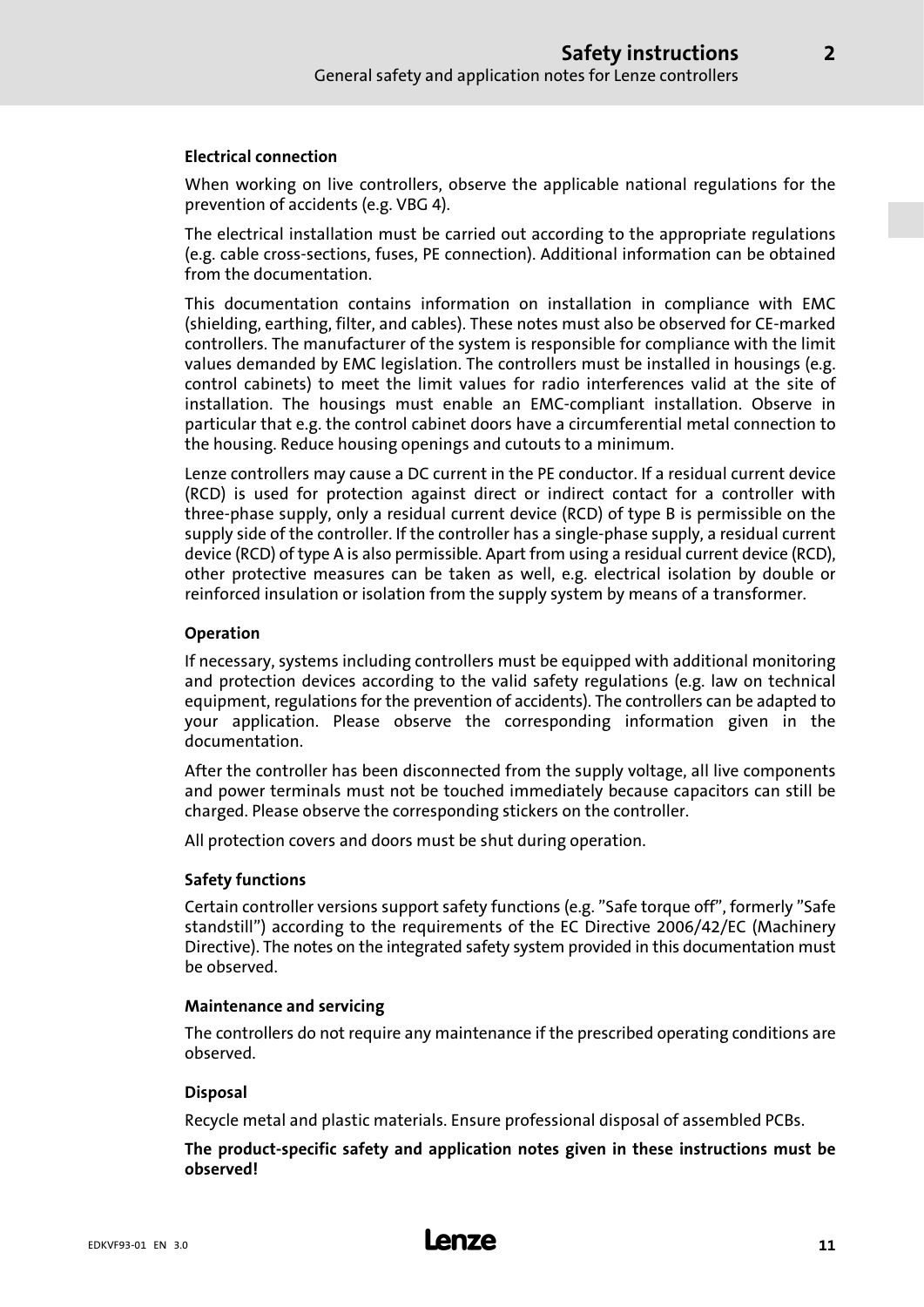Thermal motor monitoring

# <span id="page-11-0"></span>2.2 Thermal motor monitoring

#### $\boxed{\mathbf{i}}$ Note!

From software version 8.1 onwards, the 9300 vector controllers are provided with an I<sup>2</sup>xt function for sensorless thermal monitoring of the connected motor.

- $\blacktriangleright$  1<sup>2</sup>xt monitoring is based on a mathematical model which calculates a thermal motor utilisation from the detected motor currents.
- $\blacktriangleright$  The calculated motor utilisation is saved when the mains is switched off.
- ƒ The function is UL−certified, i.e. additional protective measures for the motor are not required in UL−approved systems.
- $\blacktriangleright$  Nevertheless, I<sup>2</sup>xt monitoring does not provide full motor protection because other influences on the motor utilisation such as changes in the cooling conditions (e.g. cooling air flow interrupted or too warm) cannot be detected.

Die I<sup>2</sup> x t load of the motor is displayed in C0066.

The thermal loading capacity of the motor is expressed by the thermal motor time constant (τ, C0128). Find the value in the rated motor data or contact the manufacturer of the motor.

The  $I<sup>2</sup>$  x t monitoring has been designed such that it will be activated after 179 s in the event of a motor with a thermal motor time constant of 5 minutes (Lenze setting C0128), a motor current of 1.5 x  $I_N$  and a trigger threshold of 100 %.

Two adjustable trigger thresholds provide for different responses.

- ▶ Adjustable response OC8 (TRIP, warning, off).
	- The trigger threshold is set in C0127.
	- The response is set in C0606.
	- The response OC8, for instance, can be used for an advance warning.
- ƒ Fixed response OC6−TRIP.
	- The trigger threshold is set in C0120.

| Behaviour of the $I2$ x t monitoring                                                                          | Condition                                                        |
|---------------------------------------------------------------------------------------------------------------|------------------------------------------------------------------|
| The $I^2$ x t monitoring is deactivated.<br>C0066 is set = $0%$ and<br>MCTRL-LOAD-I2XT is set = $0.00$ %.     | When $C0120 = 0$ % and $C0127 = 0$ %, set controller<br>inhibit. |
| $12$ x t monitoring is stopped.<br>The current value in C0066 and at the<br>MCTRL-LOAD-I2XT output is frozen. | When $C0120 = 0$ % and $C0127 = 0$ %, set controller<br>enable.  |
| $12$ x t monitoring is deactivated.<br>The motor load is displayed in C0066.                                  | Set C0606 = 3 (off) and C0127 $>$ 0 %.                           |



# Note!

An error message OC6 or OC8 can only be reset if the  $I<sup>2</sup>$  x t load falls below the set trigger threshold by 5 %.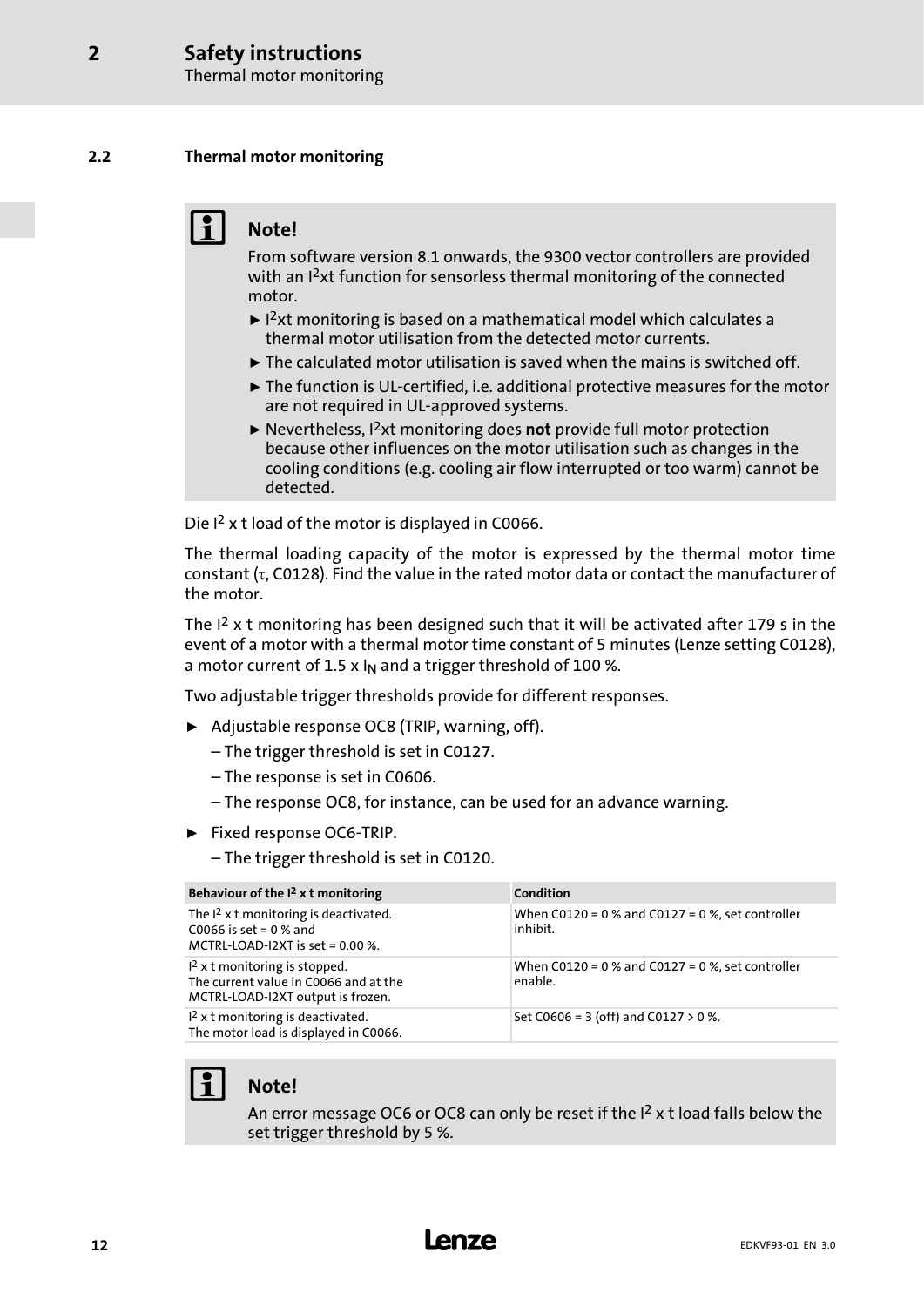#### <span id="page-12-0"></span>2.2.1 Forced ventilated or naturally ventilated motors

#### Parameter setting

The following codes can be set for  $I<sup>2</sup>$  x t monitoring:

| Code  | Meaning                                    | Value range        | Lenze setting     |
|-------|--------------------------------------------|--------------------|-------------------|
| C0066 | Display of the $I^2$ x t load of the motor | 0250%              |                   |
| C0120 | Threshold: Triggering of error "OC6"       | 0120%              | 0%                |
| C0127 | Threshold: Triggering of error "OC8"       | 0120%              | 0%                |
| C0128 | Thermal motor time constant                | $0.1 - 50.0$ min   | $5.0 \text{ min}$ |
| C0606 | Response to error "OC8"                    | TRIP, warning, off | Warning           |

## Calculate release time and I2xt load

| Formula for release time              | Information              |                                               |
|---------------------------------------|--------------------------|-----------------------------------------------|
|                                       | <b>I</b> Mot             | Actual motor current (C0054)                  |
| $z + 1$<br>$t = -(\tau) \times \ln 1$ | ۱r                       | Rated motor current (C0088)                   |
| 'Mot<br>$\times$ 100                  |                          | Thermal motor time constant (C0128)           |
| $\overline{I_{N}}$                    | $\overline{\phantom{a}}$ | Threshold value in C0120 (OC6) or C0127 (OC8) |

| Formulae for $I2$ x t load                                                                                   | <b>Information</b> |                                                                                                                                                                   |  |  |
|--------------------------------------------------------------------------------------------------------------|--------------------|-------------------------------------------------------------------------------------------------------------------------------------------------------------------|--|--|
|                                                                                                              | L(t)               | Chronological sequence of the $I2$ x t load of the motor<br>(Display: C0066)                                                                                      |  |  |
| $L(t) = \left(\frac{I_{Mot}}{I_{M}}\right)^{2} \times 100\% \times \left(1 - e^{\frac{-t}{\tau}}\right)^{2}$ | $I_{\text{Mot}}$   | Actual motor current (C0054)                                                                                                                                      |  |  |
|                                                                                                              | Ir                 | Rated motor current (C0088)                                                                                                                                       |  |  |
|                                                                                                              | τ                  | Thermal motor time constant (C0128)                                                                                                                               |  |  |
| If the controller is inhibited, the $12$ x t load is reduced:                                                |                    |                                                                                                                                                                   |  |  |
| $L(t) = L_{\text{start}} \times \sqrt{e^{-\frac{t}{\tau}}}$                                                  | Lstart             | 1 <sup>2</sup> x t load before controller inhibit<br>If an error is triggered, the value corresponds to the<br>threshold value set in C0120 (OC6) or C0127 (OC8). |  |  |

### Read release time in the diagram

Diagram for detecting the release times for a motor with a thermal motor time constant of 5 minutes (Lenze setting C0128):



 $I_{Mot}$  Actual motor current (C0054)<br> $I_r$  Rated motor current (C0088)

- $I_r$  Rated motor current (C0088)<br>L  $I^2$  x t load of the motor (displa
	- $1<sup>2</sup>$  x t load of the motor (display: C0066)
- T Time

# EDKVF93−01 EN 3.0 **Lenze**

[2](#page-8-0)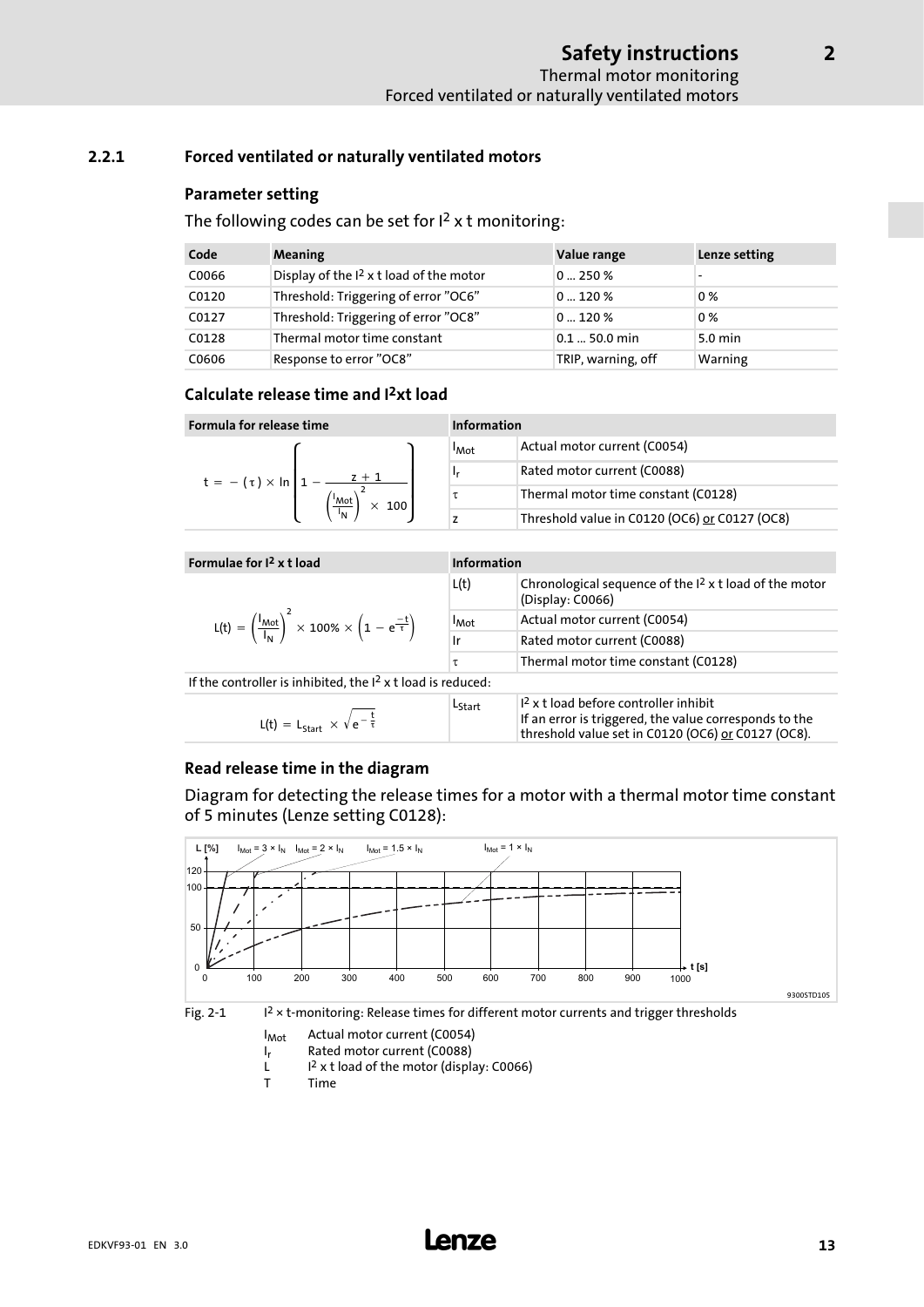Thermal motor monitoring Self−ventilated motors

# <span id="page-13-0"></span>2.2.2 Self−ventilated motors

Due to the construction, self−ventilated standard motors are exposed to an increased heat generation in the lower speed range compared to forced ventilated motors.

# (4) Warnings!

For complying with the UL 508C standard, you have to set the speed−dependent evaluation of the permissible torque via code C0129/x.

# Parameter setting

| Code    | <b>Meaning</b>                                               | Value range        | Lenze setting     |
|---------|--------------------------------------------------------------|--------------------|-------------------|
| C0066   | Display of the I <sup>2</sup> x t load of the motor          | 0250%              |                   |
| C0120   | Threshold: Triggering of error "OC6"                         | 0120%              | $0\%$             |
| C0127   | Threshold: Triggering of error "OC8"                         | 0120%              | $0\%$             |
| C0128   | Thermal motor time constant                                  | $0.150.0$ min      | $5.0 \text{ min}$ |
| C0606   | Response to error "OC8"                                      | TRIP, warning, off | Warning           |
| CO129/1 | S1 torque characteristic l1/lrated                           | 10  200 %          | 100 %             |
| CO129/2 | S1 torque characteristics n <sub>2</sub> /n <sub>rated</sub> | 10  200 %          | 40 %              |

The following codes can be set for  $I<sup>2</sup>$  x t monitoring:

### Effect of code C0129/x



Fig. 2−2 Working point in the range of characteristic lowering

The lowered speed / torque characteristic (Fig. 2−2) reduces the permissible thermal load of self−ventilated standard motors. The characteristic is a line the definition of which requires two points:

 $\triangleright$  Point A: Definition with C0129/1

This value also enables an increase of the maximally permissible load.

 $\triangleright$  Point  $\mathbb{B}$ : Definition with C0129/2

With increasing speeds, the maximally permissible load remains unchanged  $(I_{Mot} = I_{\text{rated}}).$ 

In Fig. 2-2, the motor speed and the corresponding permissible motor torque (D) can be read for each working point (Con the characteristic  $(\mathbb{A})$  ...  $\mathbb{B}$ ).  $\mathbb{D}$  can also be calculated using the values in C0129/1and C0129/2 (evaluation coefficient "y",  $\Box$  [15](#page-14-0)).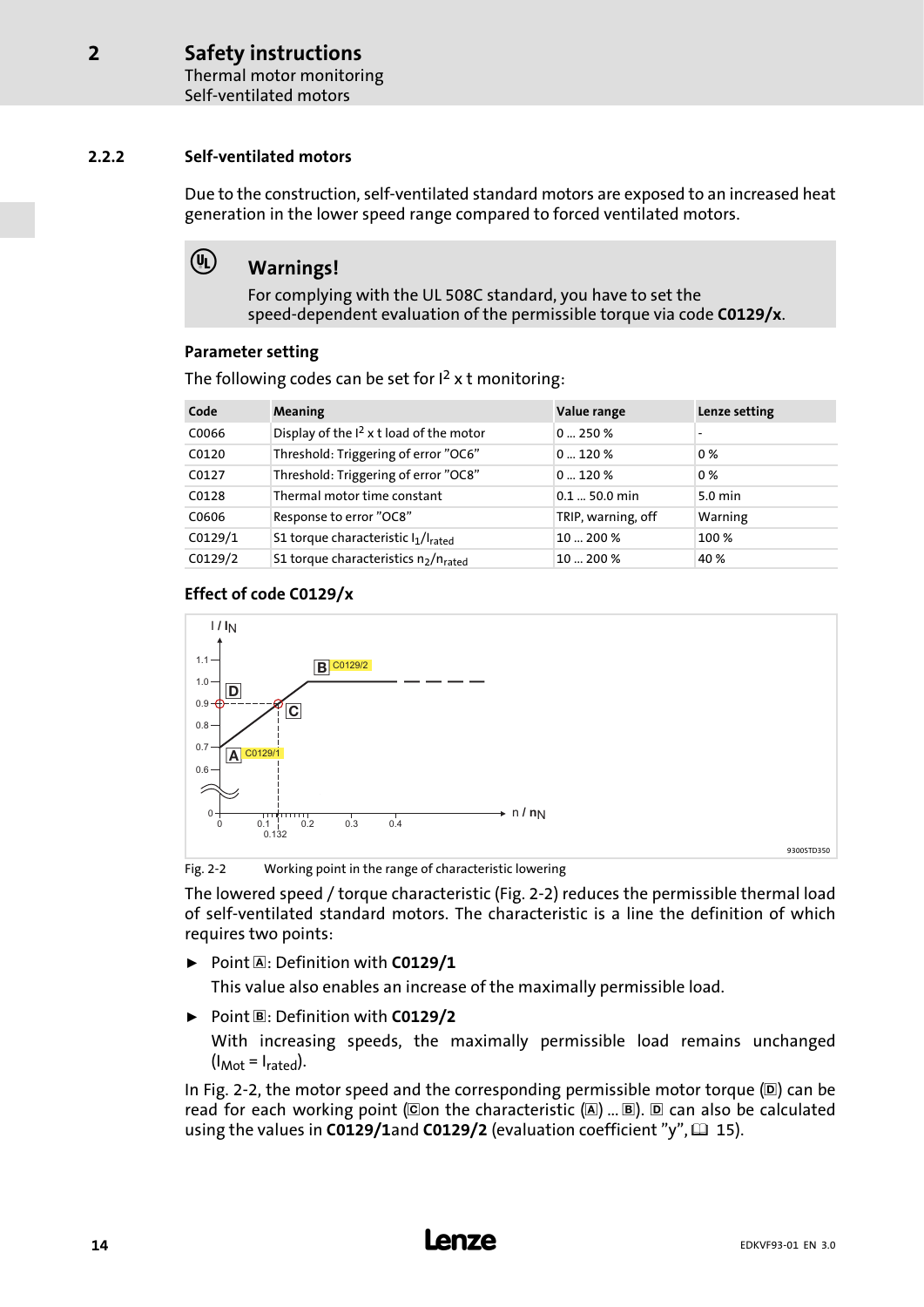[2](#page-8-0)

## <span id="page-14-0"></span>Calculate release time and I2xt load

Calculate the release time and the  $I^2$  x t load of the motor considering the values in C0129/1 and C0129/2(evaluation coefficient "y").

| Formulae for release time                                                                                                      | <b>Information</b>      |                                                                              |  |
|--------------------------------------------------------------------------------------------------------------------------------|-------------------------|------------------------------------------------------------------------------|--|
|                                                                                                                                | Τ                       | Release time of the $I2$ x t monitoring                                      |  |
|                                                                                                                                | τ                       | Thermal motor time constant (C0128)                                          |  |
| T = $- (\tau) \times \ln \left[ 1 - \frac{z + 1}{\left( \frac{I_{Mot}}{y \times I_N} \right)^2 \times 100} \right]$            | In                      | Function: Natural logarithm                                                  |  |
|                                                                                                                                | <b>I</b> <sub>Mot</sub> | Actual motor current (C0054)                                                 |  |
|                                                                                                                                | ı,                      | Rated motor current (C0088)                                                  |  |
|                                                                                                                                | z                       | Threshold value in C0120 (OC6) or C0127 (OC8)                                |  |
| y = $\frac{100\% - C0129/1}{C0129/2} \times \frac{n}{n_N} + C0129/1$                                                           | y                       | <b>Evaluation coefficient</b>                                                |  |
|                                                                                                                                | $n_{\rm{rated}}$        | Rated speed (C0087)                                                          |  |
|                                                                                                                                |                         |                                                                              |  |
|                                                                                                                                | <b>Information</b>      |                                                                              |  |
| Formulae for $I2$ x t load                                                                                                     |                         |                                                                              |  |
|                                                                                                                                | L(t)                    | Chronological sequence of the $I2$ x t load of the motor<br>(Display: C0066) |  |
|                                                                                                                                |                         | <b>Evaluation coefficient</b>                                                |  |
| L(t) = $\left(\frac{I_{\text{Mot}}}{V \times I_{\text{bl}}}\right)^2 \times 100\% \times \left(1 - e^{\frac{-t}{\tau}}\right)$ | -<br>I <sub>Mot</sub>   | Actual motor current (C0054)                                                 |  |
|                                                                                                                                | Ir                      | Rated motor current (C0088)                                                  |  |
|                                                                                                                                | τ                       | Thermal motor time constant (C0128)                                          |  |
| If the controller is inhibited, the $12$ x t load is reduced:                                                                  |                         |                                                                              |  |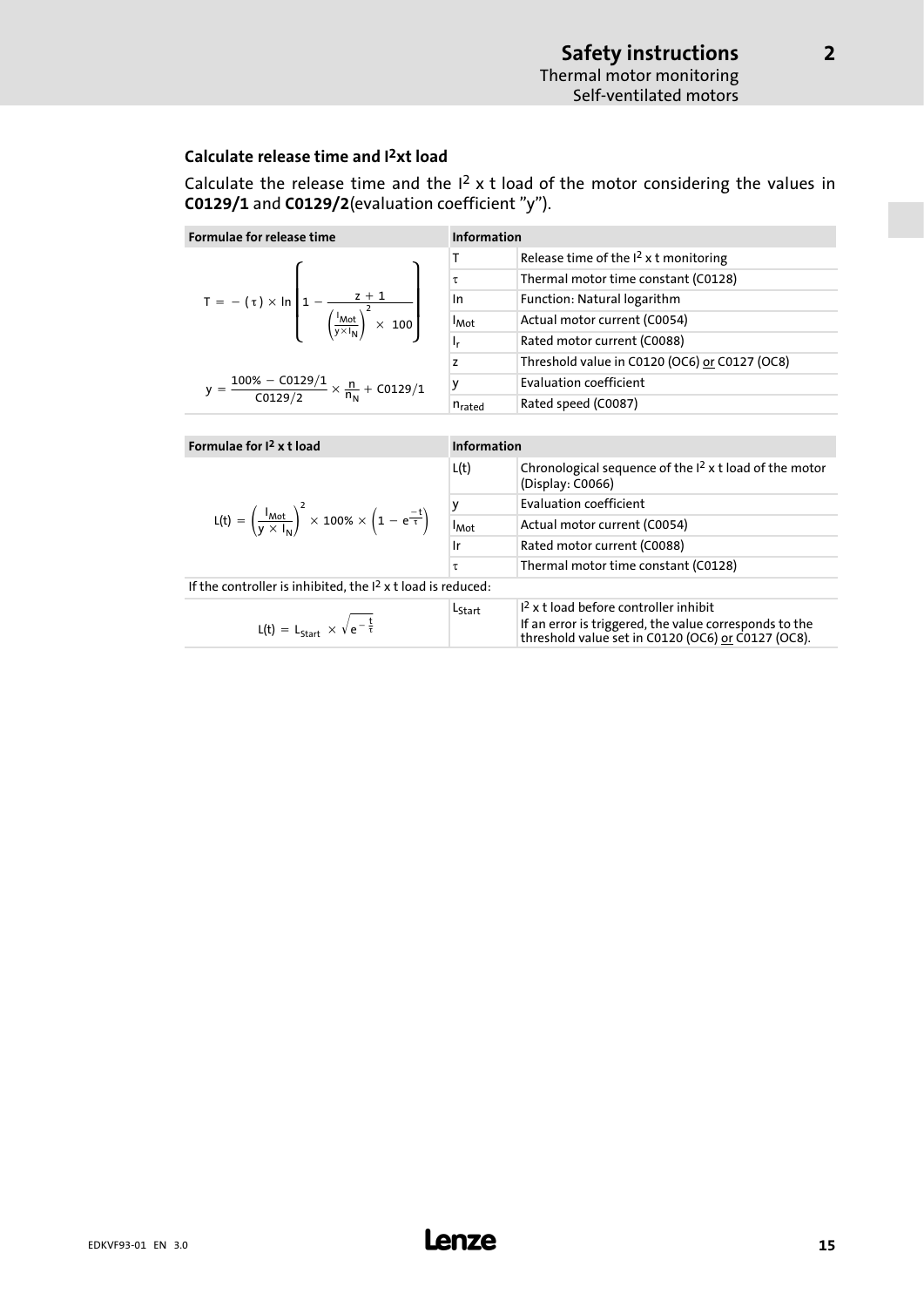#### <span id="page-15-0"></span>2.3 Residual hazards

#### Protection of persons

- $\triangleright$  Before working on the controller, check that no voltage is applied to the power terminals:
	- Because the power terminals V, W, +U<sub>G</sub> and -U<sub>G</sub> remain live for at least 3 minutes after disconnecting from mains.
	- Because the power terminals L1, L2, L3; U, V, W, +UG and −UG remain live when the motor is stopped.
- ƒ The leakage current to earth (PE) is >3.5 mA. According to EN 61800−5−1
	- a fixed installation is required,
	- a double PE connection is required, or, if there is only a single PE connection, the PE conductor must have a cross−section of at least 10 mm2.
- $\blacktriangleright$  The heat sink of the controller has an operating temperature of  $> 80$  °C: – Contact with the heatsink results in burns.
- ► If you use the "flying-restart circuit" function (C0142 = 2, 3) for machines with a low moment of inertia and minimum friction:
	- After controller enable in standstill, the motor may start or change its direction of rotation for a short time, because the flying restart process also is carried out at a speed of 0.
- $\triangleright$  During parameter set transfer, the control terminals of the controller can have undefined states!
	- Therefore the plugs X5 and X6 must be unplugged, before the transfer is executed. This ensures that the controller is inhibited and all control terminals have the defined "LOW" state.

#### Device protection

- $\blacktriangleright$  Frequent mains switching (e.g. inching mode via mains contactor) can overload and destroy the input current limitation of the drive controller:
	- At least 3 minutes must pass between switching off and restarting the devices EVS9321−xS and EVS9322−xS.
	- At least 3 minutes must pass between two starting procedures of the devices EVS9323−xS ... EVS9332−xS.
	- Use the "safe torque off" safety function (STO) if safety−related mains disconnections occur frequently. The drive variants Vxx4 are equipped with this function.

#### Motor protection

- $\blacktriangleright$  Certain drive controller settings can overheat the connected motor:
	- E. g. long−time operation of the DC injection brake.
	- Long−time operation of self−ventilated motors at low speeds.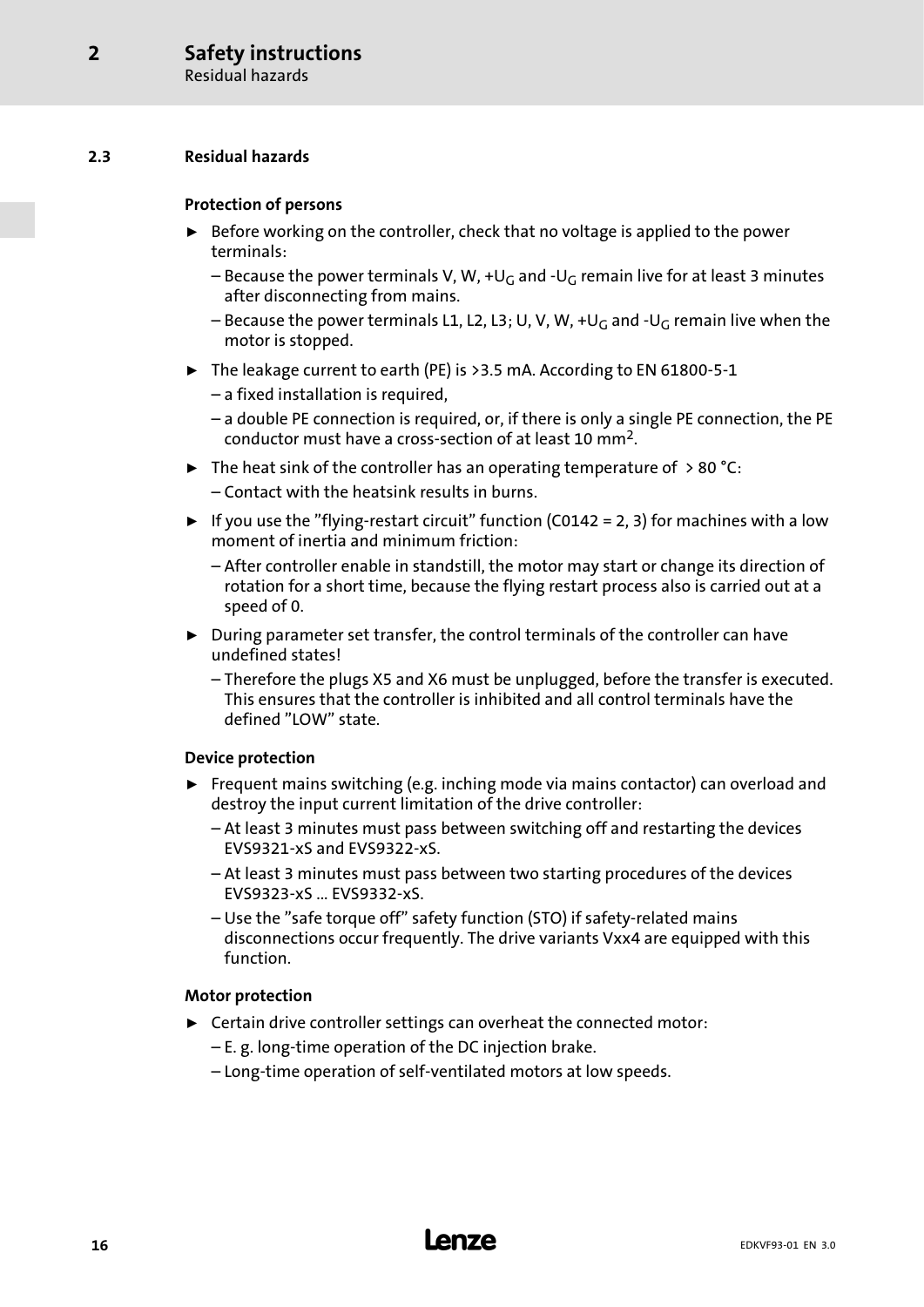[2](#page-8-0)

#### Protection of the machine/system

- ▶ Drives can reach dangerous overspeeds (e. g. setting of high output frequencies in connection with motors and machines not suitable for this purpose):
	- The drive controllers do not provide protection against such operating conditions. For this purpose, use additional components.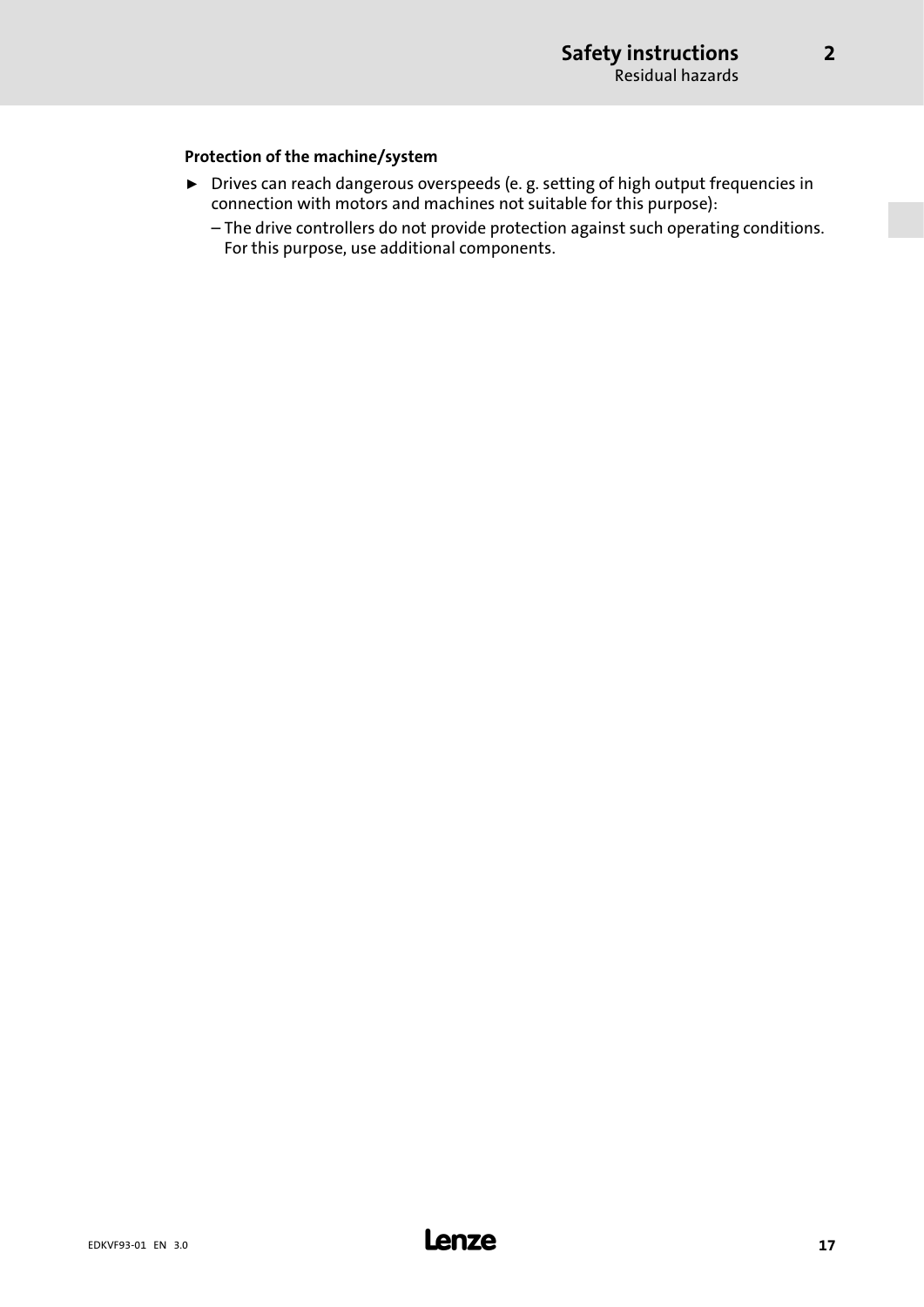# <span id="page-17-0"></span>2.4 Safety instructions for the installation according to UL

#### Original − English

# (4) Warnings!

- ▶ Motor Overload Protection
	- For information on the protection level of the internal overload protection for a motor load, see the corresponding manuals or software helps.
	- If the integral solid state motor overload protection is not used, external or remote overload protection must be provided.
- ▶ Branch Circuit Protection
	- The integral solid state protection does not provide branch circuit protection.
	- Branch circuit protection has to be provided externally in accordance with corresponding instructions, the National Electrical Code and any additional codes.
- ƒ Please observe the specifications for fuses and screw−tightening torques in these instructions.
- $\blacktriangleright$  EVS9321 ... EVS9326:
	- Suitable for use on a circuit capable of delivering not more than 5000 rms symmetrical amperes, 480 V maximum, when protected by fuses.
	- Suitable for use on a circuit capable of delivering not more than 50000 rms symmetrical amperes, 480 V maximum, when protected by CC, J, T or R class fuses.
	- Maximum surrounding air temperature: 0 ... +55 °C
	- $-$  > +40 °C: reduce the rated output current by 2.5 %/°C
	- Use 75 °C copper wire only.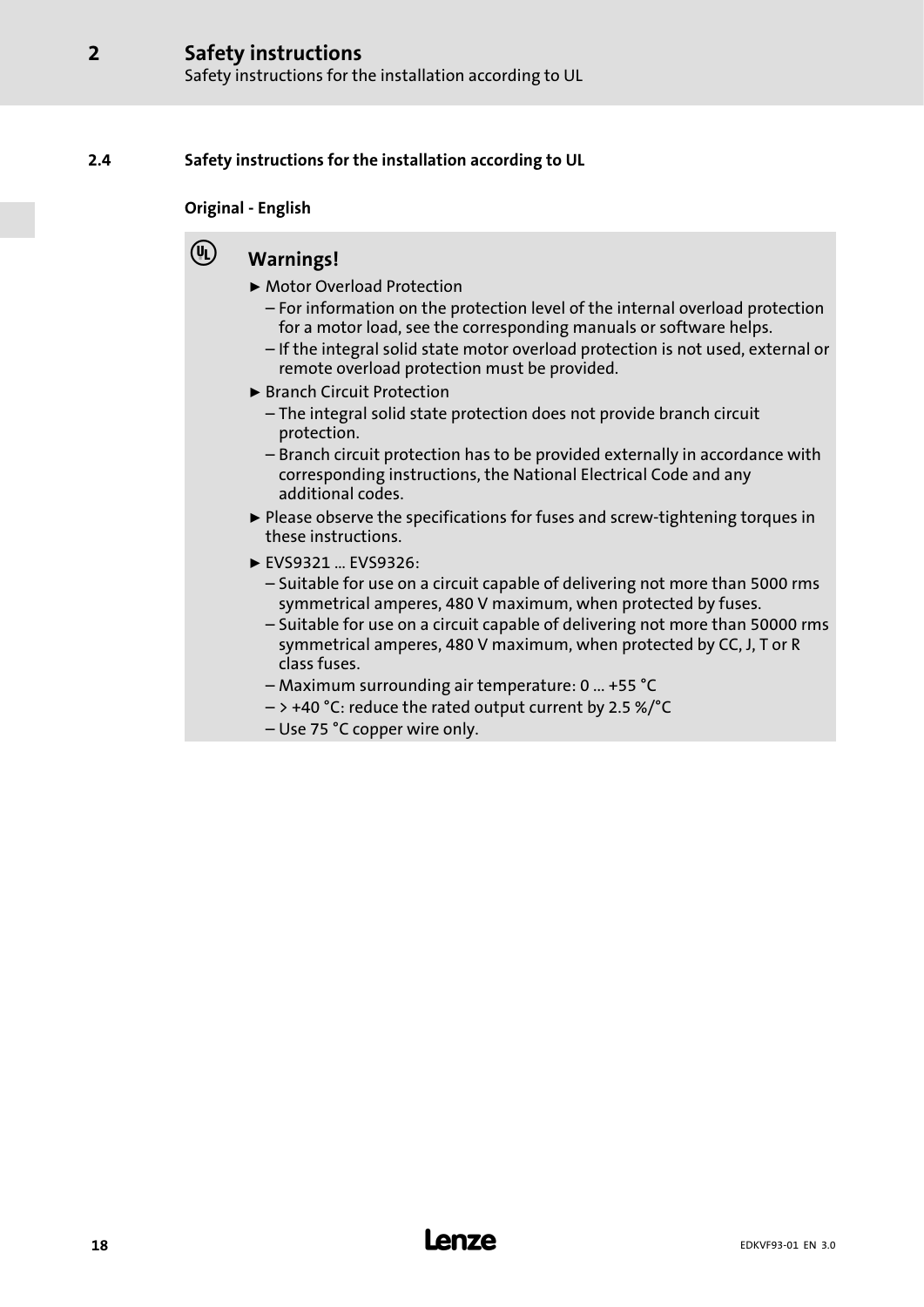#### Original − French

# (UL) Warnings!

- ▶ Protection du moteur contre les surcharges
	- Pour obtenir des informations sur le niveau de protection offert par la protection intégrée contre les surcharges du moteur, se reporter aux manuels correspondants ou aux systèmes d'aide logiciels.
	- Si la protection statique intégrée contre les surcharges du moteur n'est pas utilisée, prévoir impérativement un dispositif de protection externe ou séparé contre les surcharges.
- ▶ Protection par disjoncteur
	- La protection statique intégrée n'offre pas la même protection qu'un disjoncteur.
	- Une protection par disjoncteur externe doit être fournie, conformément aux indications fournies, au National Electrical Code et aux autres dispositions applicables.
- ► Se conformer aux spécifications relatives aux fusibles et aux couples de serrage contenues dans le présent document.
- ► EVS9321 ... EVS9326 :
	- Convient aux circuits non susceptibles de délivrer plus de 5000 ampères symétriques eff., maximum 480 V, avec protection par fusibles.
	- Convient aux circuits non susceptibles de délivrer plus de 50000 ampères symétriques eff., maximum 480 V, avec protection par des fusibles CC de calibre J, T ou R.
	- Température ambiante maximale : 0 ... +55 °C
	- > +40 °C: ramener le courant assigné de sortie à 2,5 %/°C
	- Utiliser exclusivement des conducteurs en cuivre 75 °C.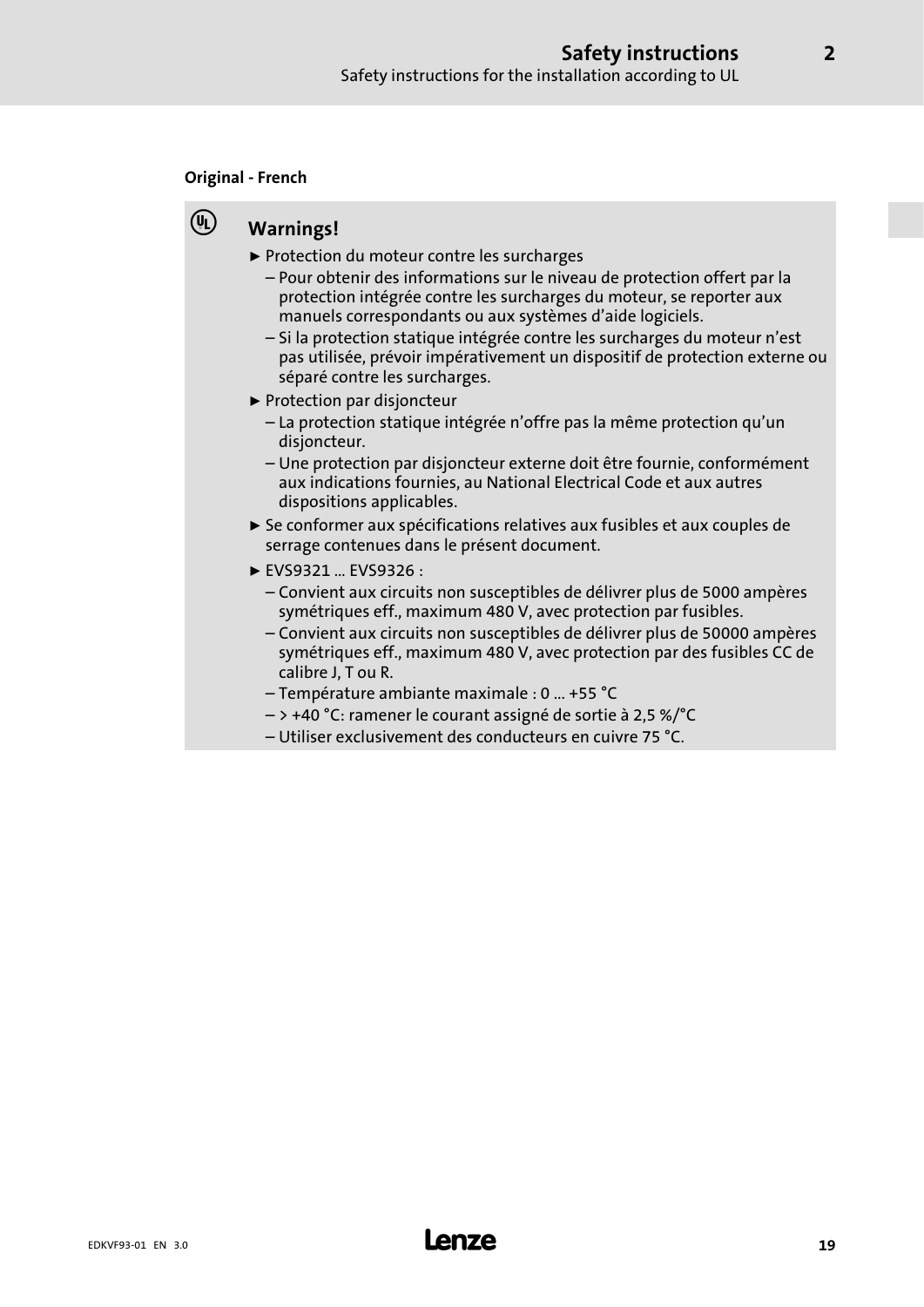Parameter setting with the XT EMZ9371BC keypad General data and operating conditions

# <span id="page-19-0"></span>3 Parameter setting

# 3.1 Parameter setting with the XT EMZ9371BC keypad

#### Description

The keypad is available as an accessory. A full description of the keypad can be obtained from the Instructions included in the keypad delivery.

### Plugging in the keypad

It is possible to plug the keypad into the AIF interface or remove it during operation.

As soon as the keypad is supplied with voltage, it carries out a self−test. The keypad is ready for operation if it is in display mode.

#### 3.1.1 General data and operating conditions



| Feature                         |                  | <b>Values</b>       |  |
|---------------------------------|------------------|---------------------|--|
| <b>Dimensions</b>               |                  |                     |  |
| Width                           | a                | 60 mm               |  |
| Height                          | b                | 73.5 mm             |  |
| Depth                           | c                | $15 \, \text{mm}$   |  |
| <b>Environmental conditions</b> |                  |                     |  |
|                                 |                  |                     |  |
| Climate<br>Storage              | IEC/EN 60721-3-1 | $1K3$ (-25  +60 °C) |  |
| Transport                       | IEC/EN 60721-3-2 | 2K3 (-25  +70 °C)   |  |

Enclosure IP 20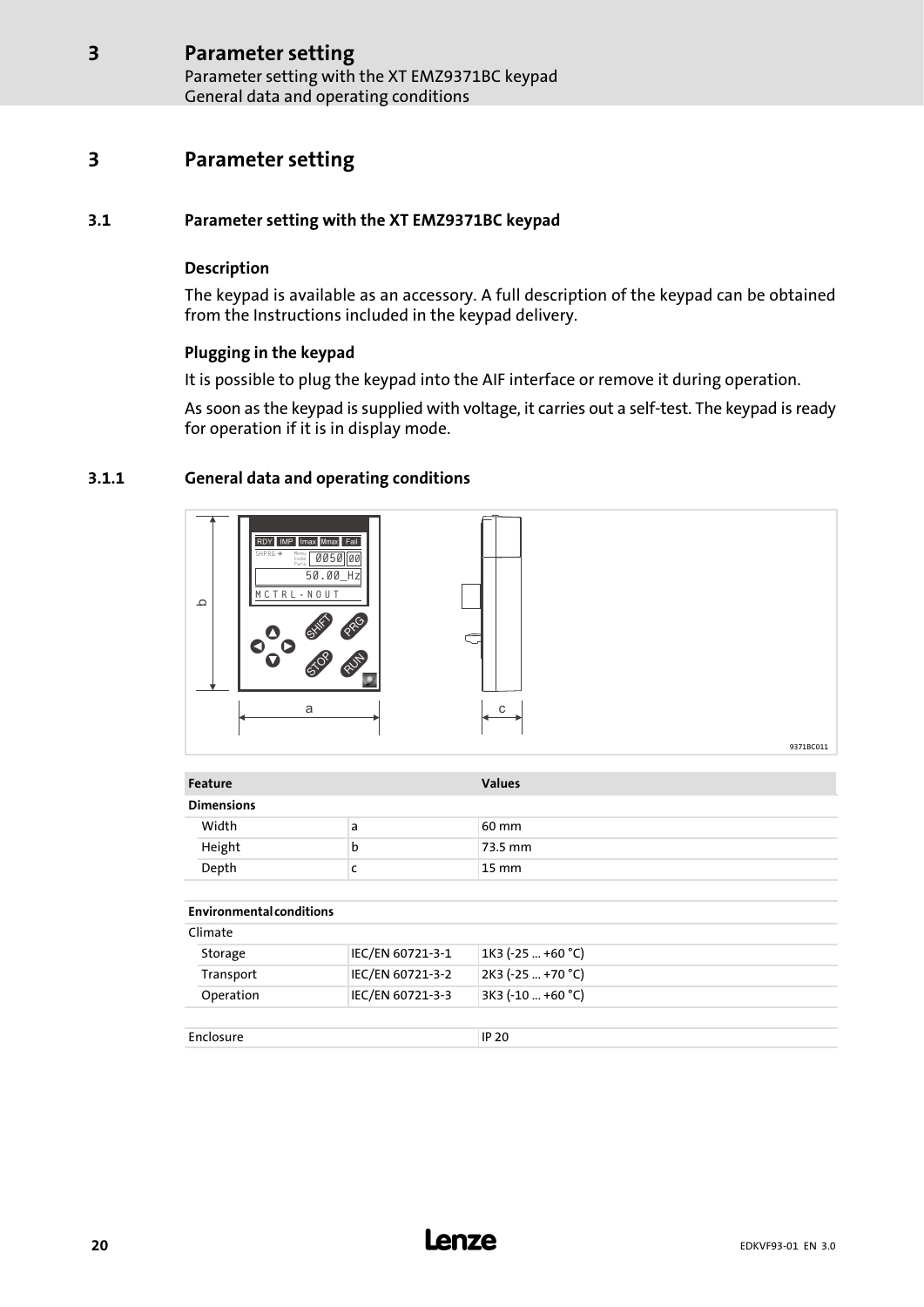#### <span id="page-20-0"></span>3.1.2 Installation and commissioning

![](_page_20_Figure_2.jpeg)

- Current state of the standard device
- Memory location 1 of the user menu (C0517): Code number, subcode number, and current value
- Active fault message or additional status message
- Actual value in % of the status display defined in C0004
- <sup>4</sup> **EXP** must be pressed to leave the operation level

#### 3.1.3 Display elements and function keys

![](_page_20_Figure_9.jpeg)

![](_page_20_Figure_10.jpeg)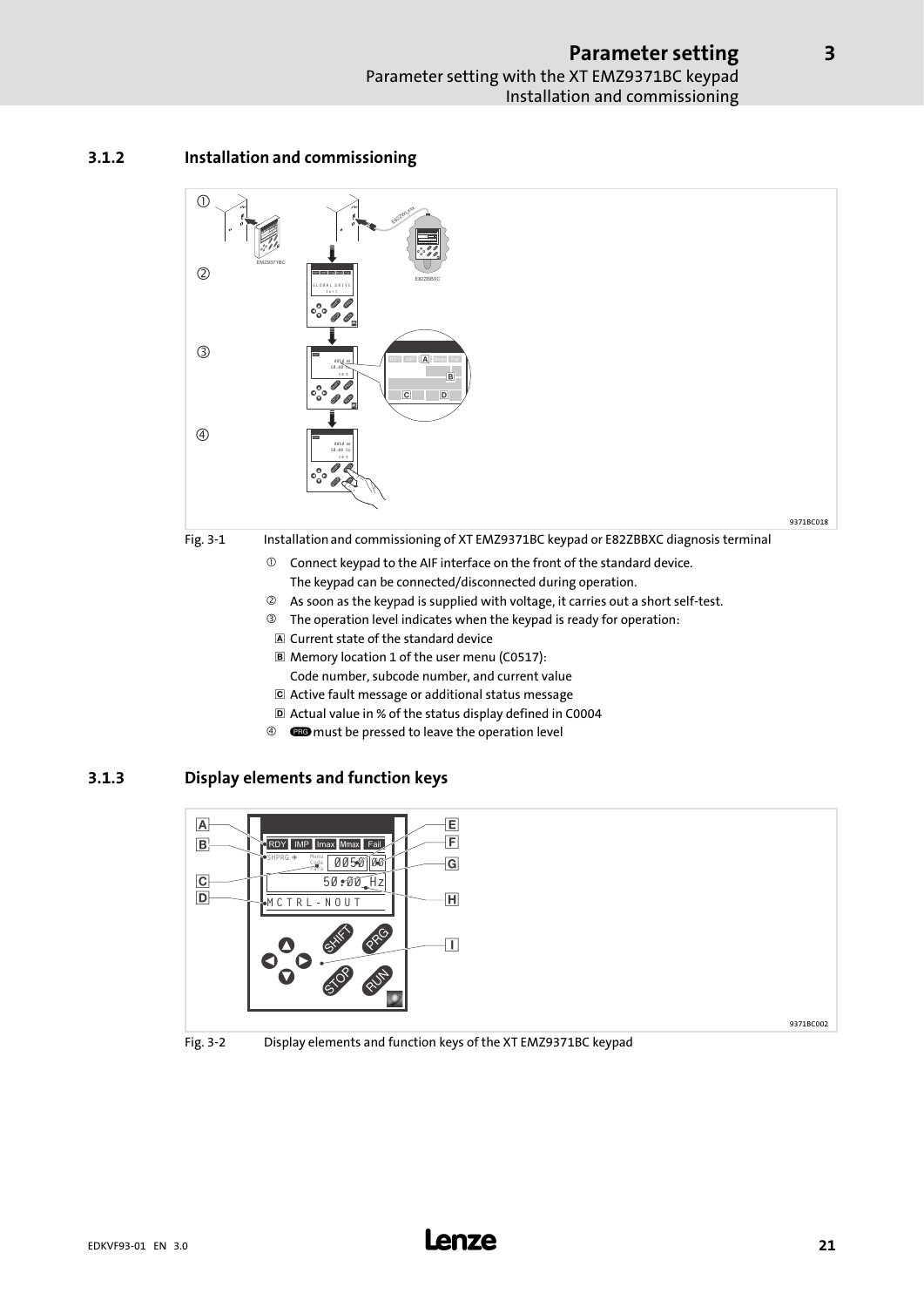# Parameter setting Parameter setting with the XT EMZ9371BC keypad Display elements and function keys

#### Displays

| <b>Status displays of standard device</b> |                                                                 |                                                                                                       |  |  |
|-------------------------------------------|-----------------------------------------------------------------|-------------------------------------------------------------------------------------------------------|--|--|
| <b>Display</b>                            | Meaning                                                         | <b>Explanation</b>                                                                                    |  |  |
| <b>RDY</b>                                | Ready for operation                                             |                                                                                                       |  |  |
| <b>IMP</b>                                | Pulse inhibit is active                                         | Power outputs are inhibited                                                                           |  |  |
| Imax                                      | The set current limit is exceeded in motor or<br>generator mode |                                                                                                       |  |  |
| Mmax                                      | Speed controller 1 in the limitation                            | Drive is torque-controlled<br>(Only active for operation with standard<br>devices of the 9300 series) |  |  |
| Fail                                      | Active fault                                                    |                                                                                                       |  |  |

#### Acceptance of the parameters

| ALLEPLATIC OF LITE PATAILICLETS |                                                                                |                                                                                                   |  |  |
|---------------------------------|--------------------------------------------------------------------------------|---------------------------------------------------------------------------------------------------|--|--|
| <b>Display</b>                  | Meaning                                                                        | Explanation                                                                                       |  |  |
| ◈                               | Parameter is accepted immediately                                              | Standard device operates immediately with<br>the new parameter value                              |  |  |
| $SHPRG \rightarrow$             | Parameter must be acknowledged with <b>SHD CHD</b>                             | Standard device operates with the new<br>parameter value after being acknowledged                 |  |  |
| <b>SHPRG</b>                    | Parameter must be acknowledged in case of<br>controller inhibit <b>SID CRO</b> | Standard device operates with the new<br>parameter value after the controller is<br>enabled again |  |  |
| None                            | Display parameter                                                              | Change is not possible                                                                            |  |  |
|                                 |                                                                                |                                                                                                   |  |  |

#### $\overline{\mathbf{c}}$

| Active level   |                           |                                               |  |  |  |
|----------------|---------------------------|-----------------------------------------------|--|--|--|
| <b>Display</b> | Meaning                   | Explanation                                   |  |  |  |
| Menu           | Menu level is active      | Select main menu and submenus                 |  |  |  |
| Code           | Code level is active      | Select codes and subcodes                     |  |  |  |
| Para           | Parameter level is active | Change parameters in the codes or<br>subcodes |  |  |  |
| None           | Operating level is active | Display operating parameters                  |  |  |  |

#### D Short text

| <b>SHOLL LEXL</b> |                                                                            |                    |  |
|-------------------|----------------------------------------------------------------------------|--------------------|--|
| <b>Display</b>    | <b>Meaning</b>                                                             | <b>Explanation</b> |  |
| al                | alphanumeric Contents of the menus, meaning of the codes<br>and parameters |                    |  |
|                   | In the operating level display of C0004 in % and<br>the active fault       |                    |  |

#### Number

| <b>Active level</b> | Meaning                | <b>Explanation</b>                                                                                       |
|---------------------|------------------------|----------------------------------------------------------------------------------------------------------|
| Menu level          | Menu number            | Display is only active for operation with<br>standard devices of the 8200 vector or 8200<br>motec series |
| Code level          | Four-digit code number |                                                                                                          |
| .                   |                        |                                                                                                          |

#### Number

|                         | <b>Active level</b> | <b>Meaning</b>            | Explanation                                                                                              |  |
|-------------------------|---------------------|---------------------------|----------------------------------------------------------------------------------------------------------|--|
|                         | Menu level          | Submenu number            | Display is only active for operation with<br>standard devices of the 8200 vector or 8200<br>motec series |  |
|                         | Code level          | Two-digit subcode number  |                                                                                                          |  |
| G                       | Parameter value     |                           |                                                                                                          |  |
|                         |                     | Parameter value with unit |                                                                                                          |  |
| $\overline{\mathbf{H}}$ | Cursor              |                           |                                                                                                          |  |

### In the parameter level, the digit above the cursor can be directly changed

# Function keys

For description see the following table

![](_page_21_Picture_16.jpeg)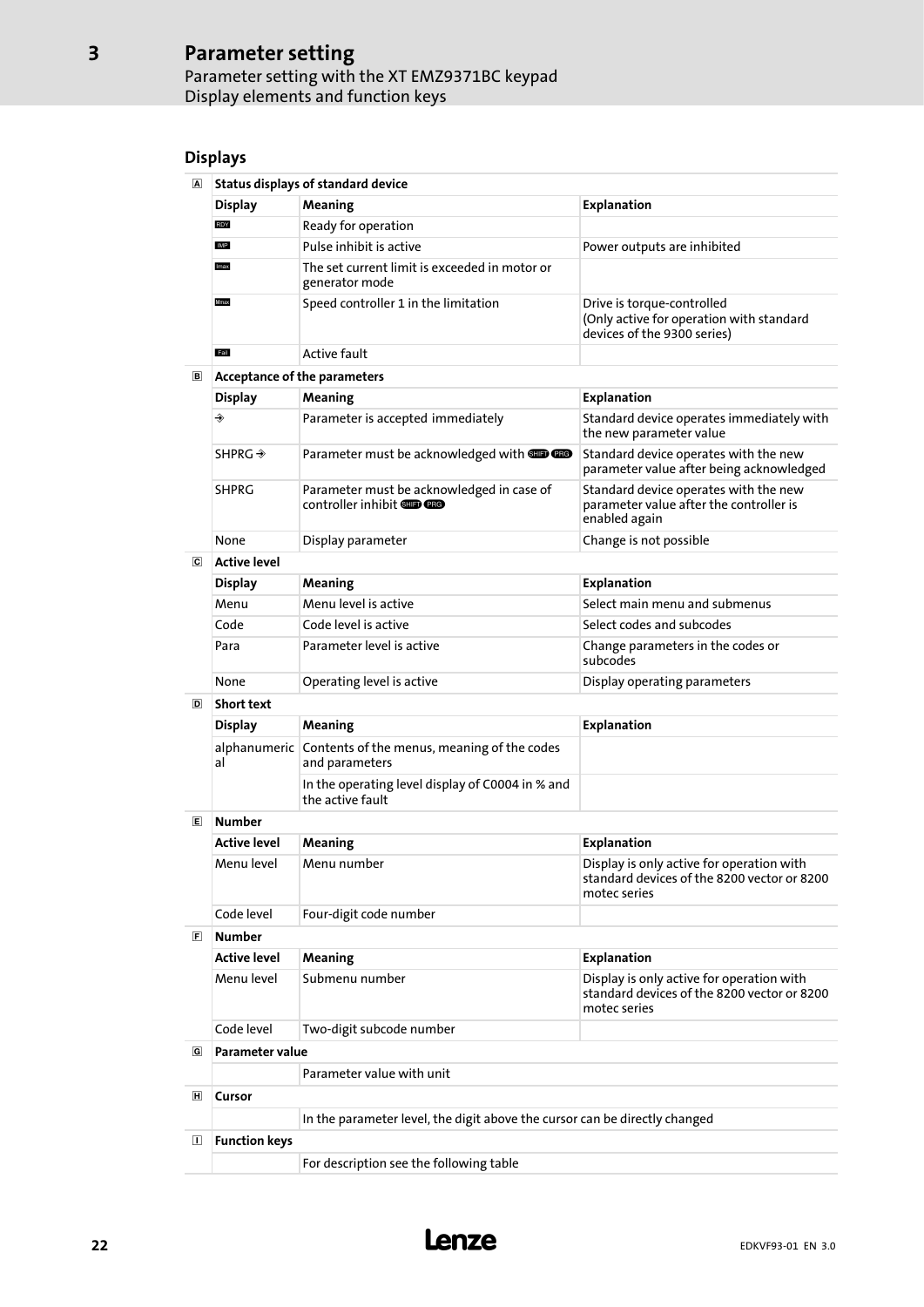#### <span id="page-22-0"></span>Function keys

|              | Note!<br>Shortcuts with <b>CID</b> :<br>Press and hold <b>SID</b> , then press the second key in addition. |                                  |                                                                               |                             |  |
|--------------|------------------------------------------------------------------------------------------------------------|----------------------------------|-------------------------------------------------------------------------------|-----------------------------|--|
|              |                                                                                                            |                                  |                                                                               |                             |  |
| Key          |                                                                                                            |                                  | <b>Function</b>                                                               |                             |  |
|              | Menu level                                                                                                 | Code level                       | Parameter level                                                               | <b>Operating level</b>      |  |
| (RG)         |                                                                                                            | Change to the<br>parameter level | Change to the operating<br>level                                              | Change to the code<br>level |  |
| SHIFT) (PRG) | Go to the "Short setup"<br>menu and load<br>predefined<br>configurations <sup>1</sup>                      |                                  | Accept parameters<br>when SHPRG $\rightarrow \infty$ or<br>SHPRG is displayed |                             |  |

|                        | picacilica<br>configurations <sup>1)</sup>                                  |                                                                                               | SHPRG is displayed            |  |  |  |  |
|------------------------|-----------------------------------------------------------------------------|-----------------------------------------------------------------------------------------------|-------------------------------|--|--|--|--|
| $\bullet$<br>$\bullet$ | Change between menu<br>items                                                | Change of code number                                                                         | Change of digit via<br>cursor |  |  |  |  |
| ▥◑<br>▥◑               | Quick change between<br>menu items                                          | Quick change of code<br>number                                                                |                               |  |  |  |  |
| $\bullet$<br>$\bullet$ | Change between main menu, submenu and code<br>level                         | Cursor to the right<br>Cursor to the left                                                     |                               |  |  |  |  |
| <b>RUN</b>             | Deactivate the function of the key <b>SOD</b> , the LED in the key goes off |                                                                                               |                               |  |  |  |  |
| <b>STOP</b>            | Inhibit the controller, the LED in the key is lit.                          |                                                                                               |                               |  |  |  |  |
|                        |                                                                             | Reset fault (TRIP-Reset): 1. Remove the cause of malfunction<br>2. Press STOP<br>3. Press COD |                               |  |  |  |  |

1) Only active for operation with standard devices of the 8200 vector or 8200 motec series

### 3.1.4 Changing and saving parameters

![](_page_22_Picture_6.jpeg)

# Note! Your settings have an effect on the current parameters in the main memory.

You must save your settings in a parameter set so that they are not lost when the mains are connected.

If you only need one parameter set, save your settings as parameter set 1, since parameter set 1 is loaded automatically after mains connection.

| <b>Step</b>    |                                                    | Key<br>sequence | <b>Action</b>         |                                               |
|----------------|----------------------------------------------------|-----------------|-----------------------|-----------------------------------------------|
| $\mathbf{1}$ . | Select the menu                                    |                 | 0000                  | Use the arrow keys to select the desired menu |
| 2.             | Change to the code level                           |                 | Ο                     | Display of the first code in the menu         |
| 3.             | Select code or subcode                             |                 | 90                    | Display of the current parameter value        |
| 4.             | Change to the parameter level                      |                 | <b>PRG</b>            |                                               |
| 5.             | When SHPRG is displayed, inhibit the<br>controller |                 | $S$ TOP $1)$          | The drive coasts                              |
| 6.             | Change parameter                                   |                 |                       |                                               |
|                |                                                    | A               | 00                    | Move cursor below the digit to be changed     |
|                |                                                    | <sub>R</sub>    | 00                    | Change of digit                               |
|                |                                                    | 6⊞D 0<br>G⊞D O  | Quick change of digit |                                               |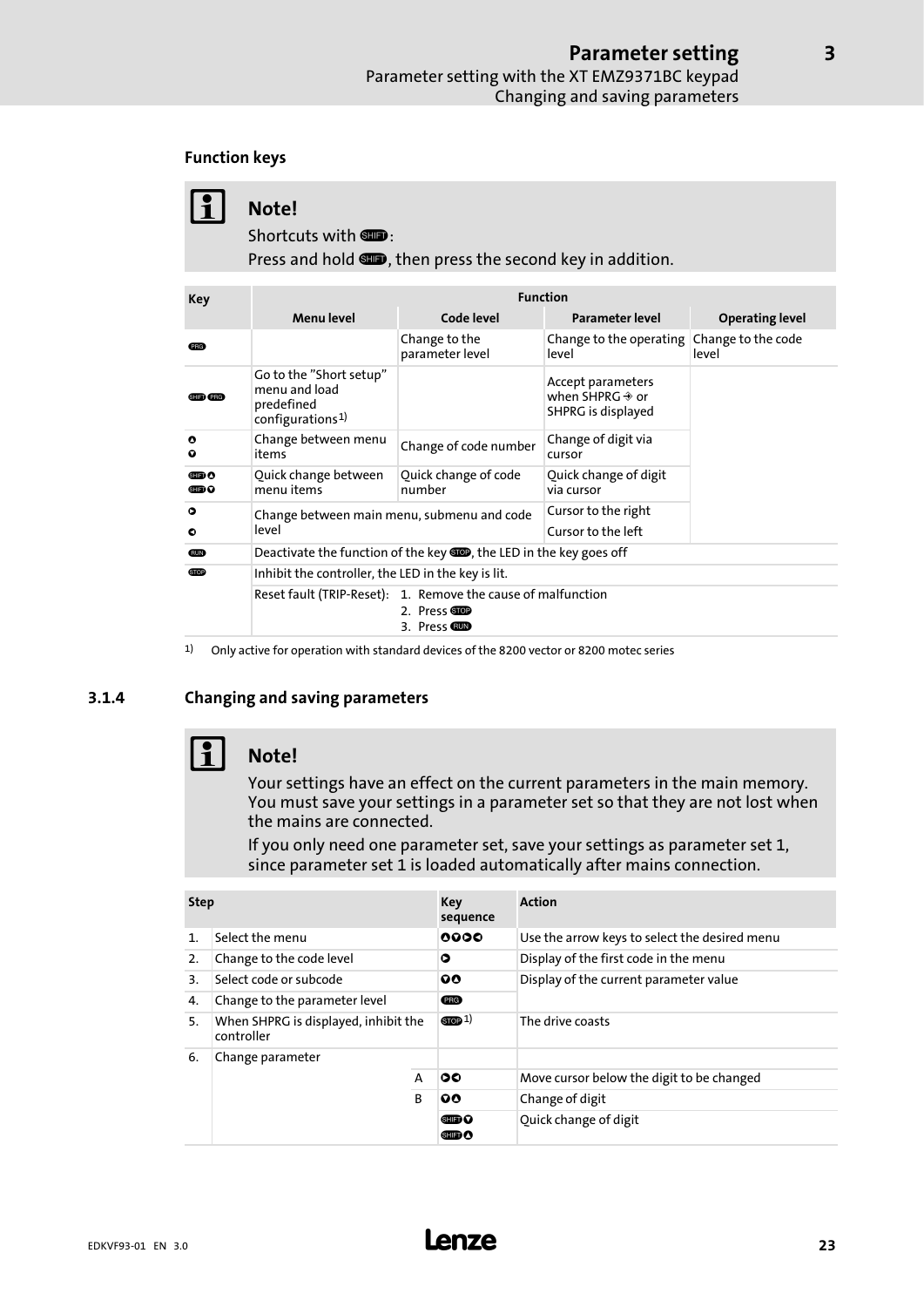# Parameter setting Parameter setting with the XT EMZ9371BC keypad Changing and saving parameters

| <b>Step</b> |                                                                                      |   | Key<br>sequence   | <b>Action</b>                                                                                |
|-------------|--------------------------------------------------------------------------------------|---|-------------------|----------------------------------------------------------------------------------------------|
| 7.          | Accept the changed parameter                                                         |   |                   |                                                                                              |
|             | Display of SHPRG or SHPRG $\rightarrow$                                              |   | <b>SHIED PRG</b>  | Confirm change to accept the parameter<br>Display "OK"                                       |
|             | Display $\Rightarrow$                                                                |   |                   | The parameter has been accepted immediately                                                  |
| 8.          | Enable the controller, if required                                                   |   | (m <sub>1</sub> ) | The drive runs again                                                                         |
| 9.          | Change to the code level                                                             |   |                   |                                                                                              |
|             |                                                                                      | А | <b>PRG</b>        | Display of the operating level                                                               |
|             |                                                                                      |   | <b>PRG</b>        | Display of the code with changed parameter                                                   |
| 10.1        | Change further parameters                                                            |   |                   | Restart the "loop" with step 1. or 3.                                                        |
| 11.         | Save changed parameters                                                              |   |                   |                                                                                              |
|             |                                                                                      | A | 0000              | Select the code C0003 "PAR SAVE" in the menu<br>"Load/Store"                                 |
|             | B                                                                                    |   | <b>PRG</b>        | Change to the parameter level<br>Display "0" and "READY"                                     |
|             | Select the parameter set in which C<br>the parameters are to be saved<br>permanently |   | O                 | Save as parameter set 1:<br>⇒ Set "1" "Save PS1"                                             |
|             |                                                                                      |   |                   | Save as parameter set 2:<br>⇒ Set "2" "Save PS2"                                             |
|             |                                                                                      |   |                   | Save as parameter set 3:<br>⇒ Set "3" "Save PS3"                                             |
|             |                                                                                      |   |                   | Save as parameter set 4:<br>⇒ Set "4" "Save PS4"                                             |
|             | D                                                                                    |   | SHIFT PRG         | When "OK" is displayed, the settings are permanently<br>saved in the selected parameter set. |
| 12.         | Change to the code level                                                             |   |                   |                                                                                              |
|             |                                                                                      | A | <b>PRG</b>        | Display of the operating level                                                               |
|             |                                                                                      | B | <b>PRG</b>        | Display of C0003 "PAR SAVE"                                                                  |
| 13.1        | Set parameters for another parameter<br>set                                          |   |                   | Restart the "loop" with step 1. or 3.                                                        |

1) The function of the  $\blacksquare$  key can be programmed: C0469 = 1: Controller inhibit C0469 = 2: Quick stop (Lenze setting)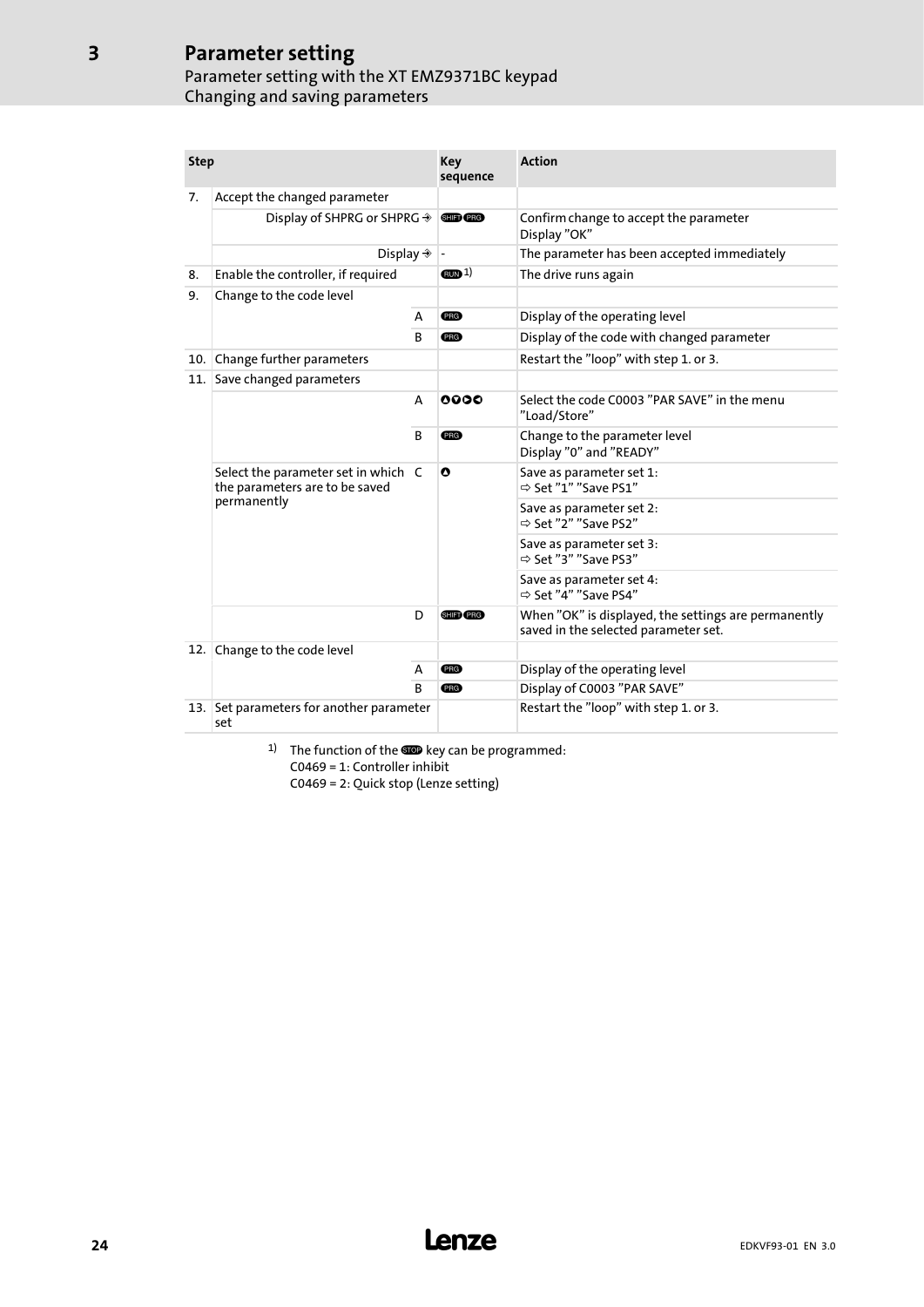#### <span id="page-24-0"></span>3.1.5 Loading a parameter set

The keypad serves to load a saved parameter set into the main memory when the controller is inhibited. After the controller is enabled, it operates with the new parameters.

# Danger!

- $\triangleright$  When a new parameter set is loaded, the controller is reinitialised and acts as if it had been connected to the mains:
	- System configurations and terminal assignments can be changed. Make sure that your wiring and drive configuration comply with the settings of the parameter set.
- ▶ Only use terminal X5/28 as source for the controller inhibit! Otherwise the drive may start in an uncontrolled way when switching over to another parameter set.

# Note!

 $\boxed{\mathbf{i}}$ 

- $\triangleright$  After switching on the supply voltage, the controller always loads parameter set 1 into the main memory.
- $\blacktriangleright$  It is also possible to load other parameter sets into the main memory via the digital inputs or bus commands.

| <b>Step</b>                                                |                                          | Key<br>sequence | <b>Action</b>    |                                                                                                                                                                                  |
|------------------------------------------------------------|------------------------------------------|-----------------|------------------|----------------------------------------------------------------------------------------------------------------------------------------------------------------------------------|
| 1.                                                         | Inhibit controller                       |                 |                  | Terminal $X5/28 = LOW$                                                                                                                                                           |
| Load the saved parameter set into the<br>2.<br>main memory |                                          |                 |                  |                                                                                                                                                                                  |
|                                                            |                                          | A               | 0000             | Select the code C0002 "PAR LOAD" in the menu<br>"Load/Store"                                                                                                                     |
|                                                            | <sub>B</sub>                             |                 | PRG              | Change to the parameter level<br>The active parameter set is displayed, e. g. display "0"<br>and "Load Default"<br>If you want to restore the delivery status, proceed with<br>D |
|                                                            | Select the parameter set to be<br>loaded |                 | O                | Load parameter set 1:<br>$\Rightarrow$ Set "1" "Load PS1"                                                                                                                        |
|                                                            |                                          |                 |                  | Load parameter set 2:<br>⇒ Set "2" "Load PS2"                                                                                                                                    |
|                                                            |                                          |                 |                  | Load parameter set 3:<br>$\Rightarrow$ Set "3" "Load PS3"                                                                                                                        |
|                                                            |                                          |                 |                  | Load parameter set 4:<br>$\Rightarrow$ Set "4" "Load PS4"                                                                                                                        |
|                                                            |                                          | D               | <b>SHIFT</b> PRG | "RDY" goes off. The parameter set is loaded completely<br>into the main memory if "RDY" is displayed again.                                                                      |
| 3.                                                         | Change to the code level<br>A<br>B       |                 |                  |                                                                                                                                                                                  |
|                                                            |                                          |                 | PRG              | Display of the operating level                                                                                                                                                   |
|                                                            |                                          |                 | (PRG)            | Display of C0002 "PAR LOAD"                                                                                                                                                      |
| $\mathbf{4}$                                               | <b>Fnable controller</b>                 |                 |                  | Terminal X5/28 = HIGH                                                                                                                                                            |
|                                                            |                                          |                 |                  | The drive is running with the settings of the loaded<br>parameter set                                                                                                            |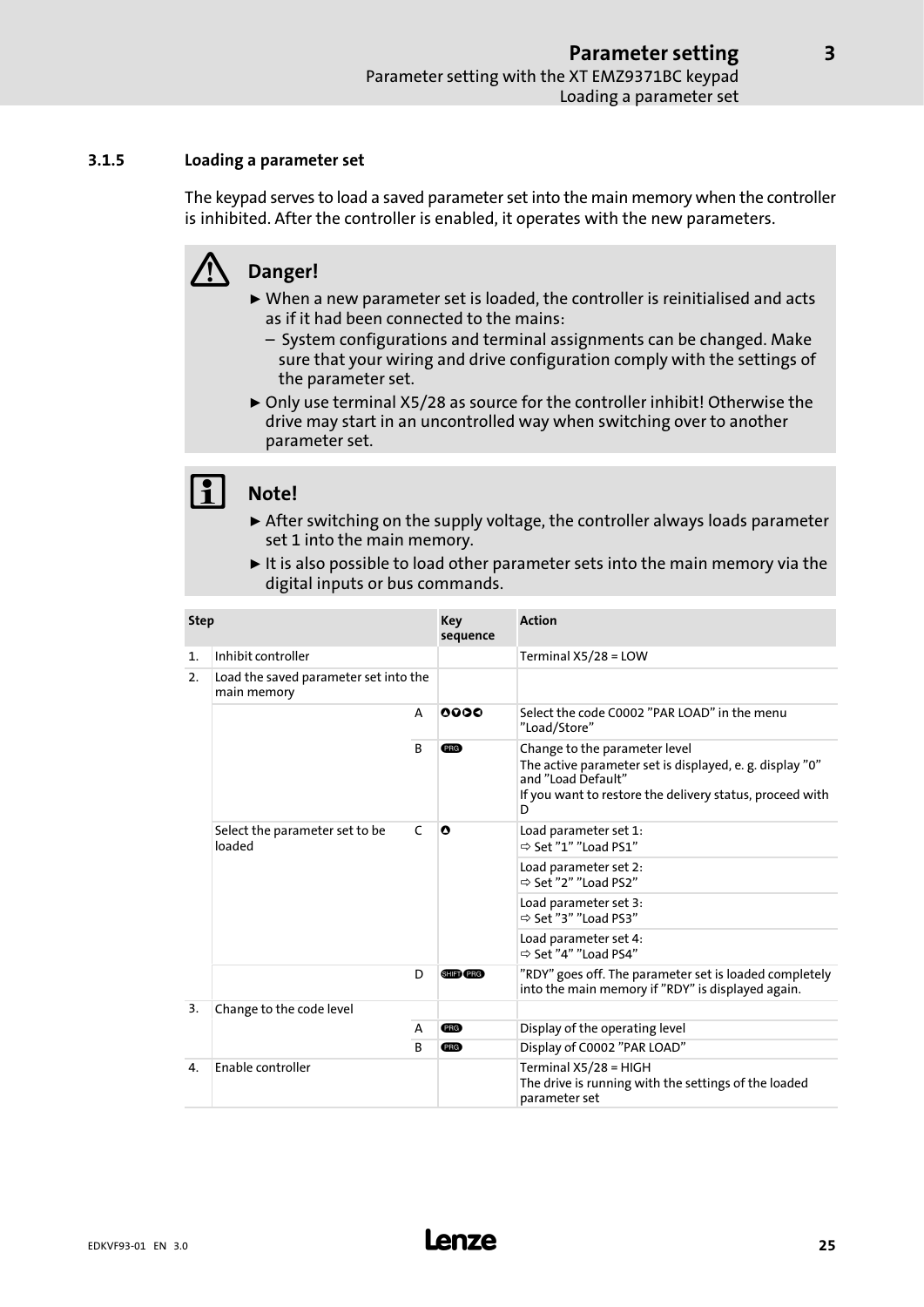#### <span id="page-25-0"></span>Parameter setting [3](#page-19-0)

Parameter setting with the XT EMZ9371BC keypad Transferring parameters to other standard devices

# 3.1.6 Transferring parameters to other standard devices

Parameter settings can be easily copied from one standard device to another by using the keypad.

For this purpose use the "Load/Store" menu

# Danger!

During the parameter transfer from the keypad to the standard device the control terminals can adopt undefined states!

Therefore the plugs X5 and X6 must be disconnected from the standard device before the transfer takes place. This ensures that the controller is inhibited and all control terminals have the defined state "LOW".

### Copying parameter sets from the standard device into the keypad

#### $\boxed{\mathbf{i}}$ Note!

After copying the parameter sets into the XT keypad (C0003 = 11), always the parameter set that was loaded last via C0002 is activated.

Like this the current parameters also remain active after copying:

 $\triangleright$  Save the current parameters in the parameter set before copying and load this parameter set in the controller via C0002.

| <b>Step</b>    |                                            |   | Key<br>sequence | <b>Action</b>                                                                                                                                                                                                        |  |
|----------------|--------------------------------------------|---|-----------------|----------------------------------------------------------------------------------------------------------------------------------------------------------------------------------------------------------------------|--|
| $\mathbf{1}$ . | Connect the keypad to standard<br>device 1 |   |                 |                                                                                                                                                                                                                      |  |
| 2.             | Inhibit controller                         |   |                 | Terminal $X5/28 = LOW$<br>The drive coasts.                                                                                                                                                                          |  |
| 3.             | Select C0003 in the "Load/Store"<br>menu   |   | 0000            | Select code C0003 "PAR SAVE" in the "Load/Store"<br>menu using the arrow keys.                                                                                                                                       |  |
| 4.             | Change to the parameter level              |   | <b>ERG</b>      | Display "0" and "READY"                                                                                                                                                                                              |  |
| 5.             | Copy all parameter set into the            |   |                 | The settings saved in the keypad are overwritten.                                                                                                                                                                    |  |
|                | keypad                                     |   | $\bullet$       | Set "11" "Save extern"                                                                                                                                                                                               |  |
| 6.             | Start copying                              |   | GHED (PRG)      | The "RDY" status display goes off. As parameter value<br>"BUSY" is displayed.<br>If "BUSY" goes off after approx. one minute, all<br>parameter sets were copied into the keypad. The<br>"RDY" status display is lit. |  |
| 7.             | Change to the code level                   |   |                 |                                                                                                                                                                                                                      |  |
|                |                                            | A | (PRG)           | Display of the operating level                                                                                                                                                                                       |  |
|                |                                            |   | <b>ERG</b>      | Display C0003 and "PAR SAVE"                                                                                                                                                                                         |  |
| 8.             | Enable controller                          |   |                 | Terminal $X5/28 = HIGH$                                                                                                                                                                                              |  |
| 9.             | Remove keypad from standard device<br>1    |   |                 |                                                                                                                                                                                                                      |  |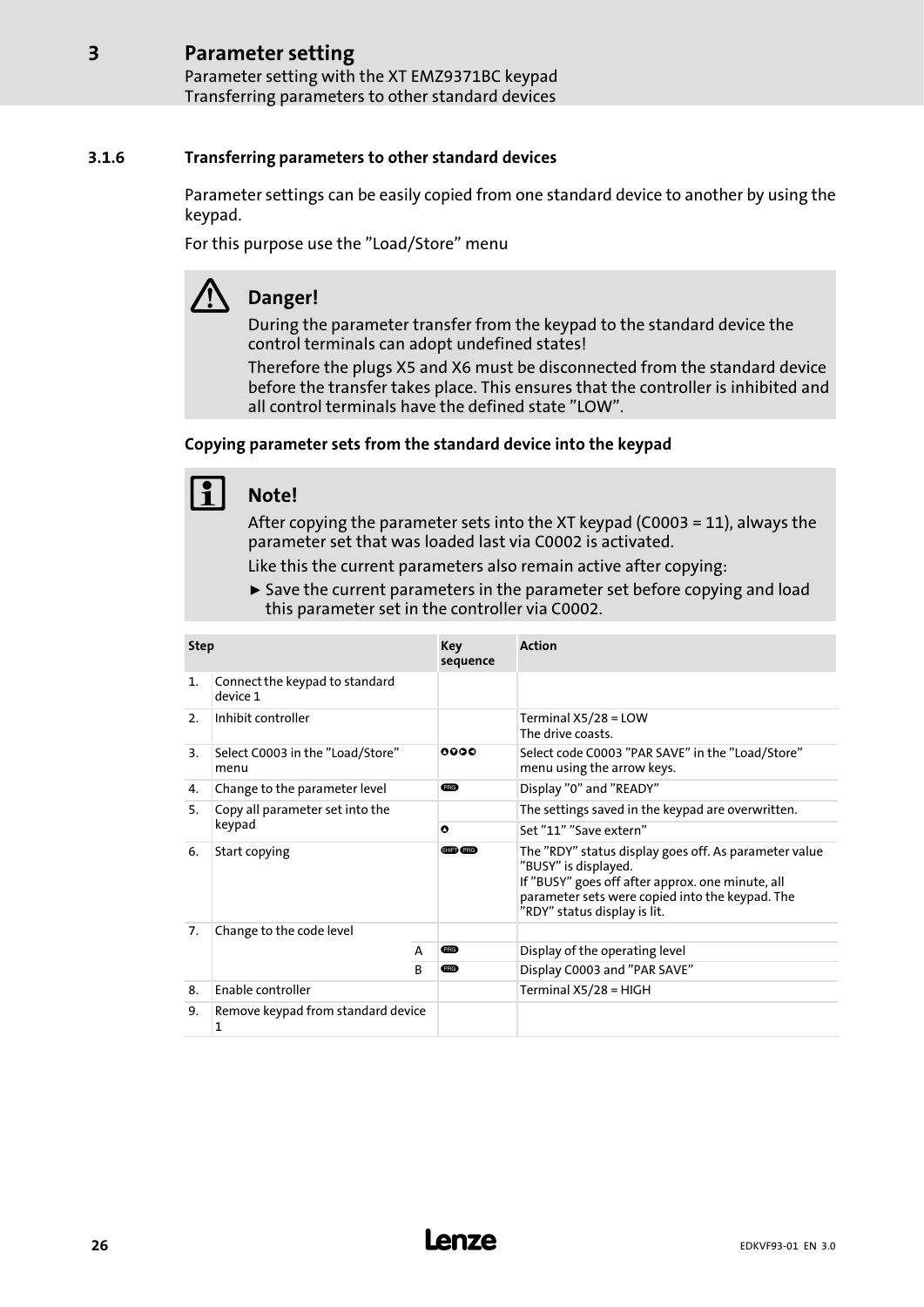| <b>Step</b> |                                                                                                                                                                                                                                                                                                                                                      | <b>Key</b><br>sequence | <b>Action</b>                                                                                                                                                                                                 |
|-------------|------------------------------------------------------------------------------------------------------------------------------------------------------------------------------------------------------------------------------------------------------------------------------------------------------------------------------------------------------|------------------------|---------------------------------------------------------------------------------------------------------------------------------------------------------------------------------------------------------------|
| 1.          | Connect the keypad to standard<br>device 2                                                                                                                                                                                                                                                                                                           |                        |                                                                                                                                                                                                               |
| 2.          | Inhibit controller                                                                                                                                                                                                                                                                                                                                   |                        | Terminal $X5/28 = LOW$<br>The "IMP" status display is it.<br>The drive coasts                                                                                                                                 |
| 3.          | Pull the plugs X5 and X6                                                                                                                                                                                                                                                                                                                             |                        | All control terminals have the defined "LOW" status.                                                                                                                                                          |
| 4.          | Select C0002 in the "Load/Store"<br>menu                                                                                                                                                                                                                                                                                                             | 0000                   | Select code C0002 "PAR LOAD" in the "Load/Store"<br>menu using the arrow keys.                                                                                                                                |
| 5.          | Change to the parameter level                                                                                                                                                                                                                                                                                                                        | <b>PRG</b>             | The active parameter set is shown, e. g. display "0" and<br>"Load Default"                                                                                                                                    |
| 6.          | Select the correct copy function                                                                                                                                                                                                                                                                                                                     |                        | The settings saved in the standard device are<br>overwritten.                                                                                                                                                 |
|             | Copy all parameter sets available into the<br>EEPROM of the standard device and save them<br>permanently.                                                                                                                                                                                                                                            |                        | • The parameter set that was active before copying is<br>overwritten.<br>• The parameters are not yet active after copying.<br>Select parameter set and load it in the main<br>memory. $\boxplus$ 25          |
|             |                                                                                                                                                                                                                                                                                                                                                      | O                      | Set "20" "ext -> EEPROM"                                                                                                                                                                                      |
|             | • Copy individual parameter sets into the main<br>memory of the standard device.                                                                                                                                                                                                                                                                     |                        |                                                                                                                                                                                                               |
|             |                                                                                                                                                                                                                                                                                                                                                      | O                      | Copy parameter set 1 into the main memory:<br>Set $\Rightarrow$ "11" "Load ext PS1"                                                                                                                           |
|             |                                                                                                                                                                                                                                                                                                                                                      |                        | Copy parameter set 2 into the main memory:<br>Set $\Rightarrow$ "12" "Load ext PS2"                                                                                                                           |
|             |                                                                                                                                                                                                                                                                                                                                                      |                        | Copy parameter set 3 into the main memory:<br>Set $\Rightarrow$ "13" "Load ext PS3"                                                                                                                           |
|             |                                                                                                                                                                                                                                                                                                                                                      |                        | Copy parameter set 4 into the main memory:<br>Set $\Rightarrow$ "14" "Load ext PS4"                                                                                                                           |
| 7.          | Start copying                                                                                                                                                                                                                                                                                                                                        | <b>SHED (PRG)</b>      | The "RDY" status display goes off. As parameter value<br>"BUSY" is displayed.<br>If "BUSY" goes off, the parameter sets selected were<br>copied into the standard device. The "RDY" status<br>display is lit. |
| 8.          | Change to the code level                                                                                                                                                                                                                                                                                                                             |                        |                                                                                                                                                                                                               |
|             | А                                                                                                                                                                                                                                                                                                                                                    | <b>PRG</b>             | Display of the operating level                                                                                                                                                                                |
|             | B                                                                                                                                                                                                                                                                                                                                                    | <b>ERG</b>             | Display C0002 and "PAR LOAD"                                                                                                                                                                                  |
| 9.          | • If the function "Copy all parameter<br>sets into the EEPROM"<br>$(C0002 = 20)$ is selected, they<br>might have to be loaded in the<br>main memory manually.<br>• If the function "Copy individual<br>parameter sets into the main<br>memory" (C0002 = $1x$ ) is selected,<br>they might have to be saved<br>permanently in the EEPROM<br>manually. | 0000                   | Select code C0003 "PAR SAVE" in the "Load/Store"<br>menu using the arrow keys and store the contents of<br>the main memory permanently.                                                                       |
| 10.         | Plug in plugs X5 and X6                                                                                                                                                                                                                                                                                                                              |                        |                                                                                                                                                                                                               |
| 11.         | Enable controller                                                                                                                                                                                                                                                                                                                                    |                        | Terminal X5/28 = HIGH<br>The drive is running with the new settings.                                                                                                                                          |

# Copying parameter sets fom keypad into the standard device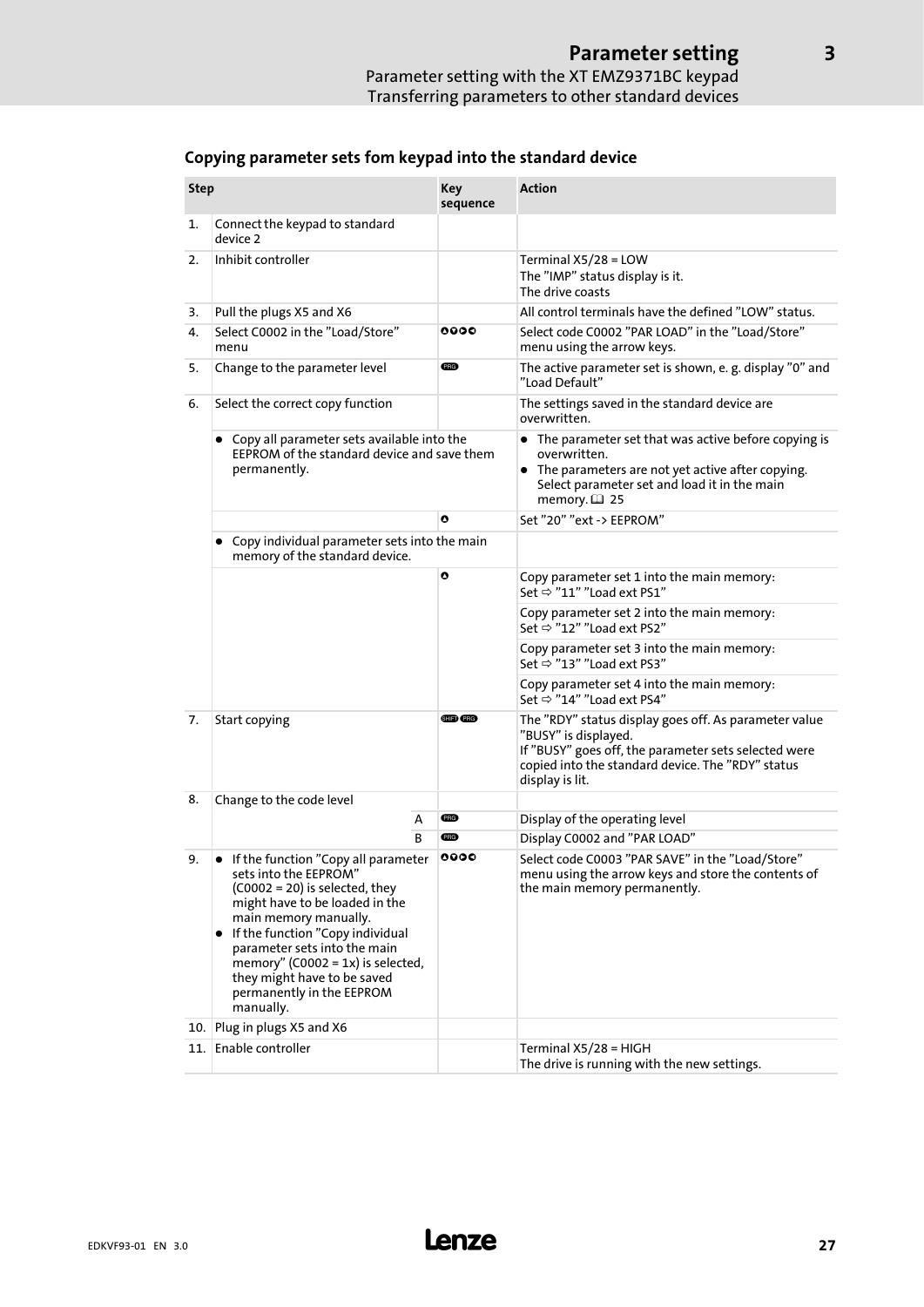# 3.1.7 Activating password protection

<span id="page-27-0"></span>[3](#page-19-0)

#### $\boxed{\mathbf{i}}$ Note!

- $\blacktriangleright$  If the password protection is activated (C0094 = 1 ... 9999), you only have free access to the user menu.
- $\triangleright$  To access the other menus, you must enter the password. By this, the password protection is annulled until you enter a new password.
- ► Please observe that the password-protected parameters can be overwritten as well when transferring the parameter sets to other standard devices. The password is not transferred.
- ▶ Do not forget your password! If you have forgotten your password, it can only be reset via a PC or a bus system!

#### Activate password protection

| <b>Step</b>    |                               |              | Key<br>sequence | <b>Action</b>                                |
|----------------|-------------------------------|--------------|-----------------|----------------------------------------------|
| $\mathbf{1}$ . | Select the "USER menu"        |              | 0000            | Change to the user menu using the arrow keys |
| 2.             | Change to the code level      |              | ο               | Display of code C0051 "MCTRL-NACT"           |
| 3.             | Select C0094                  |              | O               | Display of code C0094 "Password"             |
| 4.             | Change to the parameter level |              | <b>ERG</b>      | Display "0" = no password protection         |
| 5.             | Set password                  |              |                 |                                              |
|                |                               | A            | $\bullet$       | Select password (1  9999)                    |
|                |                               | <sub>R</sub> | SHIFT (PRG)     | Confirm password                             |
| 6.             | Change to the code level      |              |                 |                                              |
|                |                               | A            | <b>PRG</b>      | Display of the operating level               |
|                |                               | B            | <b>PRG</b>      | Display of C0094 and "Password"              |
| 7.             | Change to the "USER menu"     |              | ೦೦೦             |                                              |

The password protection is active now.

You can only quit the user menu if you re-enter the password and confirm it with . **. .** 

#### Remove password protection

| <b>Step</b> |                                                                                     |              | Key<br>sequence | <b>Action</b>                                                                             |
|-------------|-------------------------------------------------------------------------------------|--------------|-----------------|-------------------------------------------------------------------------------------------|
| 1.          | Change to the code level in the user<br>menu                                        |              | O               |                                                                                           |
| 2.          | Select C0094                                                                        |              | $\bullet$       | Display of code C0094 "Password"                                                          |
| 3.          | Change to the parameter level                                                       |              | <b>PRG</b>      | Display "9999" = password protection is active                                            |
| 4.          | Enter password                                                                      |              |                 |                                                                                           |
|             |                                                                                     | A            | Q               | Set valid password                                                                        |
|             |                                                                                     | <sub>B</sub> | SHIFT PRG       | Confirm<br>The password protection is deactivated by entering the<br>password once again. |
| 5.          | Change to the code level                                                            |              |                 |                                                                                           |
|             |                                                                                     | A            | <b>PRG</b>      | Display of the operating level                                                            |
|             |                                                                                     | B            | <b>PRG</b>      | Display of C0094 and "Password"                                                           |
|             | The password protection is deactivated now. All menus can be freely accessed again. |              |                 |                                                                                           |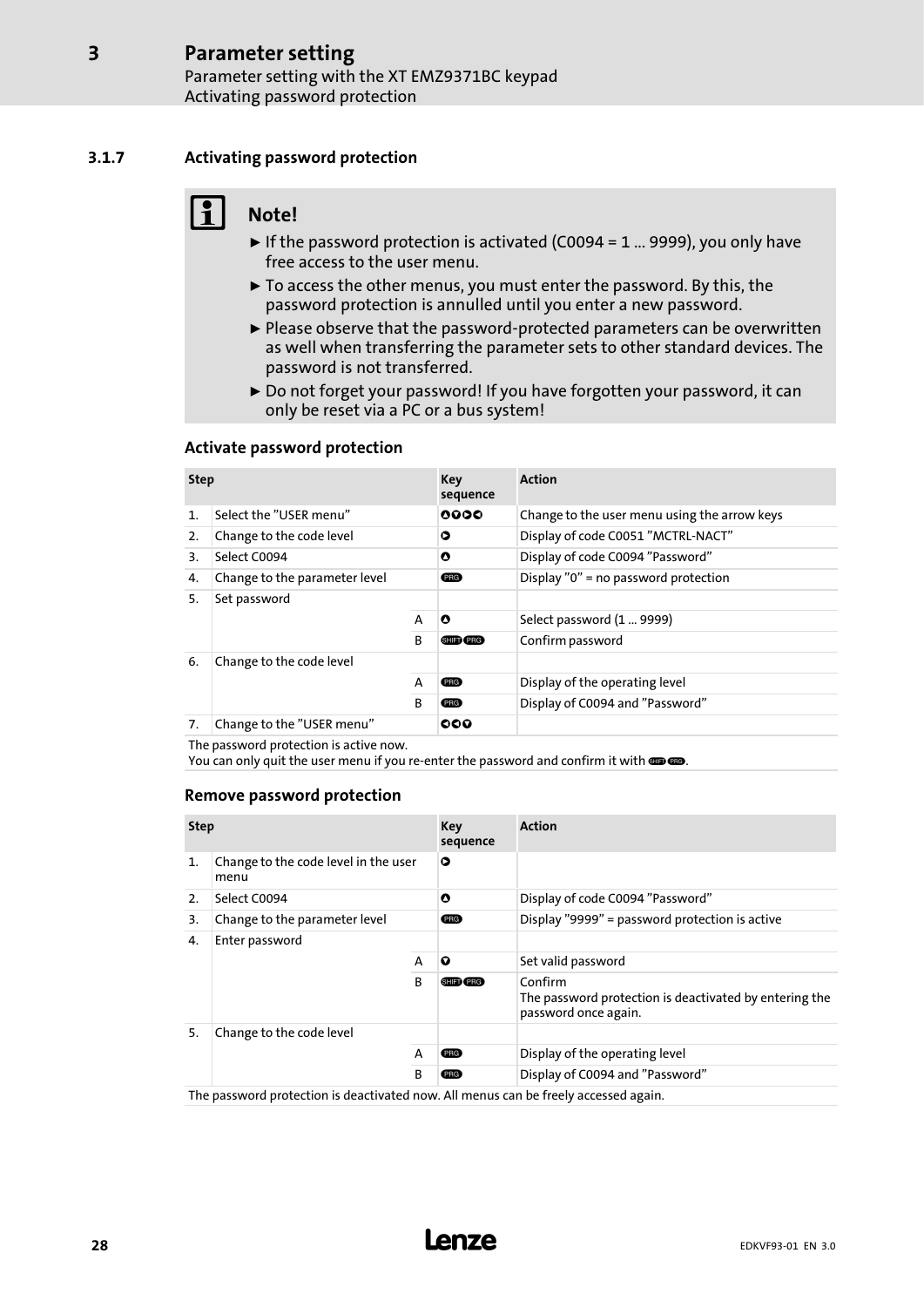#### <span id="page-28-0"></span>3.1.8 Diagnostics

In the "Diagnostic" menu the two submenus "Actual info" and "History" contain all codes for

- $\blacktriangleright$  monitoring the drive
- $\blacktriangleright$  fault/error diagnosis

In the operating level, more status messages are displayed. If several status messages are active, the message with the highest priority is displayed.

| <b>Priority</b> | <b>Display</b>               | Meaning                                                                |                                                                                 |  |  |  |  |  |
|-----------------|------------------------------|------------------------------------------------------------------------|---------------------------------------------------------------------------------|--|--|--|--|--|
| 1               | <b>GLOBAL DRIVE INIT</b>     | Initialisation or communication error between<br>keypad and controller |                                                                                 |  |  |  |  |  |
| $\overline{2}$  | XXX - TRIP                   | Active TRIP (contents of C0168/1)                                      |                                                                                 |  |  |  |  |  |
| 3               | XXX - MESSAGE                | Active message (contents of C0168/1)                                   |                                                                                 |  |  |  |  |  |
| 4               | Special device states:       |                                                                        |                                                                                 |  |  |  |  |  |
|                 |                              | Switch-on inhibit                                                      |                                                                                 |  |  |  |  |  |
| 5               |                              |                                                                        | Source for controller inhibit (the value of C0004 is displayed simultaneously): |  |  |  |  |  |
|                 | STP1                         | 9300 servo:                                                            | Terminal X5/28                                                                  |  |  |  |  |  |
|                 |                              | ECSxS/P/M/A:                                                           | Terminal X6/SI1                                                                 |  |  |  |  |  |
|                 | STP3                         | Operating module or LECOM A/B/LI                                       |                                                                                 |  |  |  |  |  |
|                 | STP4                         | <b>INTERBUS or PROFIBUS-DP</b>                                         |                                                                                 |  |  |  |  |  |
|                 | STP <sub>5</sub>             | 9300 servo, ECSxA/E:                                                   | System bus (CAN)                                                                |  |  |  |  |  |
|                 |                              | ECSxS/P/M:                                                             | MotionBus (CAN)                                                                 |  |  |  |  |  |
|                 | STP <sub>6</sub>             | C0040                                                                  |                                                                                 |  |  |  |  |  |
| 6               | Source for quick stop (QSP): |                                                                        |                                                                                 |  |  |  |  |  |
|                 | QSP-term-Ext                 | The MCTRL-QSP input of the MCTRL function block is on HIGH signal.     |                                                                                 |  |  |  |  |  |
|                 | OSP-C0135                    | Operating module or LECOM A/B/LI                                       |                                                                                 |  |  |  |  |  |
|                 | OSP-AIF                      | <b>INTERBUS or PROFIBUS-DP</b>                                         |                                                                                 |  |  |  |  |  |
|                 | QSP-CAN                      | 9300 servo, ECSxA:                                                     | System bus (CAN)                                                                |  |  |  |  |  |
|                 |                              | ECSxS/P/M:                                                             | MotionBus (CAN)                                                                 |  |  |  |  |  |
| $\overline{7}$  | <b>XXX - WARNING</b>         | Active warning (contents of C0168/1)                                   |                                                                                 |  |  |  |  |  |
| 8               | <b>XXXX</b>                  | Value below C0004                                                      |                                                                                 |  |  |  |  |  |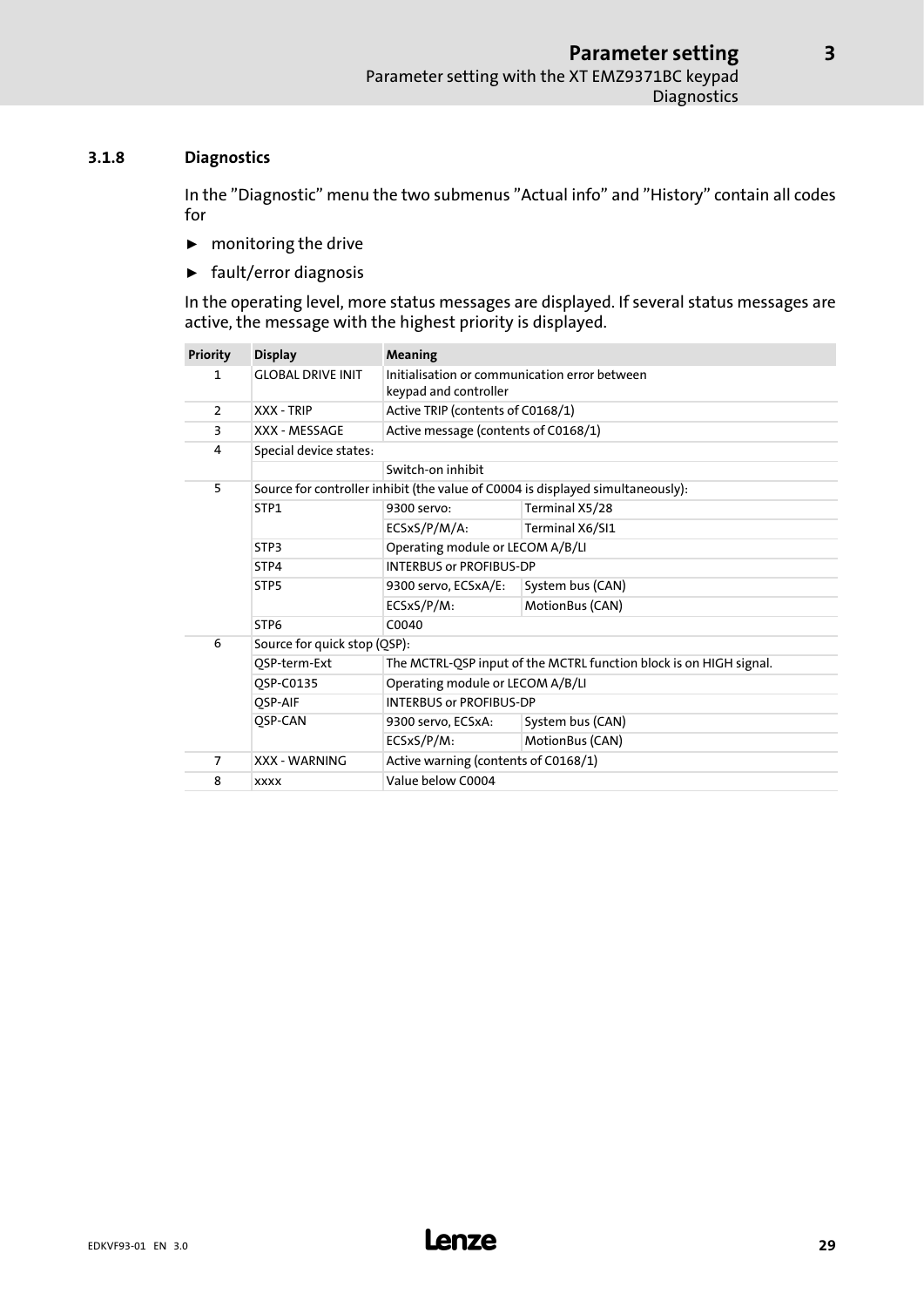### <span id="page-29-0"></span>3.1.9 Menu structure

For simple, user−friendly operation, the codes are clearly arranged in function−related menus:

| Main menu         | <b>Submenus</b> | <b>Description</b>                                                                                                                                                                                                       |  |  |  |  |
|-------------------|-----------------|--------------------------------------------------------------------------------------------------------------------------------------------------------------------------------------------------------------------------|--|--|--|--|
| <b>Display</b>    | <b>Display</b>  |                                                                                                                                                                                                                          |  |  |  |  |
| User-Menu         |                 | Codes defined in C0517                                                                                                                                                                                                   |  |  |  |  |
| Code list         |                 | All available codes                                                                                                                                                                                                      |  |  |  |  |
|                   | ALL             | All available codes listed in ascending order (C0001  C7999)                                                                                                                                                             |  |  |  |  |
|                   | <b>PS 1</b>     | Codes in parameter set 1 (C0001  C1999)                                                                                                                                                                                  |  |  |  |  |
|                   | PS <sub>2</sub> | Codes in parameter set 2 (C2001  C3999)                                                                                                                                                                                  |  |  |  |  |
|                   | PS <sub>3</sub> | Codes in parameter set 3 (C4001  C5999)                                                                                                                                                                                  |  |  |  |  |
|                   | PS <sub>4</sub> | Codes in parameter set 4 (C6001  C7999)                                                                                                                                                                                  |  |  |  |  |
| Load/Store        |                 | Parameter set management<br>Parameter set transfer, restore delivery status                                                                                                                                              |  |  |  |  |
| <b>Diagnostic</b> |                 | <b>Diagnostic</b>                                                                                                                                                                                                        |  |  |  |  |
|                   | Actual info     | Display codes to monitor the drive                                                                                                                                                                                       |  |  |  |  |
|                   | History         | Fault analysis with history buffer                                                                                                                                                                                       |  |  |  |  |
| Short setup       |                 | Quick configuration of predefined applications<br>Configuration of the user menu<br>The predefined applications depend on the type of the standard device (frequency<br>inverter, servo inverter, position controller, ) |  |  |  |  |
| <b>Main FB</b>    |                 | Configuration of the main function blocks                                                                                                                                                                                |  |  |  |  |
|                   | NSET            | Setpoint processing                                                                                                                                                                                                      |  |  |  |  |
|                   | NSET-JOG        | Fixed setpoints                                                                                                                                                                                                          |  |  |  |  |
|                   | NSET-RAMP1      | Ramp function generator                                                                                                                                                                                                  |  |  |  |  |
|                   | <b>MCTRL</b>    | Motor control                                                                                                                                                                                                            |  |  |  |  |
|                   | <b>DFSET</b>    | Digital frequency processing                                                                                                                                                                                             |  |  |  |  |
|                   | <b>DCTRL</b>    | Internal control                                                                                                                                                                                                         |  |  |  |  |
| Terminal I/O      |                 | Connection of inputs and outputs with internal signals                                                                                                                                                                   |  |  |  |  |
|                   | AIN1 X6.1/2     | Analog input 1                                                                                                                                                                                                           |  |  |  |  |
|                   | AIN2 X6.3/4     | Analog input 2                                                                                                                                                                                                           |  |  |  |  |
|                   | AOUT1 X6.62     | Analog output 1                                                                                                                                                                                                          |  |  |  |  |
|                   | AOUT2 X6.63     | Analog output 2                                                                                                                                                                                                          |  |  |  |  |
|                   | <b>DIGIN</b>    | Digital inputs                                                                                                                                                                                                           |  |  |  |  |
|                   | <b>DIGOUT</b>   | Digital outputs                                                                                                                                                                                                          |  |  |  |  |
|                   | <b>DFIN</b>     | Digital frequency input                                                                                                                                                                                                  |  |  |  |  |
|                   | <b>DFOUT</b>    | Digital frequency output                                                                                                                                                                                                 |  |  |  |  |
|                   | State bus       | State bus (not with 9300 frequency inverter)                                                                                                                                                                             |  |  |  |  |
| Controller        |                 | Configuration of internal control parameters                                                                                                                                                                             |  |  |  |  |
|                   | Speed           | Speed controller                                                                                                                                                                                                         |  |  |  |  |
|                   | Current         | Current controller or torque controller                                                                                                                                                                                  |  |  |  |  |
|                   | Phase           | Phase controller (not with 9300 frequency inverter)                                                                                                                                                                      |  |  |  |  |
| Motor/Feedb.      |                 | Input of motor data, configuration of speed feedback                                                                                                                                                                     |  |  |  |  |
|                   | Motor adj       | Motor data                                                                                                                                                                                                               |  |  |  |  |
|                   | Feedback        | Configuration of feedback systems                                                                                                                                                                                        |  |  |  |  |
| Monitoring        |                 | <b>Configuration of monitoring functions</b>                                                                                                                                                                             |  |  |  |  |

![](_page_29_Picture_4.jpeg)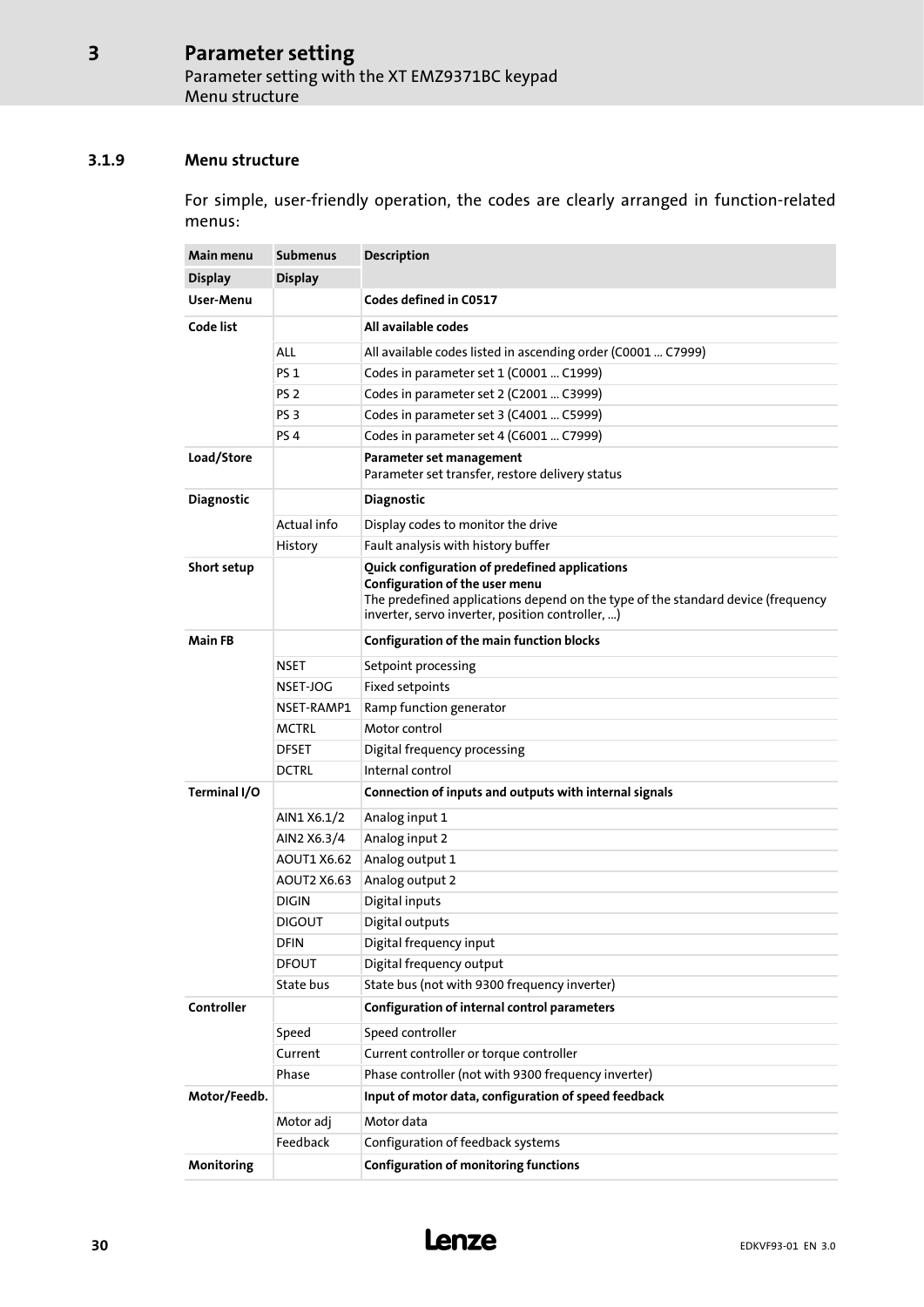# Parameter setting Parameter setting with the XT EMZ9371BC keypad Menu structure

| Main menu<br><b>Submenus</b> |                | <b>Description</b>                                                                               |  |  |  |
|------------------------------|----------------|--------------------------------------------------------------------------------------------------|--|--|--|
| <b>Display</b>               | <b>Display</b> |                                                                                                  |  |  |  |
| <b>LECOM/AIF</b>             |                | Configuration of operation with communication modules                                            |  |  |  |
|                              | LECOM A/B      | Serial interface                                                                                 |  |  |  |
|                              | AIF interface  | Process data                                                                                     |  |  |  |
|                              | Status word    | Display of status words                                                                          |  |  |  |
| System bus                   |                | Configuration of system bus (CAN)                                                                |  |  |  |
|                              | Management     | CAN communication parameters                                                                     |  |  |  |
|                              | CAN-IN1        |                                                                                                  |  |  |  |
|                              | CAN-OUT1       | CAN object 1                                                                                     |  |  |  |
|                              | CAN-IN2        |                                                                                                  |  |  |  |
|                              | CAN-OUT2       | CAN object 2                                                                                     |  |  |  |
|                              | CAN-IN3        |                                                                                                  |  |  |  |
|                              | CAN-OUT3       | CAN object 3                                                                                     |  |  |  |
|                              | Status word    | Display of status words                                                                          |  |  |  |
|                              | <b>FDO</b>     | Free digital outputs                                                                             |  |  |  |
|                              | Diagnostic     | CAN diagnostic                                                                                   |  |  |  |
| <b>FB</b> config             |                | <b>Configuration of function blocks</b>                                                          |  |  |  |
| <b>Func blocks</b>           |                | <b>Parameterisation of function blocks</b><br>The submenus contain all available function blocks |  |  |  |
| <b>FCODE</b>                 |                | <b>Configuration of free codes</b>                                                               |  |  |  |
| Identify                     |                | Identification                                                                                   |  |  |  |
|                              | <b>Drive</b>   | Software version of standard device                                                              |  |  |  |
|                              | Op Keypad      | Software version of keypad                                                                       |  |  |  |

EDKVF93−01 EN 3.0 **Lenze** 

[3](#page-19-0)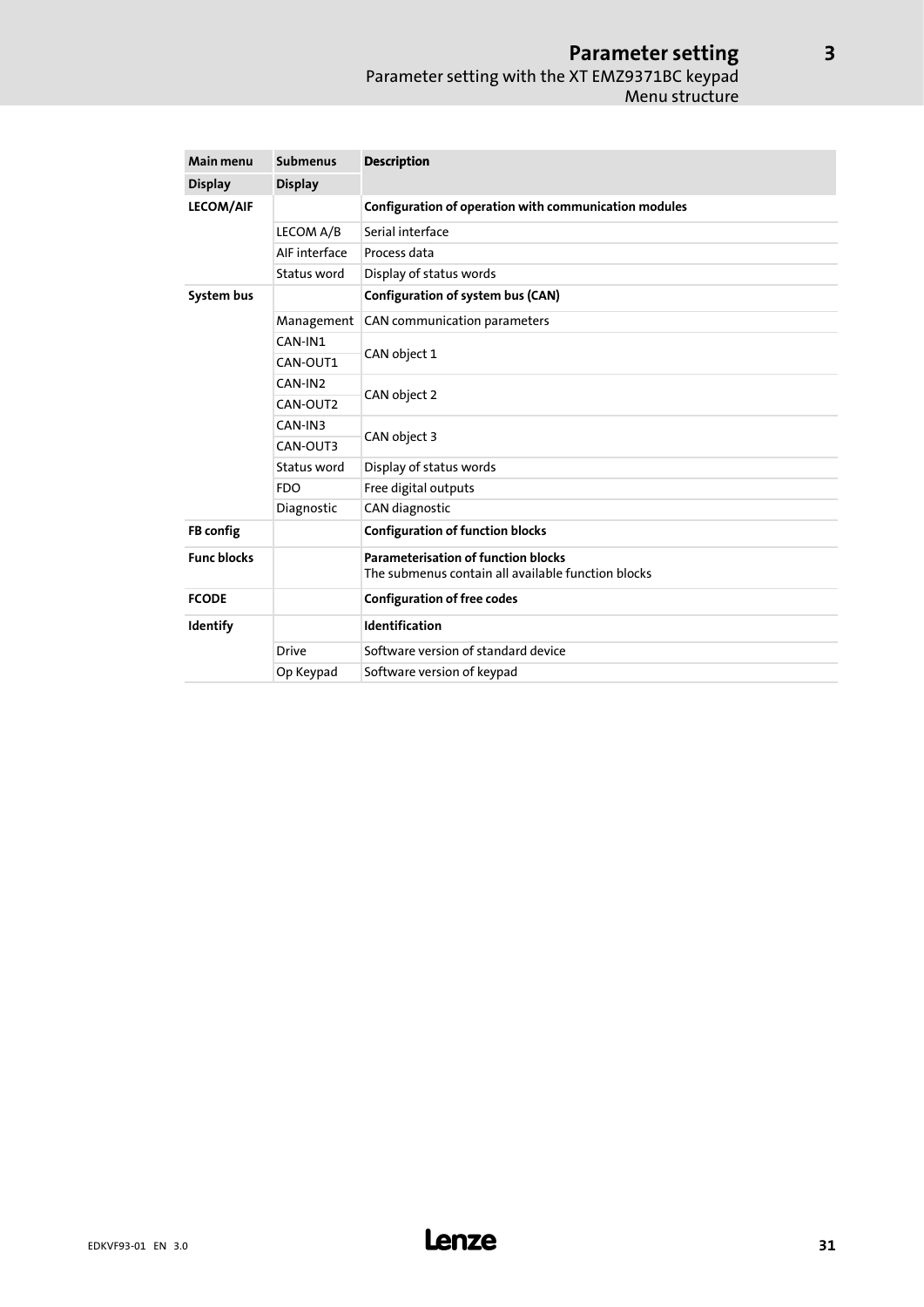# <span id="page-31-0"></span>4.1 Display of operating data, diagnostics

# 4.1.1 Display of operating data

#### Description

Important operating parameters are measured by the controller. They can be displayed with the keypad or PC.

Some operating data can be calibrated to be displayed or selected directly with the unit of the process quantity (e.g. pressure, temperature, speed).

## $\boxed{\mathbf{i}}$ Note!

The calibration always affects all specified codes simultaneously.

#### Codes for parameter setting

| Code  |                   |       | <b>Possible settings</b> |                | <b>IMPORTANT</b> |                                                                                                                                                                                                                                                                                                                        |
|-------|-------------------|-------|--------------------------|----------------|------------------|------------------------------------------------------------------------------------------------------------------------------------------------------------------------------------------------------------------------------------------------------------------------------------------------------------------------|
| No.   | <b>Name</b>       | Lenze | <b>Selection</b>         |                |                  |                                                                                                                                                                                                                                                                                                                        |
| C0051 | <b>MCTRL-NACT</b> |       | -36000                   | ${1$ rpm $}$   |                  | 36000 Actual speed value, function block<br><b>MCTRL</b><br>• Read only                                                                                                                                                                                                                                                |
| C0052 | <b>MCTRL-Umot</b> |       | 0                        | $\{1 V\}$      |                  | 800 Motor voltage, function block MCTRL<br>• Read only<br>• MCTRL-VACT = $100\%$ = C0090                                                                                                                                                                                                                               |
| C0053 | <b>UG-VOLTAGE</b> |       | 0                        | $\{1 V\}$      |                  | 900 DC-bus voltage, function block MCTRL<br>Read only<br>MCTRL-DCVOLT = 100 % = 1000 V                                                                                                                                                                                                                                 |
| C0054 | <b>IMot</b>       |       | 0.0                      | ${0.1 A}$      |                  | 500.0 Current motor current, function block<br><b>MCTRL</b><br>Read only<br>٠<br>$MCTRL-IACT = 100 % = CO022$                                                                                                                                                                                                          |
| C0061 | Heatsink temp     |       | 0                        | ${1^{\circ}C}$ |                  | 100 Heatsink temperature<br>• Read only<br>If the temperature of the heatsink<br>> 85 °C, the controller sets TRIP OH<br>Early warning is possible via DH4,<br>temperature is set in C0122                                                                                                                             |
| C0063 | Mot temp          |       | 0                        | $\{1 °C\}$     |                  | 200 Motor temperature<br>Read only<br>٠<br>Monitoring of the motor<br>temperature must be activated.<br>KTY at X8/5, X8/8:<br>٠<br>- At 150 °C, TRIP DH3 is set<br>- Early warning is possible via DH7,<br>temperature is set in C0121<br>PTC, thermal contact at T1, T2:<br>- Release sets TRIP or warning <i>0H8</i> |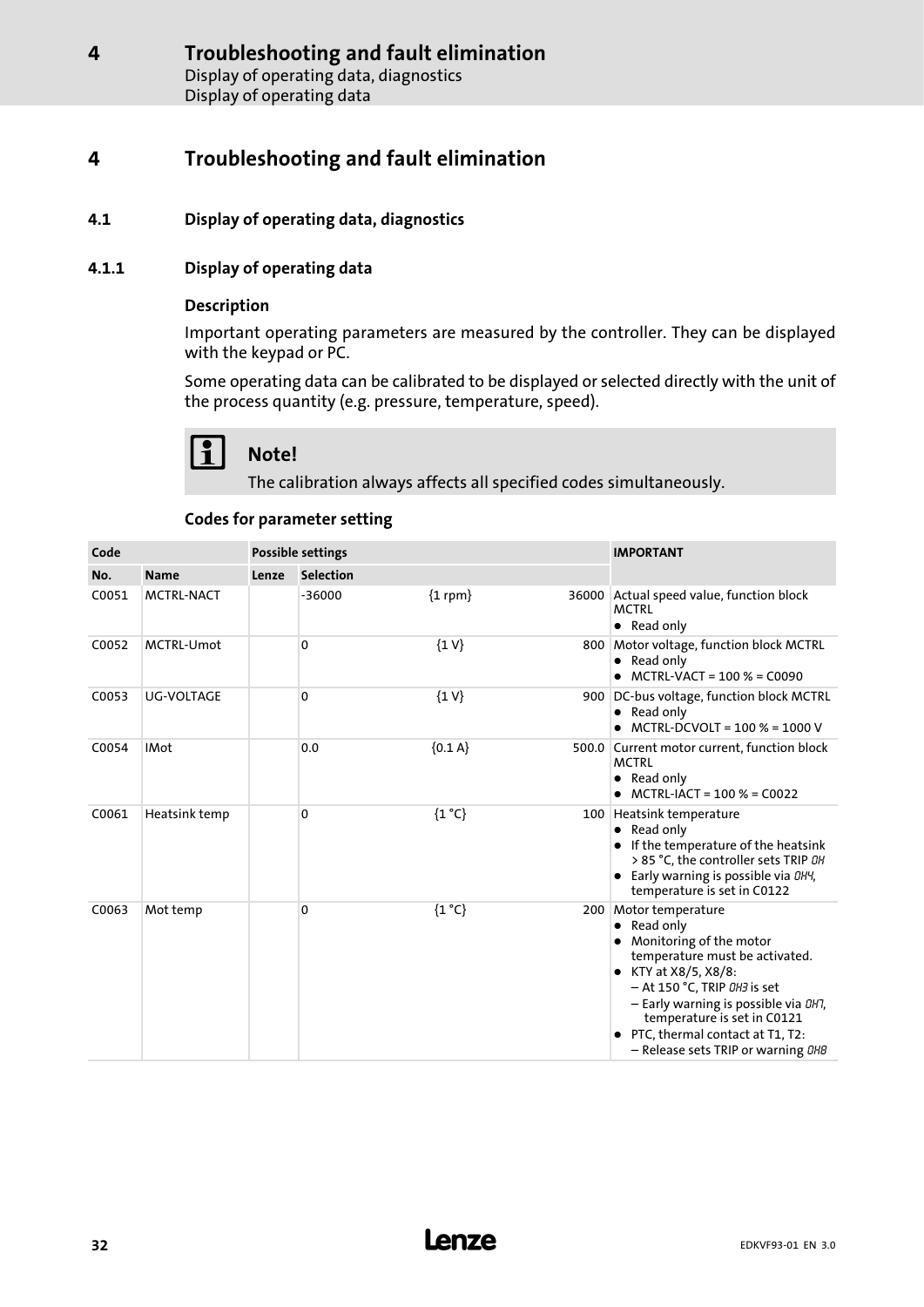# Troubleshooting and fault elimination Display of operating data, diagnostics **Diagnostics**

<span id="page-32-0"></span>

| Code  |             | Possible settings |                                                                                                                                                          |                                                          |                                                                                                     |                                                                                     |     | <b>IMPORTANT</b>                                                                                                                                                                                                                                                       |
|-------|-------------|-------------------|----------------------------------------------------------------------------------------------------------------------------------------------------------|----------------------------------------------------------|-----------------------------------------------------------------------------------------------------|-------------------------------------------------------------------------------------|-----|------------------------------------------------------------------------------------------------------------------------------------------------------------------------------------------------------------------------------------------------------------------------|
| No.   | <b>Name</b> | Lenze             | <b>Selection</b>                                                                                                                                         |                                                          |                                                                                                     |                                                                                     |     |                                                                                                                                                                                                                                                                        |
| C0064 | Utilization |                   | 0                                                                                                                                                        |                                                          | ${1\%}$                                                                                             |                                                                                     | 150 | Device utilisation l×t<br>$\bullet$ Read only<br>Device utilisation during the last<br>180 s of operating time<br>$C0064 > 100$ % releases warning<br>OC5<br>$C0064 > 140$ % limits the output<br>current of the controller to 67 % of<br>the maximum current in C0022 |
| C0150 | Status word |                   | Bit00<br>Bit <sub>01</sub><br>Bit <sub>02</sub><br>Bit <sub>03</sub><br>Bit <sub>04</sub><br>Bit <sub>05</sub><br>Bit <sub>06</sub><br>Bit <sub>07</sub> | —<br><b>IMP</b><br>-<br>-<br>-<br>$n = 0$<br><b>CINH</b> | Bit <sub>08</sub><br>Bit <sub>09</sub><br>Bit10<br>Bit11<br>Bit12<br>Bit13<br>Bit14<br><b>Bit15</b> | Status code<br>Status code<br>Status code<br>Status code<br>Warning<br>Message<br>- |     | Read only<br>Decimal status word for networking<br>via automation interface (AIF)<br>Binary interpretation indicates the<br>bit states                                                                                                                                 |

# 4.1.2 Diagnostics

# Description

Display codes for diagnostics

# Codes for parameter setting

| Code  |                    | Possible settings  |                 |                              | <b>IMPORTANT</b>                                 |  |
|-------|--------------------|--------------------|-----------------|------------------------------|--------------------------------------------------|--|
| No.   | <b>Name</b>        |                    | Lenze Selection |                              |                                                  |  |
| C0093 | <b>DRIVE IDENT</b> |                    |                 |                              | Controller identification<br>$\bullet$ Read only |  |
|       |                    | 0<br>1<br>$\cdots$ |                 | invalid                      | Damaged power section                            |  |
|       |                    |                    |                 | none                         | No power section                                 |  |
|       |                    |                    | 9321<br>9333    | 9321VC<br>$\cdots$<br>9333VC | Display of the controller used                   |  |
| C0099 | S/W version        |                    | x.y<br>x<br>v   | Main version<br>Subversion   | Software version<br>$\bullet$ Read only          |  |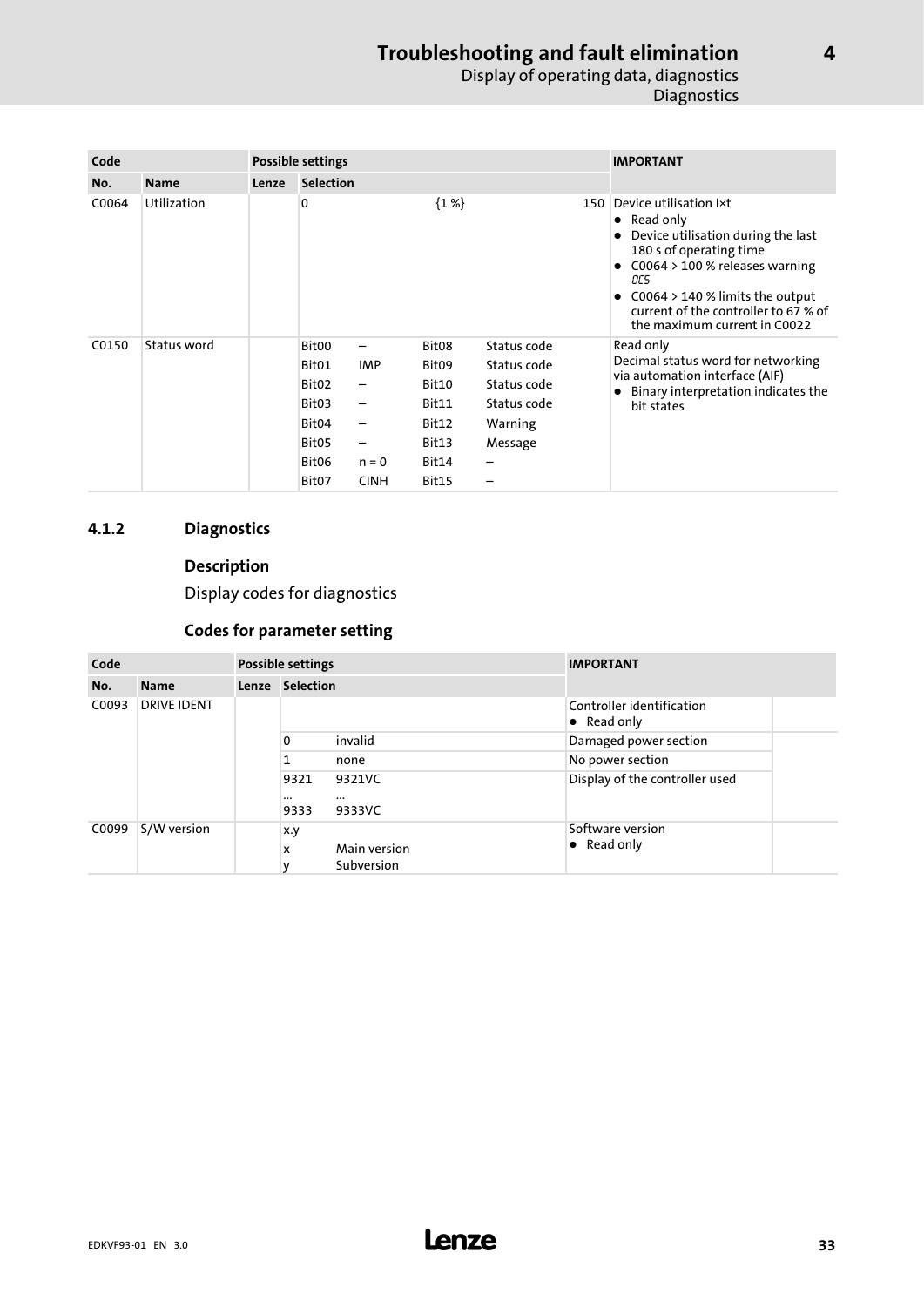### <span id="page-33-0"></span>4.2 Troubleshooting

#### Detecting breakdowns

A breakdown can be detected quickly via the LEDs at the controller or via the status information at the keypad.

#### Analysing errors

Analyse the error using the history buffer. The list of fault messages gives you advice how to remove the fault.  $( 40 40)$  $( 40 40)$ 

### 4.2.1 Status display via controller LEDs

During operation the operating status of the controller is shown by 2 LEDs.

| <b>LED</b>             |                 | <b>Operating status</b>                                  |                            |
|------------------------|-----------------|----------------------------------------------------------|----------------------------|
| $Red$ $0$              | Green 2         |                                                          |                            |
| Off                    | On              | Controller is enabled                                    |                            |
| On                     | On              | Mains is switched on and automatic start is<br>inhibited | 1ze-Str. 1<br><b>Jenze</b> |
| Off                    | Blinking slowly | Controller is inhibited                                  | Aerzen                     |
| Off                    | On              | Motor data identification is being performed             | rsion: 1A1H<br>r.-No: 1234 |
| Blinking quickly       | Off             | Undervoltage                                             | 0/240V                     |
| <b>Blinking slowly</b> | Off             | <b>Active fault</b>                                      |                            |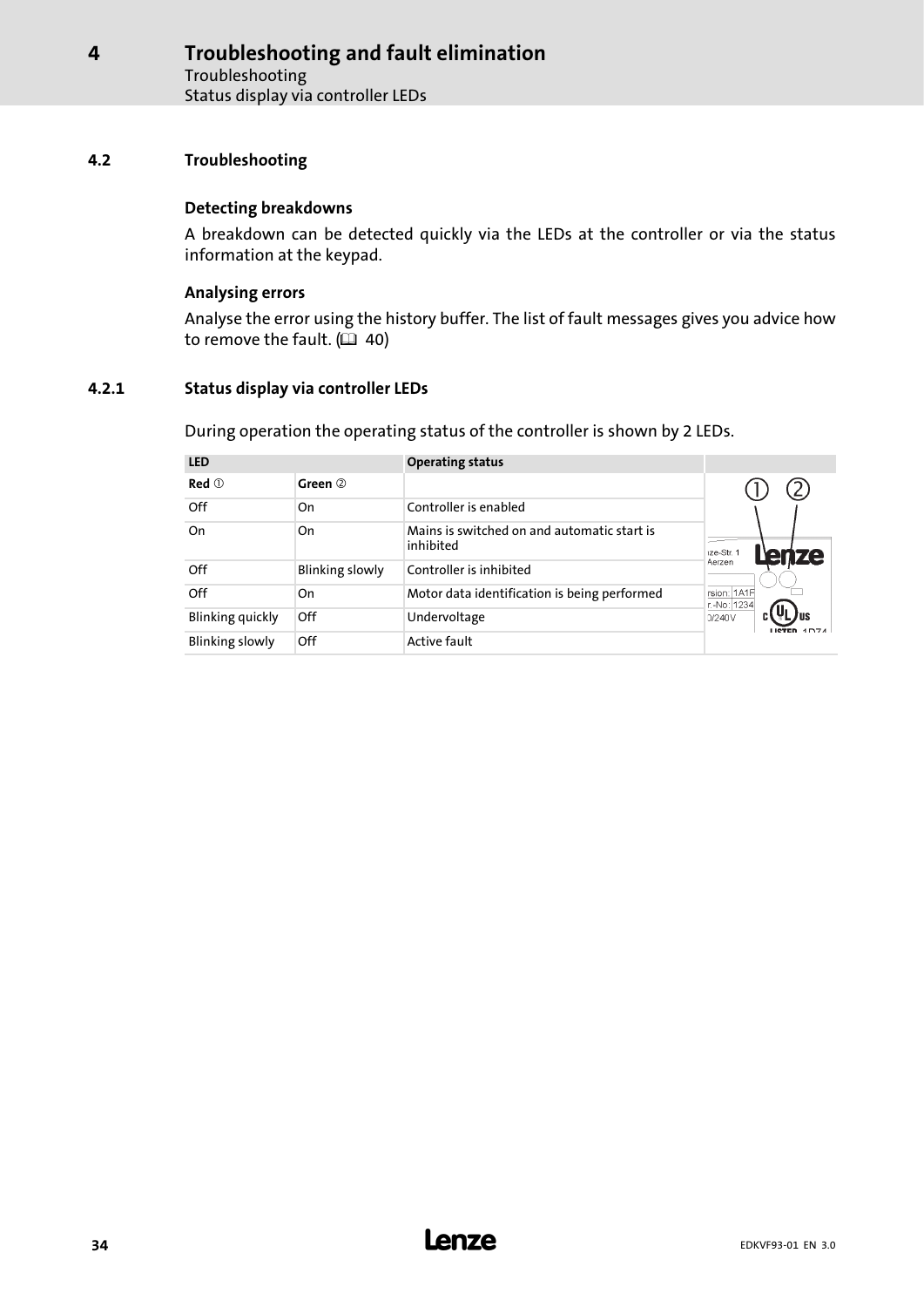# <span id="page-34-0"></span>4.2.2 Fault analysis with the history buffer

#### Retracing faults

Faults can be retraced via the history buffer. Fault messages are stored in the 8 memory locations in the order of their appearance.

The memory locations can be retrieved via codes.

#### Structure of the history buffer

| Code    |                     | <b>Memory location</b> | <b>Entry</b>                      | <b>Note</b>          |                                                                                     |
|---------|---------------------|------------------------|-----------------------------------|----------------------|-------------------------------------------------------------------------------------|
| CO168/1 | $CO169/1$ $CO170/1$ |                        | <b>Memory location 1</b>          | Active fault         | If the fault is no longer pending or has been                                       |
| CO168/2 |                     |                        | C0169/2 C0170/2 Memory location 2 | Last fault           | acknowledged:<br>• The contents of the memory locations                             |
| CO168/3 |                     |                        | C0169/3 C0170/3 Memory location 3 | Last but one fault   | 1  7 are shifted "up" to the next memory                                            |
| C0168/4 |                     |                        | C0169/4 C0170/4 Memory location 4 | Last but two fault   | location.                                                                           |
| CO168/5 |                     |                        | C0169/5 C0170/5 Memory location 5 | Last but three fault | • The content of memory location 8 is<br>deleted from the history buffer and cannot |
| CO168/6 |                     |                        | C0169/6 C0170/6 Memory location 6 | Last but four fault  | be retrieved anymore.                                                               |
| C0168/7 | CO169/7             |                        | C0170/7 Memory location 7         | Last but five fault  | • Memory location 1 is deleted $(=$ no active<br>fault).                            |
| CO168/8 |                     |                        | C0169/8 C0170/8 Memory location 8 | Last but six fault   |                                                                                     |

| Explanations regarding the codes |  |  |
|----------------------------------|--|--|
|                                  |  |  |

| C0168 | <b>Fault indication and response</b><br>• The entry is effected as a LECOM error number<br>• If several faults with different responses occur at the same time:<br>- Only the fault with the highest priority response is entered (1. TRIP, 2. message,<br>3. warning).<br>• If several faults with the same response (e.g. 2 messages) occur at the same time:<br>- Only the fault which occurred first is entered. |
|-------|----------------------------------------------------------------------------------------------------------------------------------------------------------------------------------------------------------------------------------------------------------------------------------------------------------------------------------------------------------------------------------------------------------------------|
| C0169 | Time of fault occurence<br>• The reference time is provided by the power-on time meter (C0179).<br>• If the same fault occurs several times in succession, only the time of the last occurrence<br>is stored.                                                                                                                                                                                                        |
| C0170 | <b>Fault frequency</b><br>• Only the time of the last occurrence is stored.                                                                                                                                                                                                                                                                                                                                          |

### Clear history buffer

Set C0167 = 1 to clear the history buffer.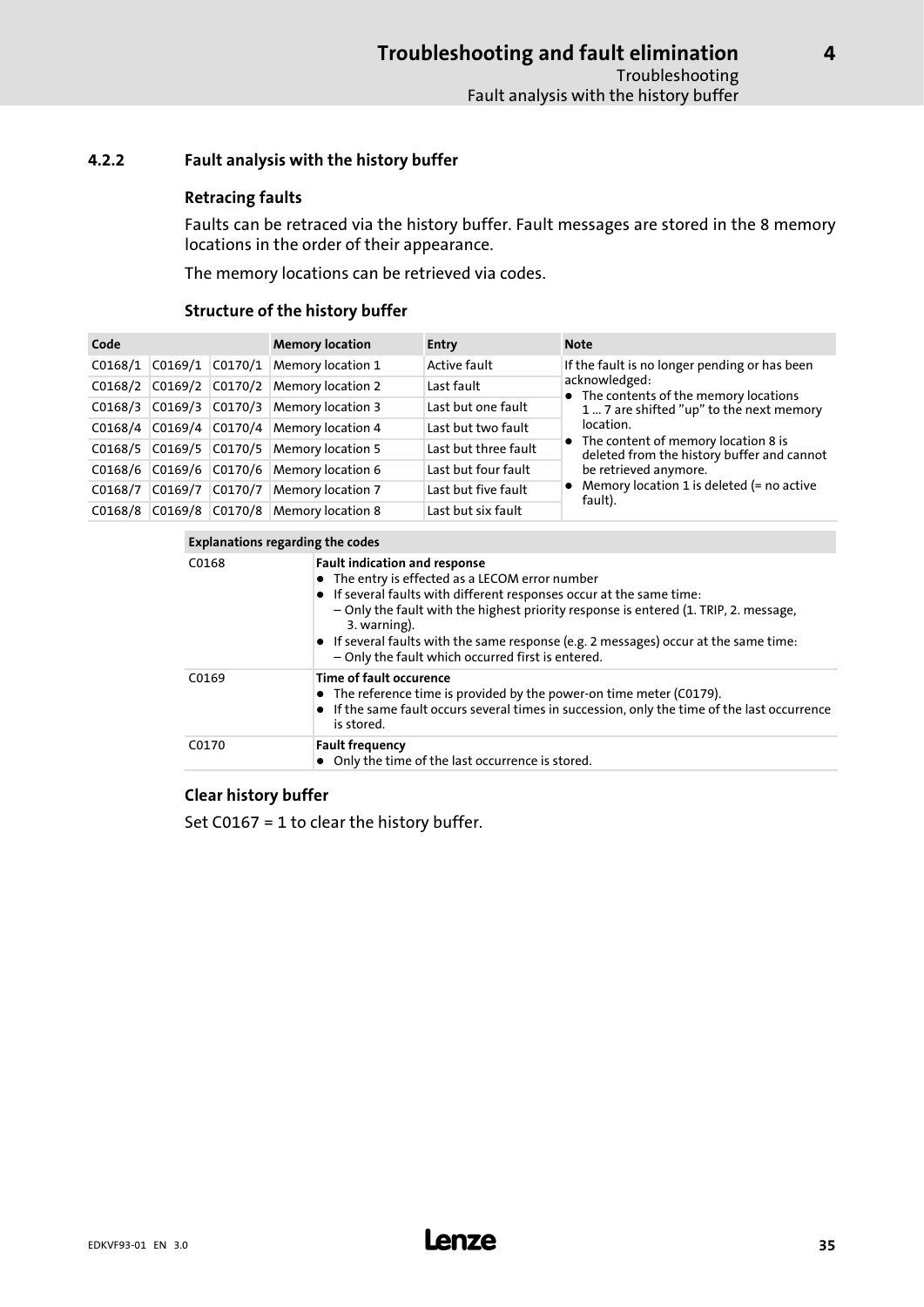Drive behaviour in the event of faults Fault analysis with the history buffer

# <span id="page-35-0"></span>4.3 Drive behaviour in the event of faults

The controller responds differently to the three possible fault types TRIP, message, or warning:

#### TRIP

#### TRIP (display in keypad  $XT:$   $MP$   $EBI$ )

- ƒ Switches the power outputs U, V, W to a high−resistance state until TRIP reset is executed.
- $\triangleright$  The fault indication is entered into the history buffer as "current fault" in C0168/1.
- $\blacktriangleright$  The drive coasts without any control!
- After TRIP reset  $(43, 45)$  $(43, 45)$  $(43, 45)$ :
	- The drive travels along the ramps to its setpoint.
	- The fault indication is moved to C0168/2 as "last fault".

#### Messages

### Message (display in keypad  $XT:$   $MP$   $Fall$ )

- ► Switches the power outputs U, V, W to a high-resistance state.
- $\blacktriangleright$  The fault indication is entered into the history buffer as "current fault" in C0168/1.
- $\blacktriangleright$  In case of a fault  $\leq$ 5 s:
	- The drive coasts without any control as long as the message is active!
	- If the message is not active anymore, the drive travels to its setpoint with maximum torque.
- $\blacktriangleright$  In case of a fault  $>$  5 s:
	- The drive coasts without any control as long as the message is active!
	- If the message is not active anymore, the drive travels to its setpoint along the adjusted ramps.
- $\triangleright$  If the message is not active anymore, the fault indication is moved to C0168/2 as "last fault".

### Warnings

## "Heatsink overtemperature" (keypad XT: OH MP Lall)

- $\blacktriangleright$  The drive continues to travel in a controlled way!
- $\blacktriangleright$  The warning signal goes off when the fault is not active anymore.

### "Error in motor phase" (keypad XT:LP1)

### "PTC monitoring" (keypad XT: OH51)

- $\blacktriangleright$  The drive continues to travel in a controlled way!
- $\triangleright$  The fault indication is entered into the history buffer as "current fault" in C0168/1.
- ▶ After TRIP reset, the fault indication is moved to C0168/2 as "last fault".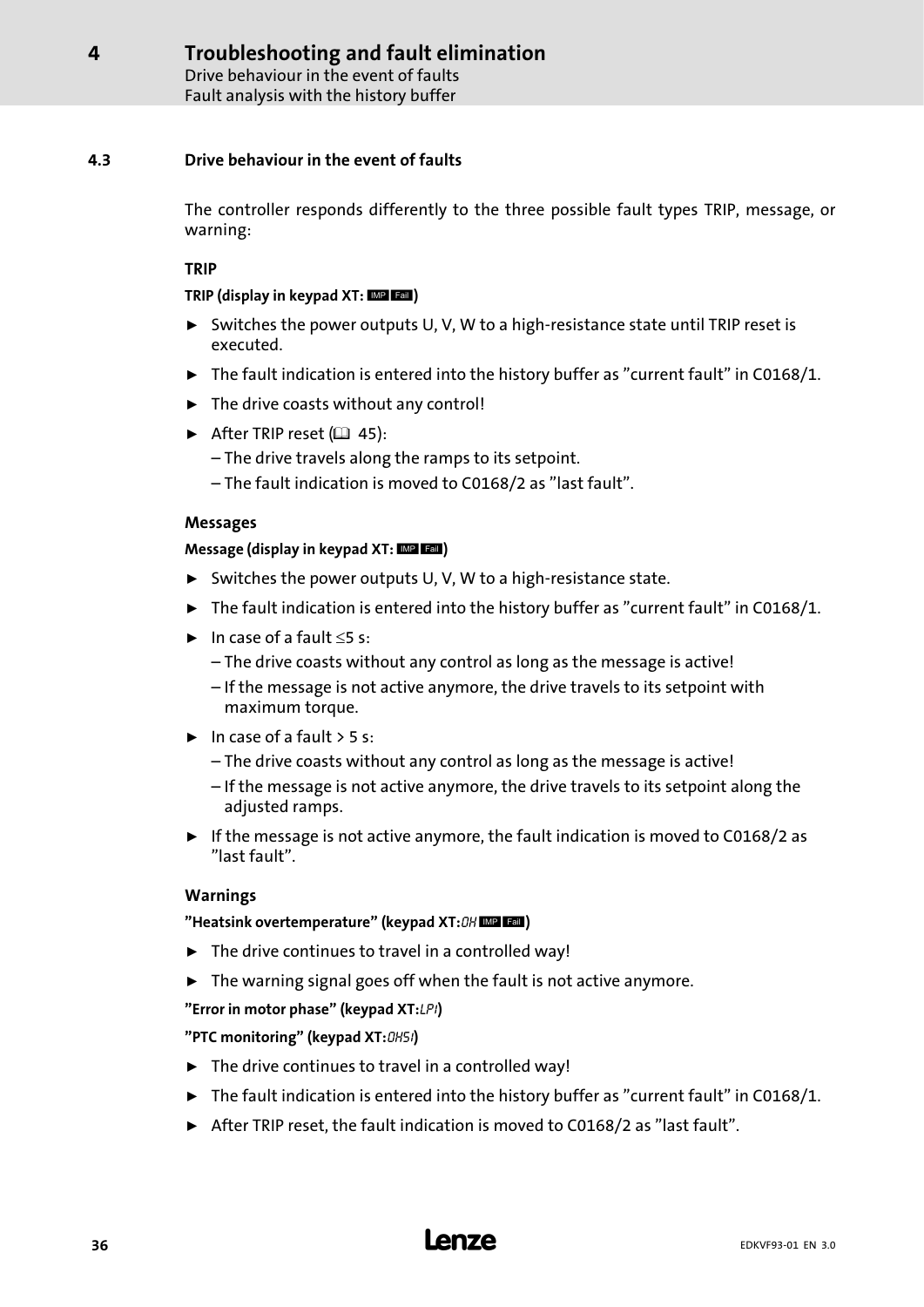# <span id="page-36-0"></span>4.4 Fault elimination

#### 4.4.1 Drive errors

| <b>Malfunction</b>                                                                                                               | Cause                                                                                                                                                                                                                                                                                                                                                                                                                                                                                                                                                                                                                                                                                                                                                                                                                                                                                                                                                                                                                                                                                                                         | Remedy                                                                                                                                                                                                                                                                                                |
|----------------------------------------------------------------------------------------------------------------------------------|-------------------------------------------------------------------------------------------------------------------------------------------------------------------------------------------------------------------------------------------------------------------------------------------------------------------------------------------------------------------------------------------------------------------------------------------------------------------------------------------------------------------------------------------------------------------------------------------------------------------------------------------------------------------------------------------------------------------------------------------------------------------------------------------------------------------------------------------------------------------------------------------------------------------------------------------------------------------------------------------------------------------------------------------------------------------------------------------------------------------------------|-------------------------------------------------------------------------------------------------------------------------------------------------------------------------------------------------------------------------------------------------------------------------------------------------------|
| An asynchronous motor<br>with feedback rotates in an<br>uncontrolled manner and<br>with low speed                                | The motor phases are reversed so that the rotating field<br>of the motor is not identical with the rotating field of<br>the feedback system. The drive shows the following<br>behaviour:<br>• V/f characteristic control (C0006 = 5)<br>- The motor rotates faster than the speed setpoint by<br>the value set in C0074 (influence of the speed<br>controller, Lenze setting 10 % of $n_{max}$ ). After the<br>controller is enabled, it does not stop at zero speed<br>setpoint or quick stop (QSP).<br>- The final motor current depends, among other<br>things, on the set value of the $V_{\text{min}}$ boost (C0016)<br>and can rise to $I_{\text{max}}$ (C0022). This may activate the<br>fault message OC5.<br>• Vector control (C0006 = 1)<br>- The motor rotates slowly with maximum slip speed<br>(depending on motor data and maximum current)<br>and does not react to a speed setpoint. The<br>direction of rotation, however, is determined by<br>the sign of the speed setpoint.<br>- The motor current rises up to $I_{\text{max}}$ (C0022). This<br>may activate the fault message OC5 with a time<br>delay. | • Check motor cable for correct phase<br>relation.<br>• If possible, operate the motor with<br>deactivated feedback (C0025 = 1) and<br>check the direction of rotation of the<br>motor.                                                                                                               |
| Motor does not rotate<br>although the controller is<br>enabled (IIII is off) and a<br>speed setpoint has been<br>specified.      | The two terminal strips X5 are reversed. Since X5/A1 and<br>X5/28 face each other, the controller can be enabled if<br>the control terminals are internally supplied. All other<br>connections, however, are assigned incorrectly so that<br>the motor cannot start.                                                                                                                                                                                                                                                                                                                                                                                                                                                                                                                                                                                                                                                                                                                                                                                                                                                          | Check the position of the terminal strips:<br>• If you look at the connection unit in<br>reading direction, the left terminal<br>strip X5 must be connected with the<br>input signals and the right terminal<br>strip X5 must be connected with the<br>output signals.                                |
| The monitoring of the<br>motor phases (LP1) does<br>not respond if a motor<br>phase is interrupted,<br>although $C0597 = 0$ or 2 | The function block MLP1 is not entered into the<br>processing table.                                                                                                                                                                                                                                                                                                                                                                                                                                                                                                                                                                                                                                                                                                                                                                                                                                                                                                                                                                                                                                                          | Enter the function block MLP1 into the<br>processing table. The function block MLP1<br>requires $30 \mu s$ of calculating time.                                                                                                                                                                       |
| If during high speeds<br>DC-injection braking (GSB)<br>is activated, the fault OC1<br>(TRIP) or OU (TRIP) occurs                 | During DC-injection braking the controller sets pulse<br>inhibit for a short time (DCTRL-IMP) to reduce the<br>magnetisation in the motor before a DC voltage is<br>injected into the motor. At high speeds (e.g. in case of<br>mid-frequency motors) the residual voltage which<br>develops from the residual magnetism and high speed<br>can generate such a high motor current that OC1 or OU<br>are activated.                                                                                                                                                                                                                                                                                                                                                                                                                                                                                                                                                                                                                                                                                                            | Prolong the duration of the pulse inhibit:<br>• Connect the output signal DCTRL-IMP<br>to the function block TRANSx and<br>adjust the desired switch-off time<br>there (usually 500 ms). If<br>DCTRL-CINH1 is set to HIGH, the<br>duration of the pulse inhibit is<br>prolonged by the time adjusted. |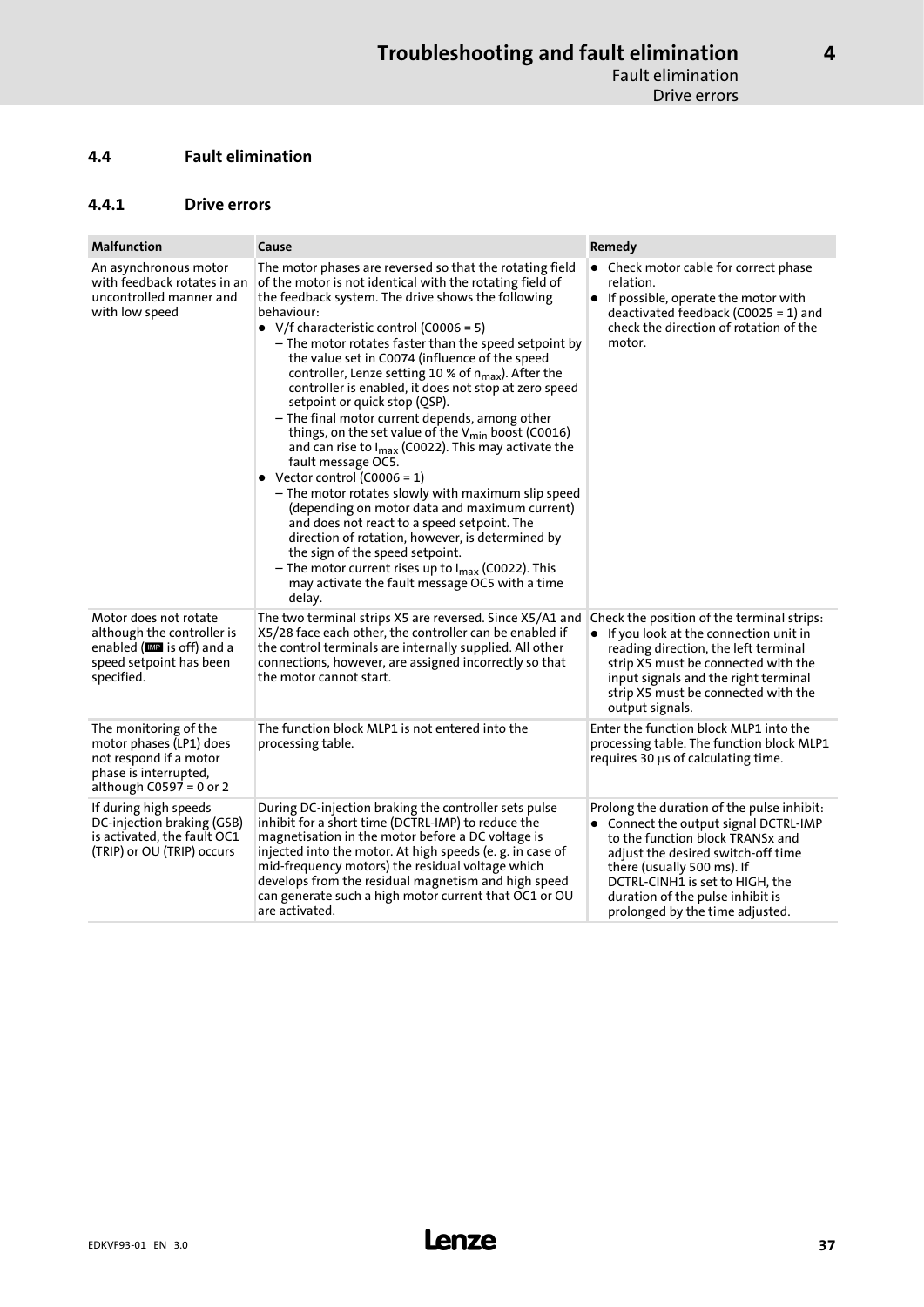# <span id="page-37-0"></span>4.4.2 Controller in clamp operation

The clamp operation is a permissible operating mode. But since, however, pulse inhibit is set again and again, the controller cannot provide the optimum power.

If the output power is optimal, the output current mainly is right below the clamp threshold.

![](_page_37_Figure_4.jpeg)

![](_page_37_Figure_5.jpeg)

Output current

#### Function

- 1. When the output current reaches 2.25  $\times$  I<sub>r</sub>, a software clamp is activated.
- 2. The controller sets pulse inhibit for a short time. The motor current decreases as a function of the inductance in the motor circuit.
	- An internal counter is increased by the value one.
- 3. After max. 250  $\mu$ s the pulse inhibit is deactivated.
- 4. If a software clamp reoccurs within 2 s, the internal counter is again increased by the value one. Otherwise the counter is set to zero.
	- If the counter reaches the value 4300, OC3 (TRIP) is activated.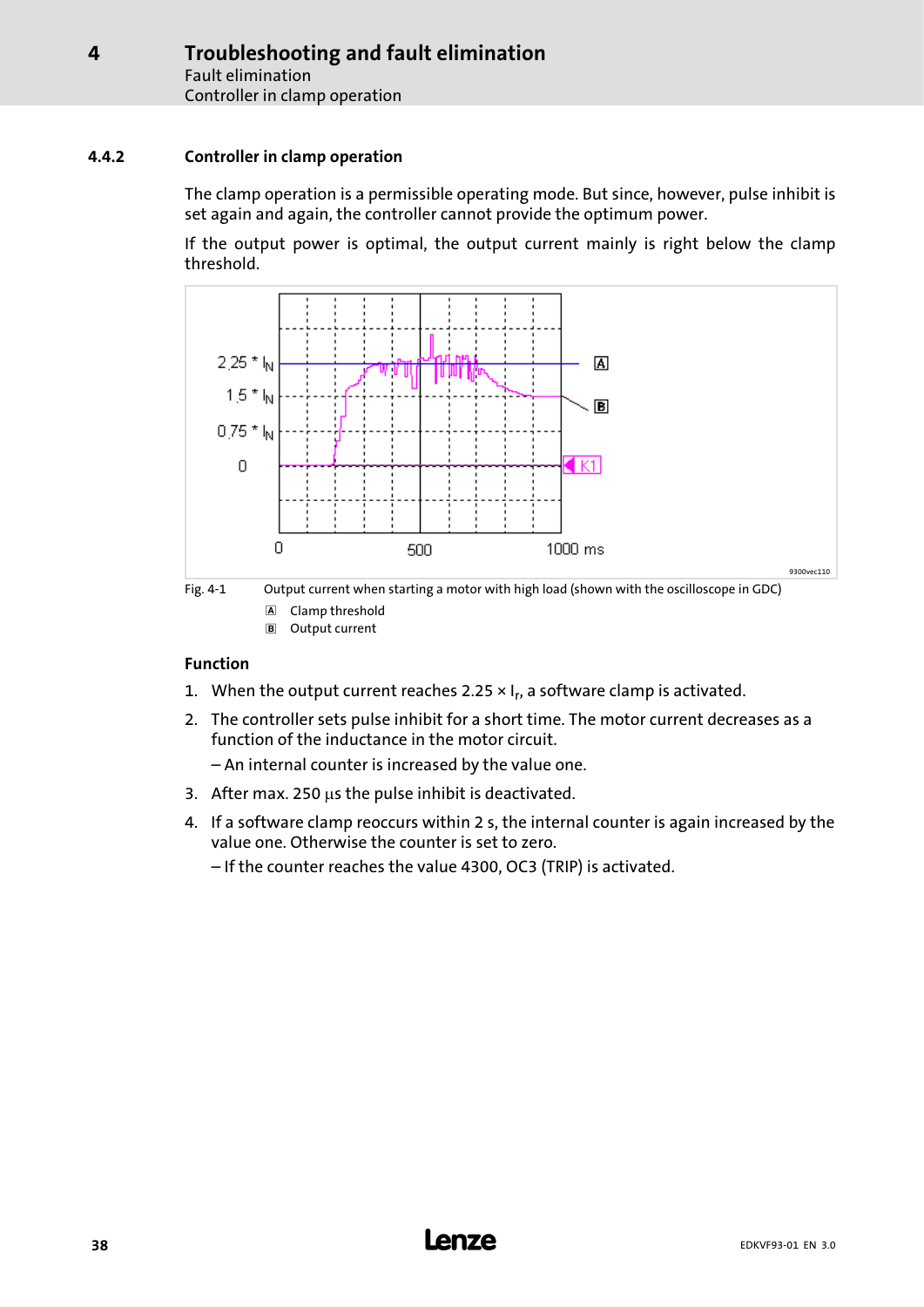# <span id="page-38-0"></span>4.4.3 Behaviour in case of overvoltage in the DC bus (OU message)

#### Description

If the DC-bus voltage (U<sub>DC</sub>) exceeds the switch-off threshold OU, the pulse inhibit is set. At the same time, an internal timing element starts for a delay time (C0912).

The pulse inhibit is deactivated if the voltage falls below the switch−on threshold OU and the delay time has elapsed.

Switching thresholds in case of overvoltage in the DC bus (OU):

| Mains voltage range |                                           | C0173         | Switch-off threshold OU | Switch-on threshold OU |
|---------------------|-------------------------------------------|---------------|-------------------------|------------------------|
| < 400 V             | Operation with / without<br>brake chopper | 0             | 770 V                   | 755 V                  |
| 400 V               | Operation with / without<br>brake chopper | $1^*$         | 770 V                   | 755 V                  |
| 460 V               | Operation with / without<br>brake chopper | $\mathcal{P}$ | 770 V                   | 755 V                  |
| 480 V               | Operation without brake<br>chopper        | 3             | 770 V                   | 755 V                  |
| 480 V               | Operation with brake<br>chopper           | 4             | 800 V                   | 785 V                  |

Lenze setting

### Codes for parameter setting

| Code  |               | Possible settings |                  |                     | <b>IMPORTANT</b>                                                                                                                                                                                                                                                                                              |
|-------|---------------|-------------------|------------------|---------------------|---------------------------------------------------------------------------------------------------------------------------------------------------------------------------------------------------------------------------------------------------------------------------------------------------------------|
| No.   | <b>Name</b>   | Lenze             | <b>Selection</b> |                     |                                                                                                                                                                                                                                                                                                               |
| C0912 | OV delay time | $\rightarrow$     |                  | $\{1 \text{ ms}\}\$ | Delay time of the pulse enable after<br>an OU message<br>$\rightarrow$ Depending on C0082, C0086,<br>C0087, C0088, C0089, C0090,<br>C0091, C0092<br>A change of one of the codes<br>resets C0912 to the time of the<br>selected motor<br>$\bullet$ The time is derived from the<br>double rotor time constant |

[4](#page-31-0)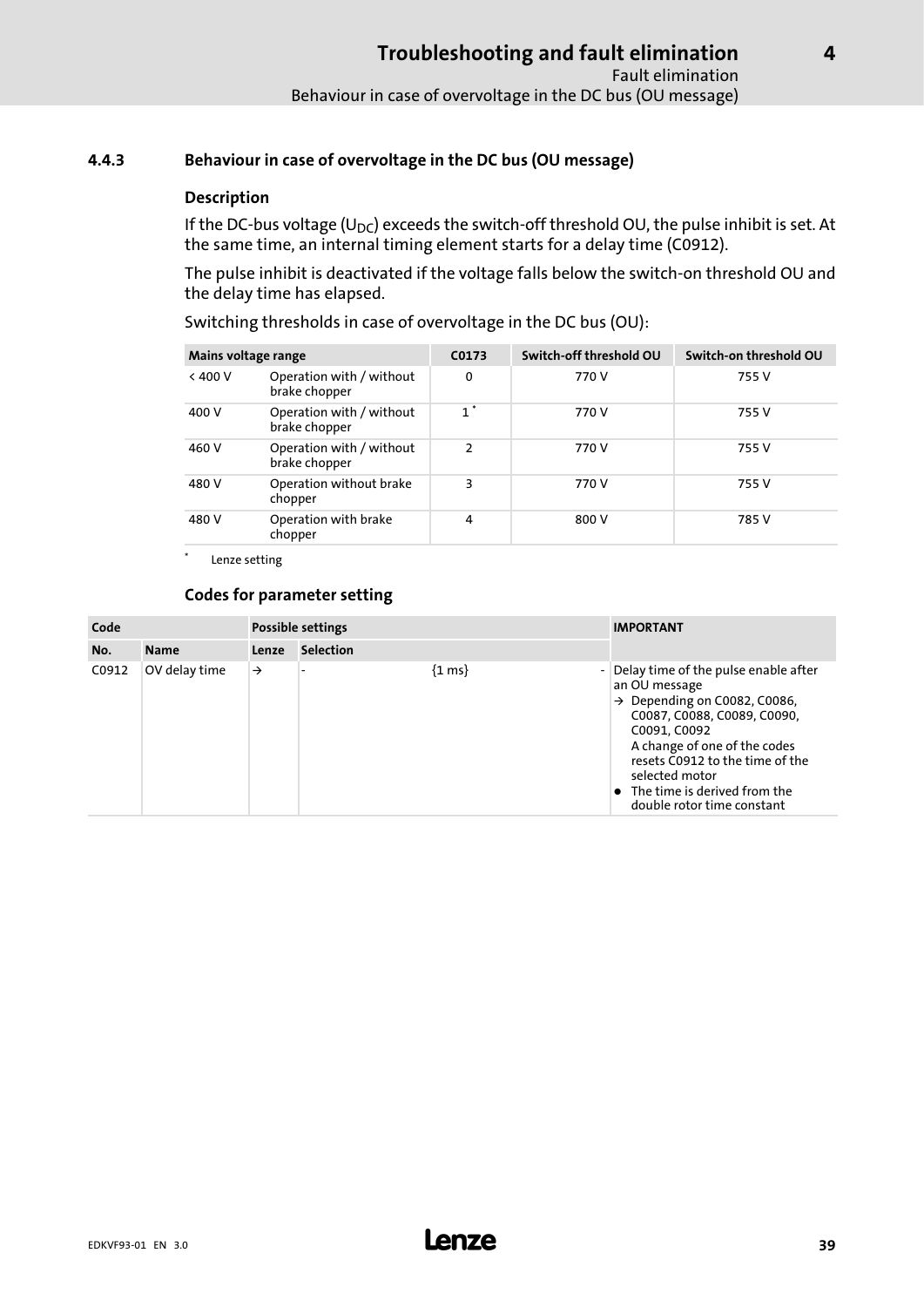System error messages General error messages

### Adjustment

<span id="page-39-0"></span>[4](#page-31-0)

![](_page_39_Figure_3.jpeg)

- The period of time between exceeding the switch−off threshold OU and undershooting the switch−on threshold OU equals or is higher than the delay time set in C0912.
- After undershooting the switch−on threshold OU, the pulse inhibit is deactivated. The period of time between exceeding the switch−off threshold OU and undershooting the switch−on threshold OU is lower than the delay time set in C0912. The pulse inhibit is deactivated after the delay time in C0912 has elapsed.
- ► The delay time in [ms] is set under C0912. The Lenze setting can be changed by the factor 0.5 ... 2.

#### 4.5 System error messages

#### 4.5.1 General error messages

![](_page_39_Picture_9.jpeg)

# Note!

In the case of a query via system bus (CAN), the fault messages are represented as numbers (see first column of the table).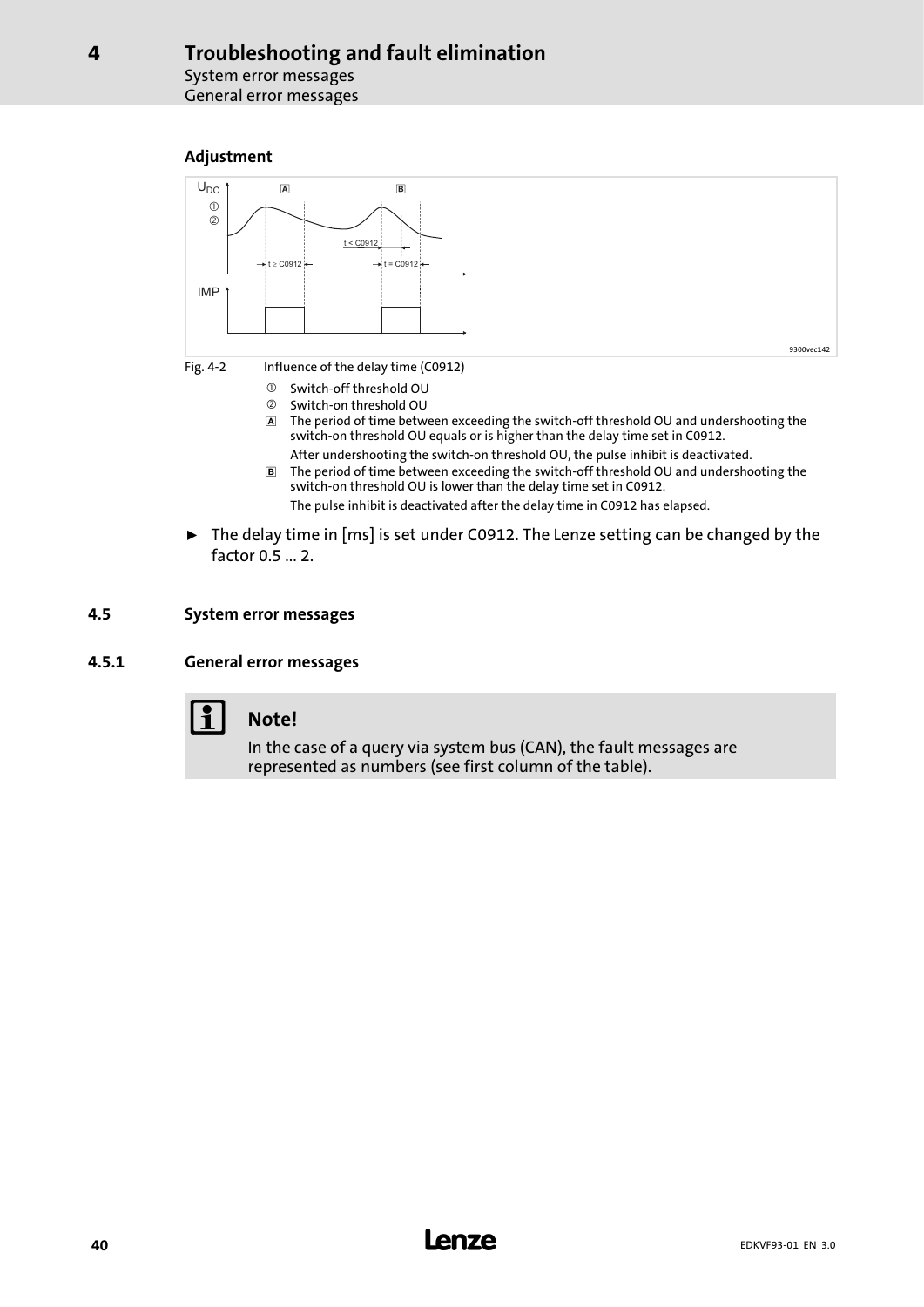| <b>Fault message</b> |                 | <b>Description</b>                                                              | Cause                                                                                                                                                                                                      | Remedy                                                                                                                                                                                                                                                                                       |  |
|----------------------|-----------------|---------------------------------------------------------------------------------|------------------------------------------------------------------------------------------------------------------------------------------------------------------------------------------------------------|----------------------------------------------------------------------------------------------------------------------------------------------------------------------------------------------------------------------------------------------------------------------------------------------|--|
| No.                  | <b>Display</b>  |                                                                                 |                                                                                                                                                                                                            |                                                                                                                                                                                                                                                                                              |  |
|                      |                 | No fault                                                                        |                                                                                                                                                                                                            |                                                                                                                                                                                                                                                                                              |  |
| 0011                 | OC1             | Overcurrent in motor cable<br>$(I_a > 2.25 \times I_N;$ Hardware<br>monitoring) | In the event of a short circuit                                                                                                                                                                            | Search for the cause of the<br>$\bullet$<br>short circuit.<br>• Check the motor cable.                                                                                                                                                                                                       |  |
|                      |                 |                                                                                 | Capacitive charging current of the<br>motor cable is too high                                                                                                                                              | Use motor cable which is shorter<br>or of lower capacitance                                                                                                                                                                                                                                  |  |
|                      |                 |                                                                                 | Too short acceleration or<br>deceleration times in proportion<br>to the load (C0012, C0013, C0105)                                                                                                         | • Increase the gain (P<br>component) of the Imax<br>controller (C0075).<br>Reduce integral-action time<br>(integral action component) of<br>the Imax controller (C0076)                                                                                                                      |  |
|                      |                 |                                                                                 | The drive is connected to the<br>coasting machine. The coasting is<br>caused by a short-time pulse<br>inhibit, e.g. at<br>• OU (overvoltage in the DC bus)<br>• external or internal controller<br>inhibit | • Activate flying restart circuit                                                                                                                                                                                                                                                            |  |
|                      |                 |                                                                                 | • Encoder error<br>• Tracks during encoder<br>feedback of the motor speed<br>are interchanged                                                                                                              | Check wiring of the encoder                                                                                                                                                                                                                                                                  |  |
|                      |                 |                                                                                 | DC-injection braking at high<br>speeds                                                                                                                                                                     | • See $\Box$ 37                                                                                                                                                                                                                                                                              |  |
|                      |                 |                                                                                 | Missing mains phase                                                                                                                                                                                        | Check the connections and the<br>supply cable of the device<br>• Check mains voltage                                                                                                                                                                                                         |  |
| 0012                 | OC <sub>2</sub> | Motor cable earth fault                                                         | One of the motor phases has<br>earth contact.                                                                                                                                                              | • Search for cause of short<br>circuit.<br>Check motor cable.<br>$\bullet$                                                                                                                                                                                                                   |  |
| 0013                 | OC <sub>3</sub> | Overload during acceleration.                                                   | Too short acceleration or<br>deceleration times in proportion<br>to the load (C0012, C0013,<br>$CO105$ ).                                                                                                  | Increase the gain (P<br>$\bullet$<br>component) of the current<br>controller (C0075).<br>Reduce the reset time (integral<br>$\bullet$<br>action component) of the $I_{\text{max}}$<br>controller (C0076).<br>Increase ramp times.<br>٠<br>38, "controller in clamp<br>operation (fault OC3)" |  |
| 0015                 | OC5             | l x t overload                                                                  | • Frequent and too long<br>acceleration with overcurrent<br>• Continuous overload with<br>$I_{\text{motor}}$ > 1.05 x $I_{\text{rx}}$                                                                      | Check drive dimensioning.                                                                                                                                                                                                                                                                    |  |
| 0016                 | OC6             | 1 <sup>2</sup> xt overload                                                      | • Frequent and too long<br>acceleration processes with<br>motor overcurrent.<br>Permanent motor overload<br>with I <sub>motor</sub> >I <sub>rmotor</sub>                                                   | Check drive dimensioning.                                                                                                                                                                                                                                                                    |  |
| x018                 | OC8             | $12xt overload advance warning$                                                 | • Frequent and too long<br>acceleration processes with<br>motor overcurrent.<br>• Permanent motor overload<br>with I <sub>motor</sub> >I <sub>rmotor</sub>                                                 | Check drive dimensioning.                                                                                                                                                                                                                                                                    |  |
| 2020                 | OU              | Overvoltage in the DC bus                                                       | Braking energy is too high.<br>(DC-bus voltage is higher than set<br>in C0173.)                                                                                                                            | • Use a braking unit or<br>regenerative module.<br>• Check dimensioning of the<br>brake resistor.                                                                                                                                                                                            |  |
| 1030                 | LU              | Undervoltage in the DC bus                                                      | DC bus voltage is lower than<br>specified in C0173.                                                                                                                                                        | Check mains voltage<br>$\bullet$<br>• Check supply cable                                                                                                                                                                                                                                     |  |

![](_page_40_Picture_5.jpeg)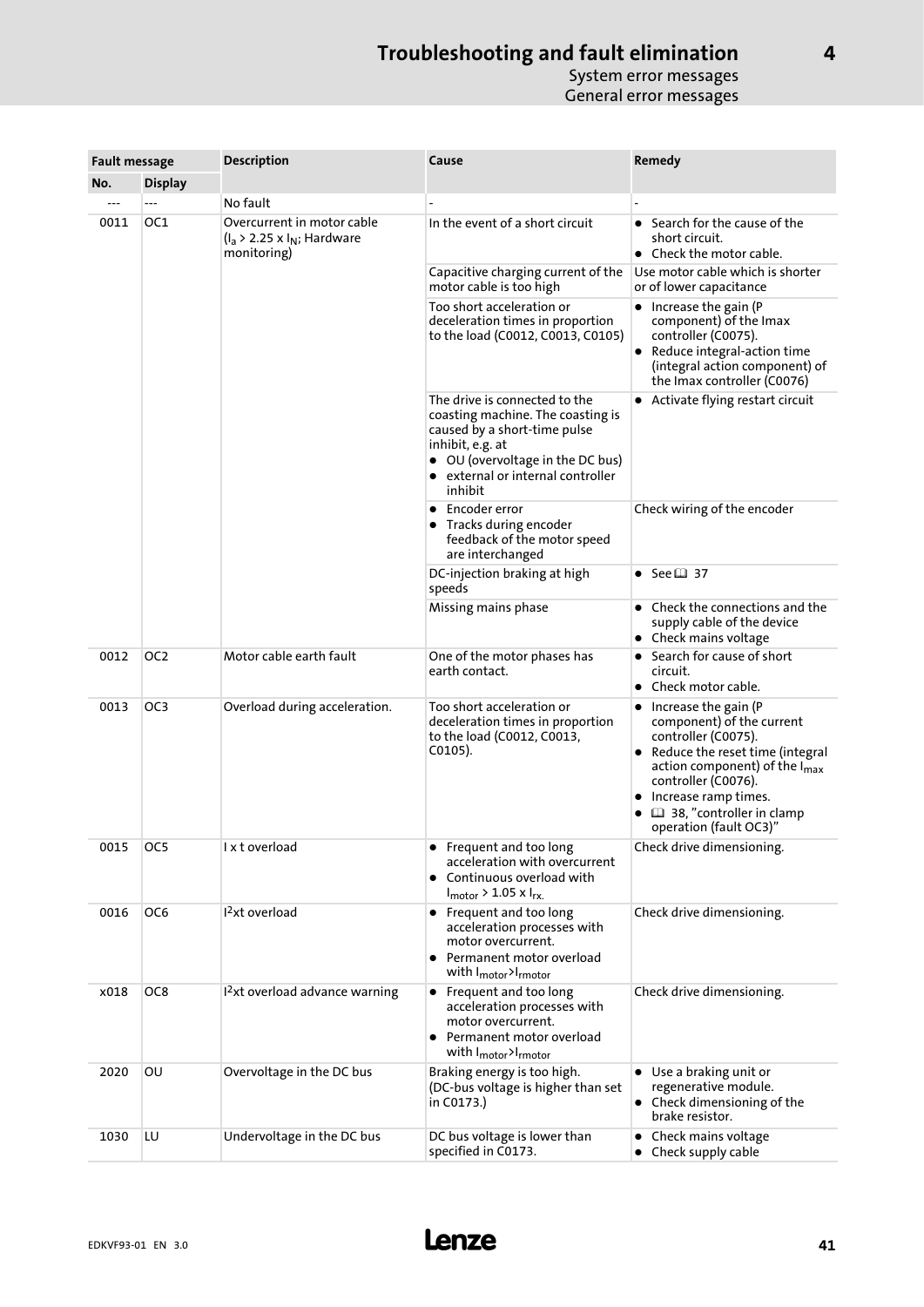| <b>Fault message</b>    |                 | <b>Description</b>                                                                                                  | Cause                                                                                                                                 | <b>Remedy</b>                                                                                                                                                   |  |
|-------------------------|-----------------|---------------------------------------------------------------------------------------------------------------------|---------------------------------------------------------------------------------------------------------------------------------------|-----------------------------------------------------------------------------------------------------------------------------------------------------------------|--|
| No.                     | <b>Display</b>  |                                                                                                                     |                                                                                                                                       |                                                                                                                                                                 |  |
| x032                    | LP1             | Motor phase failure                                                                                                 | A current-carrying motor phase<br>has failed.                                                                                         | Check motor.<br>$\bullet$<br>Check motor cable.<br>• Switch off monitoring<br>$(C0597 = 3).$                                                                    |  |
|                         |                 |                                                                                                                     | The current limit value is set too<br>low.                                                                                            | • Set higher current limit value<br>via C0599.                                                                                                                  |  |
| 0050                    | OH              | Heatsink temperature > +90 °C                                                                                       | Ambient temperature<br>$T_u$ > +40 °C or > +50 °C                                                                                     | • Allow module to cool and<br>ensure better ventilation.<br>• Check ambient temperature in<br>the control cabinet.                                              |  |
|                         |                 |                                                                                                                     | Heatsink is very dirty.                                                                                                               | Clean heatsink.                                                                                                                                                 |  |
|                         |                 |                                                                                                                     | Wrong mounting position                                                                                                               | Change mounting position.                                                                                                                                       |  |
| x053                    | OH <sub>3</sub> | Motor temperature<br>> +150 °C threshold<br>(temperature detection via<br>resolver or incremental value<br>encoder) | Motor is thermally overloaded<br>due to:<br>• Impermissible continuous<br>current<br>• Frequent or too long<br>acceleration processes | • Check drive dimensioning.<br>• Switch off monitoring<br>$(C0583 = 3).$                                                                                        |  |
|                         |                 |                                                                                                                     | No PTC/temperature contact<br>connected.                                                                                              | Correct wiring.                                                                                                                                                 |  |
| x054<br>OH <sub>4</sub> |                 | Heatsink temperature > C0122                                                                                        | Ambient temperature $T_u$ > +40 °C<br>or $> +50$ °C                                                                                   | • Allow module to cool and<br>ensure better ventilation.<br>• Check ambient temperature in<br>the control cabinet.<br>• Switch off monitoring<br>$(C0582 = 3).$ |  |
|                         |                 |                                                                                                                     | Heatsink is very dirty.                                                                                                               | Clean heatsink                                                                                                                                                  |  |
|                         |                 |                                                                                                                     | Wrong mounting position                                                                                                               | Change mounting position.                                                                                                                                       |  |
|                         |                 |                                                                                                                     | The value specified under C0122<br>is set too low.                                                                                    | Enter a higher value under C0122.                                                                                                                               |  |
| x057<br>OH <sub>7</sub> |                 | Motor temperature > C0121<br>(temperature detection via<br>resolver or incremental value<br>encoder)                | Motor is thermally overloaded<br>due to:<br>• Impermissible continuous<br>current<br>• Frequent or too long<br>acceleration processes | • Check drive dimensioning.<br>• Switch off monitoring<br>$(C0584 = 3).$                                                                                        |  |
|                         |                 |                                                                                                                     | No PTC/temperature contact<br>connected.                                                                                              | Correct wiring.                                                                                                                                                 |  |
|                         |                 |                                                                                                                     | The value specified under C0121<br>is set too low.                                                                                    | Enter a higher value in C0121.                                                                                                                                  |  |
| x058                    | OH <sub>8</sub> | Motor temperature via inputs T1<br>and T2 is too high.                                                              | Motor is thermally overloaded<br>due to:<br>• Impermissible continuous<br>current<br>• Frequent or too long<br>acceleration processes | • Check drive dimensioning.<br>• Switch off monitoring<br>$(C0585 = 3).$                                                                                        |  |
|                         |                 |                                                                                                                     | Terminals T1 and T2 are not<br>connected                                                                                              | Connect PTC/temperature<br>contact.                                                                                                                             |  |
| x061                    | CE <sub>0</sub> | Automation interface (AIF)<br>communication error                                                                   | Faulty transfer of control<br>commands via AIF.                                                                                       | Plug in the communication<br>$\bullet$<br>module/keypad XT firmly,<br>screw down, if necessary.<br>• Switch off monitoring<br>$(C0126 = 3).$                    |  |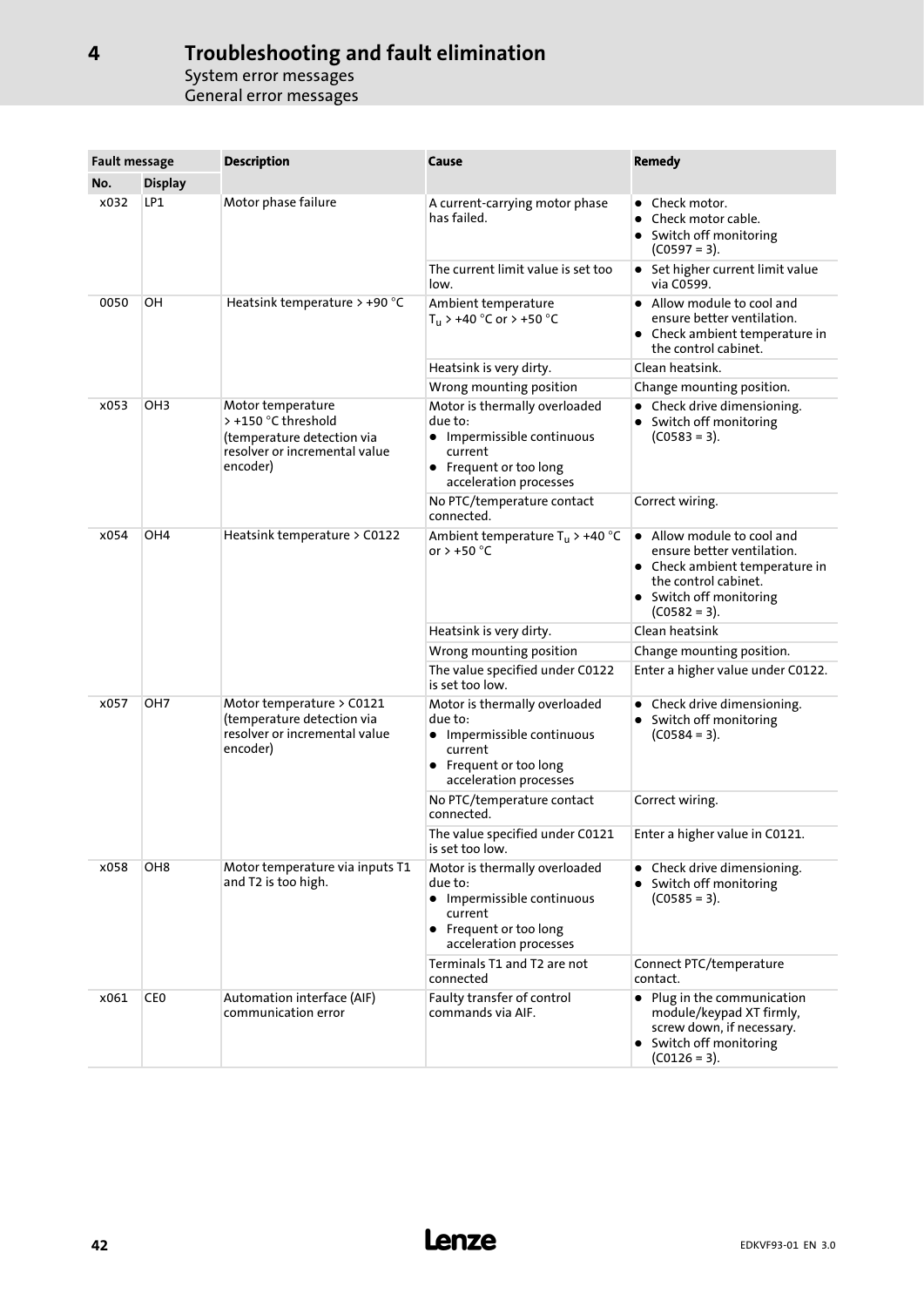| <b>Fault message</b> |                 | <b>Description</b>                                                                                    | Cause                                                                                                                                           | Remedy                                                                                                                                                                                                                                                                      |  |
|----------------------|-----------------|-------------------------------------------------------------------------------------------------------|-------------------------------------------------------------------------------------------------------------------------------------------------|-----------------------------------------------------------------------------------------------------------------------------------------------------------------------------------------------------------------------------------------------------------------------------|--|
| No.                  | <b>Display</b>  |                                                                                                       |                                                                                                                                                 |                                                                                                                                                                                                                                                                             |  |
| x062                 | CE1             | Communication error on the<br>process data input object<br>CAN1 IN                                    | CAN1 IN object receives faulty<br>data or communication is<br>interrupted.                                                                      | • Check wiring at X4.<br>Check sender.<br>$\bullet$<br>Increase monitoring time<br>under C0357/1, if necessary.<br>• Switch off monitoring<br>$(C0591 = 3).$                                                                                                                |  |
| x063                 | CE2             | Communication error on the<br>process data input object<br>CAN2_IN                                    | CAN2 IN object receives faulty<br>data or communication is<br>interrupted.                                                                      | • Check wiring at X4.<br>Check sender.<br>Increase monitoring time<br>٠<br>under C0357/2, if necessary.<br>• Switch off monitoring<br>$(C0592 = 3).$                                                                                                                        |  |
| x064                 | CE3             | Communication error on the<br>process data input object<br>CAN3 IN                                    | CAN3 IN object receives faulty<br>data or communication is<br>interrupted.                                                                      | • Check wiring at $X4$ .<br>Check sender.<br>$\bullet$<br>Increase monitoring time<br>under C0357/3, if necessary.<br>• Switch off monitoring<br>$(C0593 = 3).$                                                                                                             |  |
| x065                 | CE4             | BUS-OFF state of system bus<br>(CAN)                                                                  | The controller has received too<br>many faulty telegrams via the<br>system bus (CAN) and has<br>disconnected from the bus.                      | • Check wiring at X4: Is the bus<br>correctly terminated?<br>• Check shield connection of the<br>cables.<br>• Check PE connection.<br>Check bus load, reduce the<br>baud rate if necessary.<br>(Observe the cable length!)<br>• Switch off the monitoring<br>$(C0595 = 3).$ |  |
| 0071                 | CCr             | System failure                                                                                        | Strong interference injection on<br>the control cables                                                                                          | Screen control cables                                                                                                                                                                                                                                                       |  |
|                      |                 |                                                                                                       | Ground or earth loops in the<br>wiring                                                                                                          | $\bullet$ Check wiring<br><b>Check PE connection</b>                                                                                                                                                                                                                        |  |
|                      |                 |                                                                                                       |                                                                                                                                                 | After troubleshooting: Deenergise<br>the device completely (disconnect<br>24 V supply, discharge DC bus)!                                                                                                                                                                   |  |
| 0072                 | PR1             | Checksum error in parameter<br>set 1<br><b>CAUTION: The Lenze setting is</b><br>loaded automatically! | $\bullet$ Fault when loading a<br>parameter set.<br>• Interruption while<br>transmitting the parameter set $\vert \bullet \vert$<br>via keypad. | • Set the required parameters<br>and store them under C0003 =<br>1.<br>As to PLC devices, check the<br>use of pointers.                                                                                                                                                     |  |
|                      |                 |                                                                                                       | The stored parameters are<br>incompatible with the loaded<br>software version.                                                                  | Store the parameter set under<br>$C0003 = 1$ first to allow for a<br>faults reset.                                                                                                                                                                                          |  |
| 0073                 | PR <sub>2</sub> | Checksum error in parameter<br>set 2<br>PLEASE NOTE: The Lenze setting is<br>loaded automatically!    | • Fault while loading a<br>parameter set.<br>$\bullet$ Interruption during the<br>transfer of the parameter set<br>via keypad.                  | • Set the required parameters<br>and save them with $C0003 = 2$ .                                                                                                                                                                                                           |  |
|                      |                 |                                                                                                       | The parameters saved do not<br>comply with the software version<br>loaded.                                                                      | In order to be able to<br>acknowledge the error, first save<br>the parameter set with $C0003 = 2$ .                                                                                                                                                                         |  |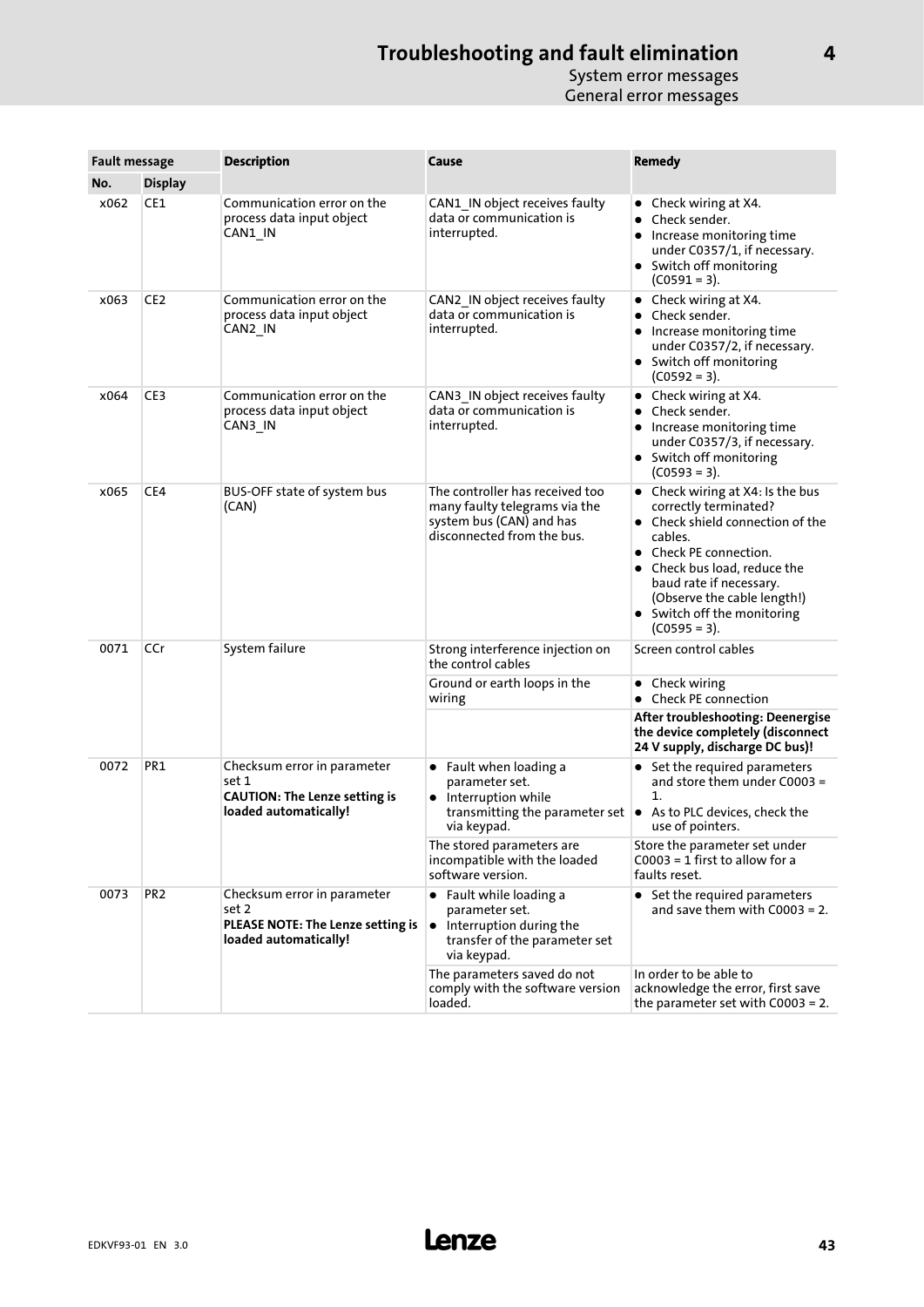| <b>Fault message</b>  |                 | <b>Description</b>                                                                                 | Cause                                                                                                                                                                                                                                                             | <b>Remedy</b>                                                                                                                                                                                                             |  |  |
|-----------------------|-----------------|----------------------------------------------------------------------------------------------------|-------------------------------------------------------------------------------------------------------------------------------------------------------------------------------------------------------------------------------------------------------------------|---------------------------------------------------------------------------------------------------------------------------------------------------------------------------------------------------------------------------|--|--|
| No.<br><b>Display</b> |                 |                                                                                                    |                                                                                                                                                                                                                                                                   |                                                                                                                                                                                                                           |  |  |
| 0074                  | PEr             | Program error                                                                                      | Error in the program flow                                                                                                                                                                                                                                         | Send the parameter set (on floppy<br>disk/CD-ROM) with a detailed<br>description of the problem to<br>Lenze.<br>After troubleshooting: Deenergise<br>the device completely (disconnect<br>24 V supply, discharge DC bus)! |  |  |
| 0075                  | PR <sub>0</sub> | Error in parameter set.                                                                            | The operating system software<br>has been updated.                                                                                                                                                                                                                | Storage of the Lenze setting<br>$C0003 = 1.$                                                                                                                                                                              |  |  |
|                       |                 |                                                                                                    |                                                                                                                                                                                                                                                                   | After troubleshooting: Deenergise<br>the device completely (disconnect<br>24 V supply, discharge DC bus)!                                                                                                                 |  |  |
| 0077                  | PR <sub>3</sub> | Checksum error in parameter<br>set 3<br>PLEASE NOTE: The Lenze setting is<br>loaded automatically! | $\bullet$ Fault while loading a<br>parameter set.<br>$\bullet$ Interruption during the<br>transfer of the parameter set<br>via keypad.                                                                                                                            | • Set the required parameters<br>and save them with $C0003 = 3$ .                                                                                                                                                         |  |  |
|                       |                 |                                                                                                    | The parameters saved do not<br>comply with the software version<br>loaded.                                                                                                                                                                                        | In order to be able to<br>acknowledge the error, first save<br>the parameter set with $C0003 = 3$ .                                                                                                                       |  |  |
| 0078                  | PR4             | Checksum error in parameter<br>set 4<br>PLEASE NOTE: The Lenze setting is<br>loaded automatically! | $\bullet$ Fault while loading a<br>parameter set.<br>• Interruption during the<br>transfer of the parameter set<br>via keypad.                                                                                                                                    | • Set the required parameters<br>and save them with $C0003 = 4$ .                                                                                                                                                         |  |  |
|                       |                 |                                                                                                    | The parameters saved do not<br>comply with the software version<br>loaded.                                                                                                                                                                                        | In order to be able to<br>acknowledge the error, first save<br>the parameter set with $C0003 = 4$ .                                                                                                                       |  |  |
| 0079                  | PI              | Fault during parameter<br>initialisation                                                           | $\bullet$ An error has been detected<br>during the parameter set<br>transfer between two devices.<br>• The parameter set does not<br>match the controller, e.g. if<br>data has been transferred from<br>a higher-power controller to a<br>lower-power controller. | • Correct parameter set.<br>• Send parameter set (on floppy<br>disk/CD-ROM) and a detailed<br>description of the problem to<br>Lenze.                                                                                     |  |  |
| x083                  | Sd <sub>3</sub> | Encoder error at X9                                                                                | Cable interrupted.                                                                                                                                                                                                                                                | Check cable for open circuit.                                                                                                                                                                                             |  |  |
|                       |                 |                                                                                                    | Pin X9/8 not connected.                                                                                                                                                                                                                                           | Apply 5 V to pin X9/8 or switch off<br>monitoring ( $C0587 = 3$ ).                                                                                                                                                        |  |  |
| x085                  | Sd5             | Encoder error at X6/1 and X6/2<br>(C0034 = 1)                                                      | Current signal at X6/1 X6/2 <<br>2mA.                                                                                                                                                                                                                             | • Check cable for open circuit.<br>• Check current signal encoder.<br>• Switch off monitoring<br>$(C0598 = 3).$                                                                                                           |  |  |
| x086                  | Sd6             | Motor temperature sensor error<br>(X7 or X8)                                                       | Encoder for detecting the motor<br>temperature at X7 or X8 indicates<br>undefined values.                                                                                                                                                                         | $\bullet$ Check cable for firm<br>connection.<br>• Switch off the monitoring<br>$(C0594 = 3).$                                                                                                                            |  |  |
| x091                  | EEr             | External monitoring has been<br>triggered via DCTRL.                                               | A digital signal assigned to the<br>TRIP-SET function has been<br>activated.                                                                                                                                                                                      | • Check external encoder.<br>• Switch off the monitoring<br>$(C0581 = 3).$                                                                                                                                                |  |  |
| 0105                  | H05             | Internal fault (memory)                                                                            |                                                                                                                                                                                                                                                                   | Contact Lenze.                                                                                                                                                                                                            |  |  |
| 0107                  | H07             | Internal fault (power stage)                                                                       | During initialisation of the<br>controller, an incorrect power<br>stage was detected.                                                                                                                                                                             | Contact Lenze.                                                                                                                                                                                                            |  |  |
| x110                  | H10             | Heatsink temperature sensor<br>error                                                               | Sensor for detecting the heatsink<br>temperature indicates undefined<br>values.                                                                                                                                                                                   | Contact Lenze.<br>$\bullet$<br>• Switch off the monitoring<br>$(C0588 = 3).$                                                                                                                                              |  |  |
| x111                  | H11             | Temperature sensor error:<br>Temperature inside the controller                                     | Sensor for detecting the internal<br>temperature indicates undefined<br>values.                                                                                                                                                                                   | • Contact Lenze.<br>• Switch off the monitoring<br>$(C0588 = 3).$                                                                                                                                                         |  |  |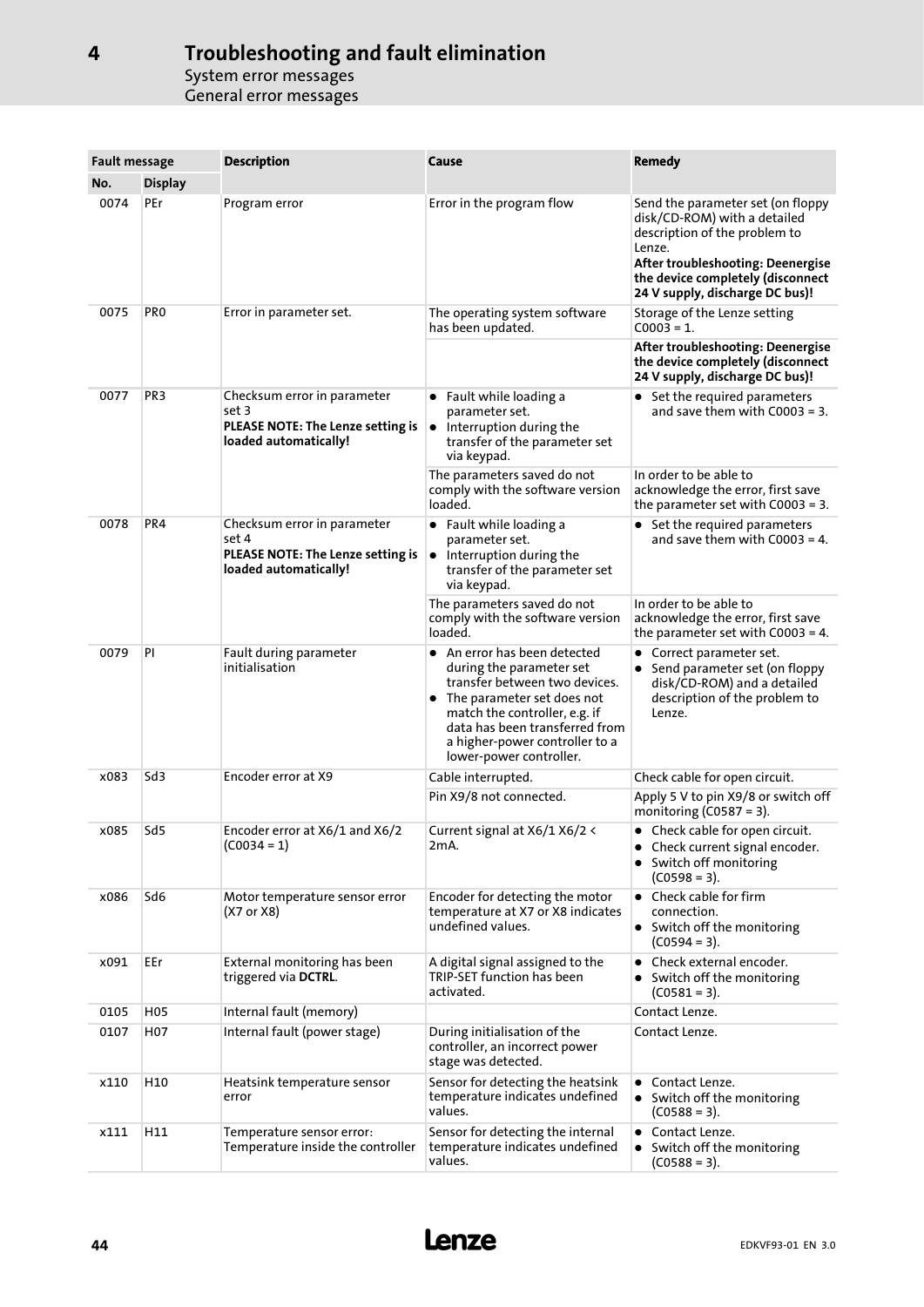# System error messages Resetting system error messages

<span id="page-44-0"></span>

| <b>Fault message</b> |                 | <b>Description</b>                                 | Cause                                                                                                                            | <b>Remedy</b>                                                                                                                                                                                                                                                                                                                                                                      |  |  |
|----------------------|-----------------|----------------------------------------------------|----------------------------------------------------------------------------------------------------------------------------------|------------------------------------------------------------------------------------------------------------------------------------------------------------------------------------------------------------------------------------------------------------------------------------------------------------------------------------------------------------------------------------|--|--|
| No.                  | <b>Display</b>  |                                                    |                                                                                                                                  |                                                                                                                                                                                                                                                                                                                                                                                    |  |  |
| 0140<br>0141         | ID <sub>1</sub> | Error during motor data<br>identification.         | No motor connected.                                                                                                              | Check motor connection.                                                                                                                                                                                                                                                                                                                                                            |  |  |
|                      |                 |                                                    | Stator resistance too high.                                                                                                      | Check entered motor data.                                                                                                                                                                                                                                                                                                                                                          |  |  |
|                      |                 |                                                    | Controller inhibited externally.                                                                                                 | Enable controller and repeat<br>motor data identification. The<br>controller enable must be<br>pending continuously until the<br>end of the identification process.                                                                                                                                                                                                                |  |  |
|                      | ID <sub>2</sub> | Error during motor data<br>identification.         | Motor too small.                                                                                                                 | Check entered motor data. For<br>parameterisation with Global<br>Drive Control, use the input<br>assistant for motor data.<br>The measurements for the<br>inverter error characteristic<br>and the stator resistance are<br>correct (save measured values<br>in C0003). For the operating<br>mode V/f characteristic control<br>the motor data identification<br>can be completed. |  |  |
|                      |                 |                                                    | Controller inhibited externally.                                                                                                 | Enable controller and repeat<br>motor data identification. The<br>controller enable must be<br>pending continuously until the<br>end of the identification process.                                                                                                                                                                                                                |  |  |
| x200                 | <b>NMAX</b>     | Maximum system speed (C0596)<br>has been exceeded. | • Active load (e.g. for hoists) is<br>too high.<br>Drive is not speed-controlled,<br>$\bullet$<br>torque is excessively limited. | Check drive dimensioning.<br>Increase torque limit, if<br>necessary.<br>Switch off monitoring<br>$(C0607 = 3).$                                                                                                                                                                                                                                                                    |  |  |

Representation of the error number:

x 0 = TRIP, 1 = message, 2 = warning

E. g. "2091": An external monitoring function has triggered EEr warning

# 4.5.2 Resetting system error messages

| Response       | Measures for resetting the fault message                                                                                                                                                                                                                                                                                                               |
|----------------|--------------------------------------------------------------------------------------------------------------------------------------------------------------------------------------------------------------------------------------------------------------------------------------------------------------------------------------------------------|
| <b>TRIP</b>    | Note!<br>If a TRIP source is still active, the pending TRIP cannot be reset.                                                                                                                                                                                                                                                                           |
|                | Resetting the TRIP can be effected by:<br>• Pressing the keypad XT EMZ9371 BC $\Leftrightarrow$ <b>GOD</b> . Then press <b>GOD</b> to re-enable the controller.<br>• Setting code C0043 = 0.<br>• Control word C0135, bit 11<br>• Control word AIF<br>• Control word of system bus (CAN)<br>After resetting the TRIP, the drive remains at standstill. |
| Message        | Danger!<br>After elimination of the fault, the fault message is cancelled automatically and the drive restarts<br>automatically.                                                                                                                                                                                                                       |
| <b>Warning</b> | After elimination of the fault, the fault message is cancelled automatically.                                                                                                                                                                                                                                                                          |

[4](#page-31-0)